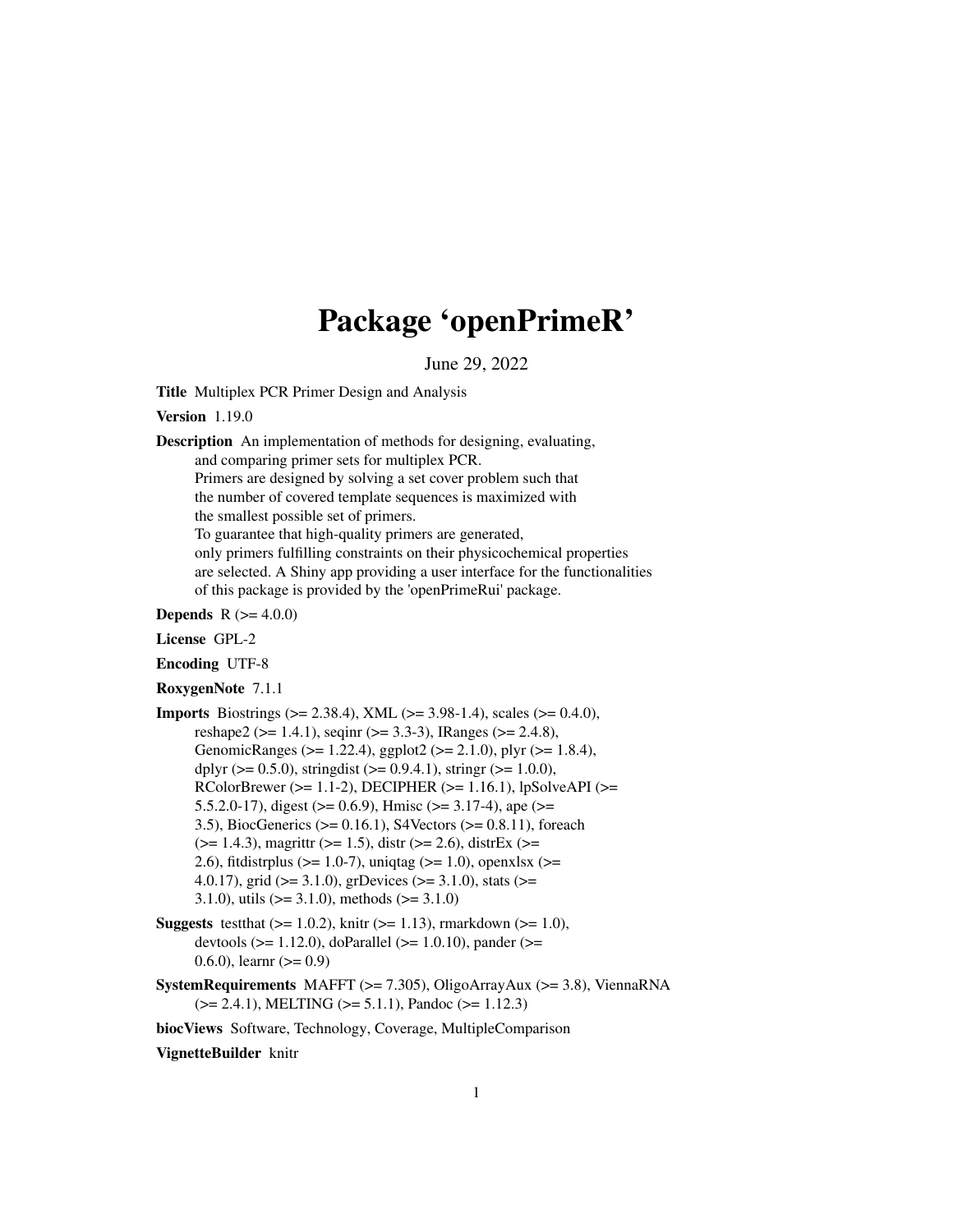Collate 'AnalysisStats.R' 'Comparison.R' 'Data.R' 'templates.R' 'primers.R' 'IO.R' 'IO\_view.R' 'Input.R' 'Ippolito.R' 'Output.R' 'Plots.R' 'PrimerDesign.R' 'PrimerEvaluation.R' 'RefCoverage.R' 'Scoring.R' 'SettingsDoc.R' 'TemplatesDoc.R' 'Tiller.R' 'ambiguity.R' 'check\_stop\_codons.R' 'con\_annealing\_temperature.R' 'con\_dimerization.R' 'con\_gc\_clamp.R' 'con\_gc\_ratio.R' 'con\_melting\_temperature.R' 'con\_primer\_coverage.R' 'con\_primer\_efficiency.R' 'con\_primer\_secondary\_structures.R' 'con\_repeats.R' 'con\_runs.R' 'con\_template\_secondary\_structures.R' 'constraints.R' 'constraints\_eval.R' 'errors.R' 'filters.R' 'helper\_functions.R' 'initialize\_primers.R' 'initialize\_primers\_tree.R' 'openPrimeR.R' 'optimization\_ILP.R' 'optimization\_algo.R' 'optimization\_global.R' 'optimization\_greedy.R' 'plots\_comparison.R' 'settings.R' 'plots\_constraints.R' 'plots\_coverage.R' 'plots\_filtering.R' 'primer\_significance.R' 'startApp.R' 'zzz.R'

git\_url https://git.bioconductor.org/packages/openPrimeR

git branch master

git\_last\_commit e84ce62

git\_last\_commit\_date 2022-04-26

Date/Publication 2022-06-29

Author Matthias Döring [aut, cre], Nico Pfeifer [aut]

Maintainer Matthias Döring <matthias-doering@gmx.de>

## R topics documented: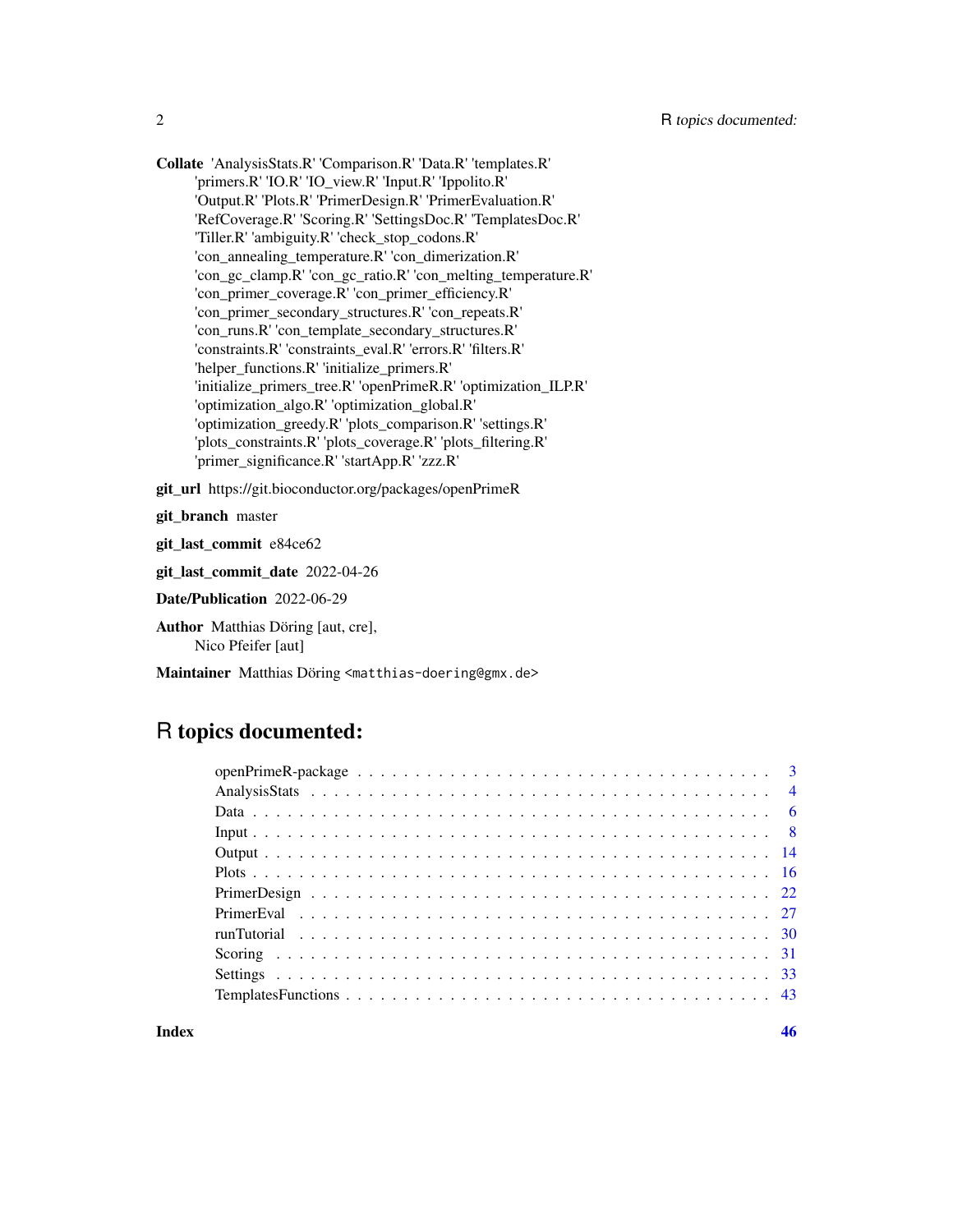<span id="page-2-0"></span>openPrimeR-package *Multiplex PCR Primer Design and Analysis.*

#### Description

With openPrimeR you can evaluate existing primers or design novel primers for multiplex polymerase chain reaction that are optimized with respect to the coverage of template sequences and the physicochemical properties of the primers.

#### Details

For designing primers, you just need the function [design\\_primers](#page-21-1) from **openPrimeR**. As a minimal input, this function requires:

A set of template sequences You an load a [Templates](#page-7-1) object with [read\\_templates](#page-7-1).

Settings for primer design You can load a [DesignSettings](#page-32-1) object from a (supplied) XML file with [read\\_settings](#page-7-1). The settings can be easily customized using the setters [constraints](#page-32-1), [constraintLimits](#page-32-1), [cvg\\_constraints](#page-32-1), [conOptions](#page-32-1), and [PCR](#page-32-1).

For evaluating existing primers you can load a FASTA or CSV file containing the primers and templates of of interest using [read\\_primers](#page-7-1) and [read\\_templates](#page-7-1), respectively. After evaluating the properties of the primers using [check\\_constraints](#page-26-1), you can interpret the results with several functions. For example, you can analyze the coverage of the template sequences using [get\\_cvg\\_stats](#page-3-1), determine the deviation from the target constraints using [plot\\_constraint\\_deviation](#page-15-1), or create a comprehensive report on the analyzed primers using [create\\_report](#page-13-1). In order to compare several primer sets with each other, you can create a table of the properties of the primer sets using get\_comparison\_table or create a full report, again using [create\\_report](#page-13-1).

## Package options

openPrimeR uses the following options:

- openPrimeR.constraint\_order The identifiers of constraints in the order they are applied during the filtering procedure. This order is maintained when loading a DesignSettings object.
- openPrimeR.relax\_order The identifiers of constraints in the order in which they shall be relaxed during the relaxation procedure when designing primers.
- openPrimeR.plot\_abbrev The maximal number of allowed characters for tick labels in plots.
- openPrimeR.plot\_colors A named vector providing the identifiers of RColorBrewer palettes. Each vector entry provides the plotting colors for a specific type of stratification (i.e. by run, constraint, or primer). The palettes should provide at least eight colors.

#### Author(s)

Maintainer: Matthias Döring <matthias-doering@gmx.de>

Authors:

• Nico Pfeifer <pfeifer@informatik.uni-tuebingen.de>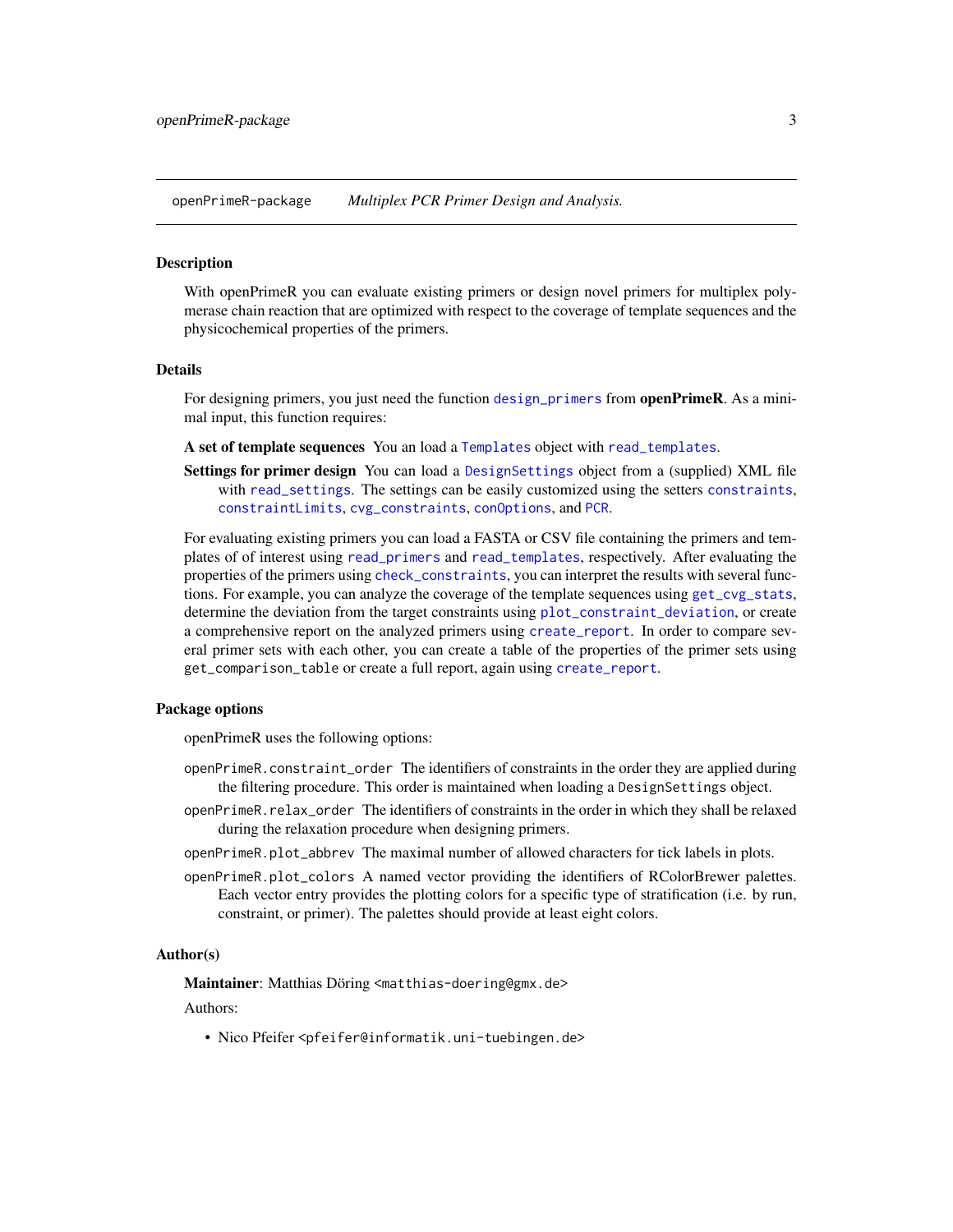## <span id="page-3-1"></span>Description

- get\_cvg\_ratio Determines the ratio of template sequences that are covered by the evaluated input primers. The ratio is in the interval [0,1] where 0 indicates 0% coverage (no templates covered) and 1 indicates 100% coverage (all templates covered).
- get\_cvg\_stats Retrieve statistics on covered templates, either for a single or multiple primer sets.
- get\_cvg\_stats\_primer Creates a table summarizing the coverage events of individual primers.
- get\_comparison\_table Creates an overview of the properties of multiple primer sets by providing the inter-quartile range of primer properties in bracket notation.

## Usage

```
get_cvg_ratio(
 primer.df,
  template.df,
  allowed.mismatches = NULL,
  cvg.definition = c("constrained", "basic"),
 mode.directionality = NULL,
 as.char = FALSE)
get_comparison_table(templates, primers, sample.name = NULL)
get_cvg_stats_primer(
 primer.df,
  template.df,
 cvg.definition = c("constrained", "basic")
\lambdaget_cvg_stats(
 primers,
  templates,
  for.viewing = FALSE,
  total.percentages = FALSE,
  allowed.mismatches = Inf,
  cvg.definition = c("constrained", "basic")
)
```
## Arguments

| primer.df   | A Primers object containing the primers.                                          |
|-------------|-----------------------------------------------------------------------------------|
| template.df | A Templates object containing the template sequences corresponding to primer. df. |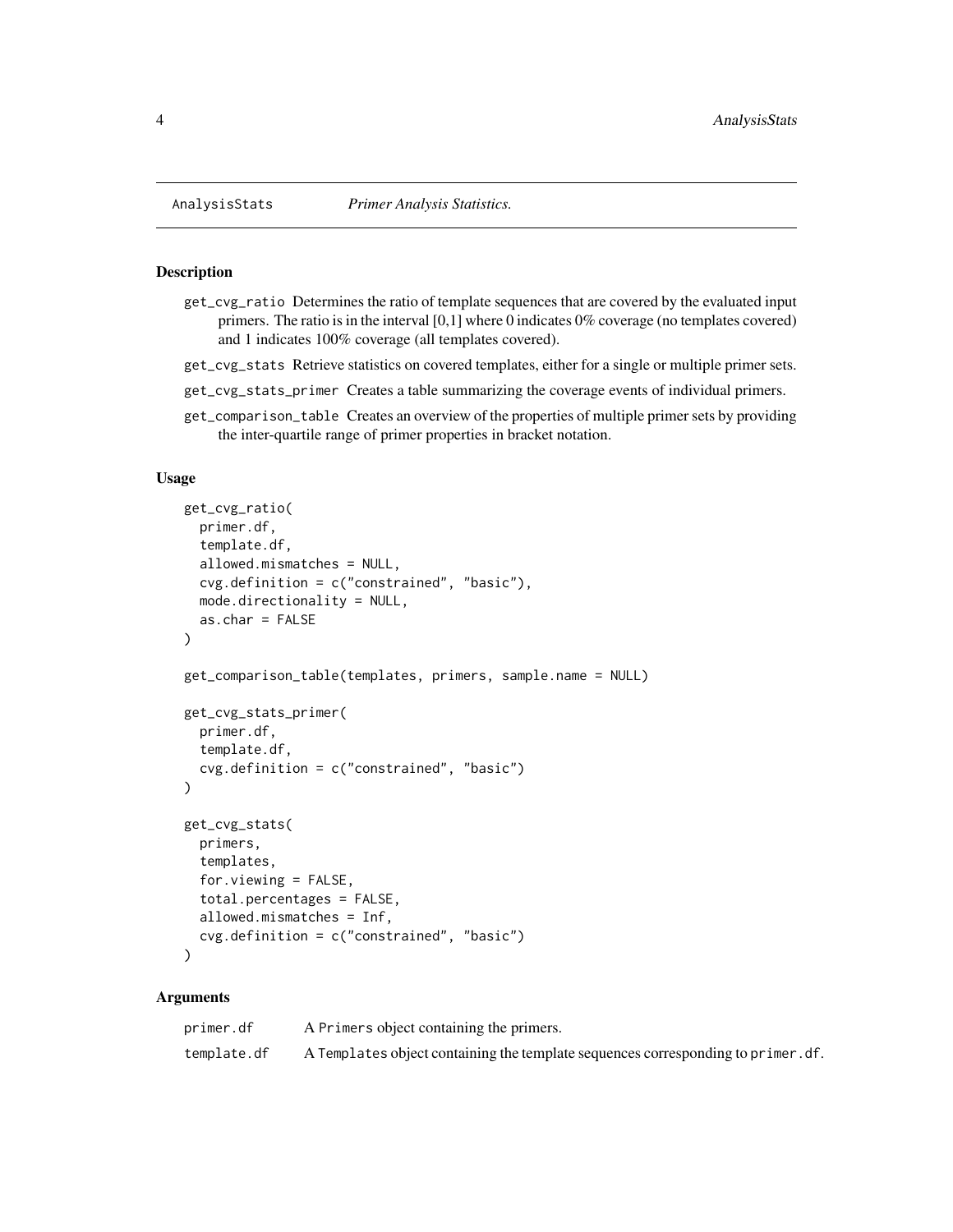| allowed.mismatches  | The number of allowed mismatches for determining the coverage of the tem-<br>plates. By default, all annotated coverage events are considered.                                                                                                                                                                                                                               |  |
|---------------------|------------------------------------------------------------------------------------------------------------------------------------------------------------------------------------------------------------------------------------------------------------------------------------------------------------------------------------------------------------------------------|--|
|                     | cvg.definition If cvg.definition is set to "constrained", the statistics for the expected cover-<br>age (after applying the coverage constraints) are retrieved. If cvg.definition<br>is set to "basic", the coverage is determined solely by string matching (i.e. with-<br>out applying the coverage constraints). By default, cvg. definition is set to<br>"constrained". |  |
| mode.directionality |                                                                                                                                                                                                                                                                                                                                                                              |  |
|                     | If mode. directionality is provided, the coverage of templates is computed for<br>a specific direction of primers. Either "fw" (forward coverage only), "rev" (re-<br>verse coverage only), or "both" for both directions. By default, mode. directionality<br>is NULL such that the directionality of the primers is determined automatically.                              |  |
| as.char             | Whether the coverage ratio should be outputted as a percentage-formatted char-<br>acter vector. By default, as . char is set to FALSE such that a numeric is returned.                                                                                                                                                                                                       |  |
| templates           | If primers is an object of class Primers, please provide an object of class<br>Templates containing the template sequences targeted by primers. If primers<br>is a list, templates should be a list of Template objects.                                                                                                                                                     |  |
| primers             | To retrieve statistics for a single primer set, please provide an object of class<br>Primers containing a set of evaluated primers. To retrieve statistics for multiple<br>primer sets, pelase provide a list with evaluated Primers objects.                                                                                                                                |  |
| sample.name         | Either a single identifier or a character vector of identifiers for every Templates<br>object in templates. By default, sample.name is NULL such that the Run anno-<br>tations in the provided Templates objects are used.                                                                                                                                                   |  |
| for.viewing         | Whether the table should be formatted to be human-readable. By default, for . viewing<br>is FALSE.                                                                                                                                                                                                                                                                           |  |
| total.percentages   |                                                                                                                                                                                                                                                                                                                                                                              |  |
|                     | Whether group coverage percentages should be computed in relation to the total<br>number of template sequences or in relation to the number of templates belong-<br>ing to a specific group. By default, total percentages is FALSE suc that the<br>percentages are group-specific.                                                                                          |  |

## Details

The manner in which get\_cvg\_ratio determines the coverage ratio depends on the directionality of the input primers. If either only forward or reverse primers are inputted, the individual coverage of each primer is used to determine the overall coverage. If, however, forward and reverse primers are inputted at the same time, the coverage is defined by the intersection of binding events from both, forward and reverse primers.

For get\_cvg\_stats\_primer, the cells corresponding to columns with numeric identifiers indicate the percentage of coverage events occurring with a certain number of mismatches. For example column 3 provides the number of coverage events where there are exactly three mismatches between primers and templates. The column Group\_Coverage provides a listing of the percentage of covered templates per group.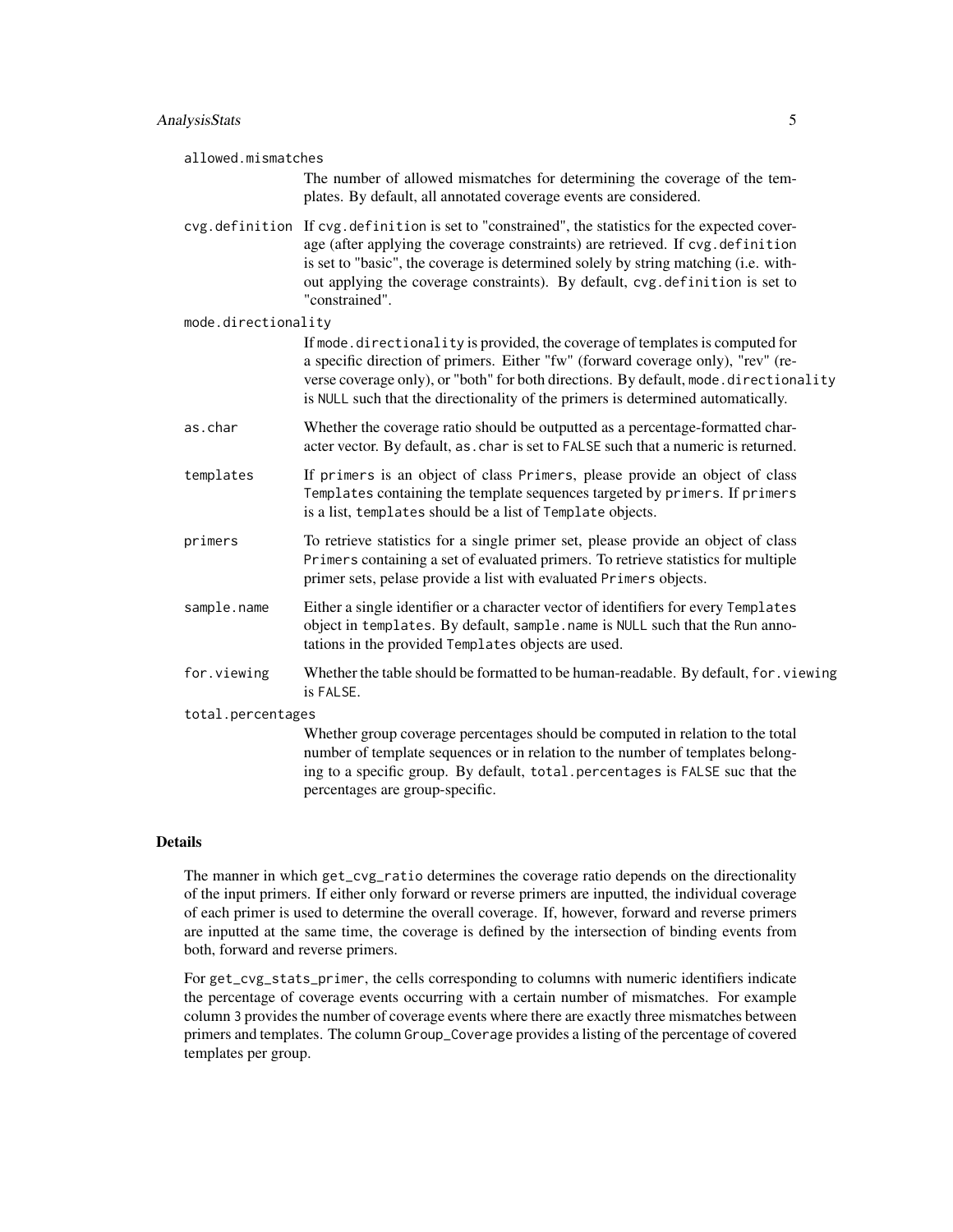<span id="page-5-0"></span>By default, get\_cvg\_ratio returns a numeric providing the expected primer coverage ratio. If as.char is TRUE, the output is provided as a percentage-formatted character vector. The attributes no\_covered, no\_templates, and covered\_templates provide the number of covered templates, the total number of templates, and the IDs of covered templates, respectively.

get\_comparison\_table returns a data frame summarizing the properties of the provided primer data sets.

get\_cvg\_stats\_primer returns a list with the following entries. cvg\_per\_nbr\_mismatches contains a data frame listing the number of binding events broken down according to the number of expected mismatches between primers and templates. cvg\_per\_group contains a data frame listing the the coverage of individual primers per group of templates.

get\_cvg\_stats returns a data frame whose entries provide the coverage of templates per group of templates.

#### Examples

```
data(Ippolito)
# Determine the overall coverage
cvg.ratio <- get_cvg_ratio(primer.df, template.df)
# Determine the identitity coverage ratio
cvg.ratio.0 <- get_cvg_ratio(primer.df, template.df, allowed.mismatches = 0)
# Summarize the properties of multiple primer sets
data(Comparison)
tab <- get_comparison_table(template.data[1:3], primer.data[1:3], "IGH")
data(Ippolito)
# Determine coverage stats per primer
primer.cvg.stats <- get_cvg_stats_primer(primer.df, template.df)
# Coverage statistics for a single primer set
data(Ippolito)
cvg.stats <- get_cvg_stats(primer.df, template.df)
# Coverage statistics for multiple primer sets
data(Comparison)
cvg.stats.comp <- get_cvg_stats(primer.data[1:2], template.data[1:2])
```
Data *Data Sets.*

#### **Description**

Ippolito IGHV primer data from Ippolito et al.

Tiller IGHV primer data from Tiller et al.

Comparison Evaluated primer sets targeting the functional human IGH immunoglobulin genes. The sets were generated using the default evaluation settings of openPrimeR. The primer sets were gathered from IMGT and the literature.

RefCoverage Experimental results of multiplex PCR.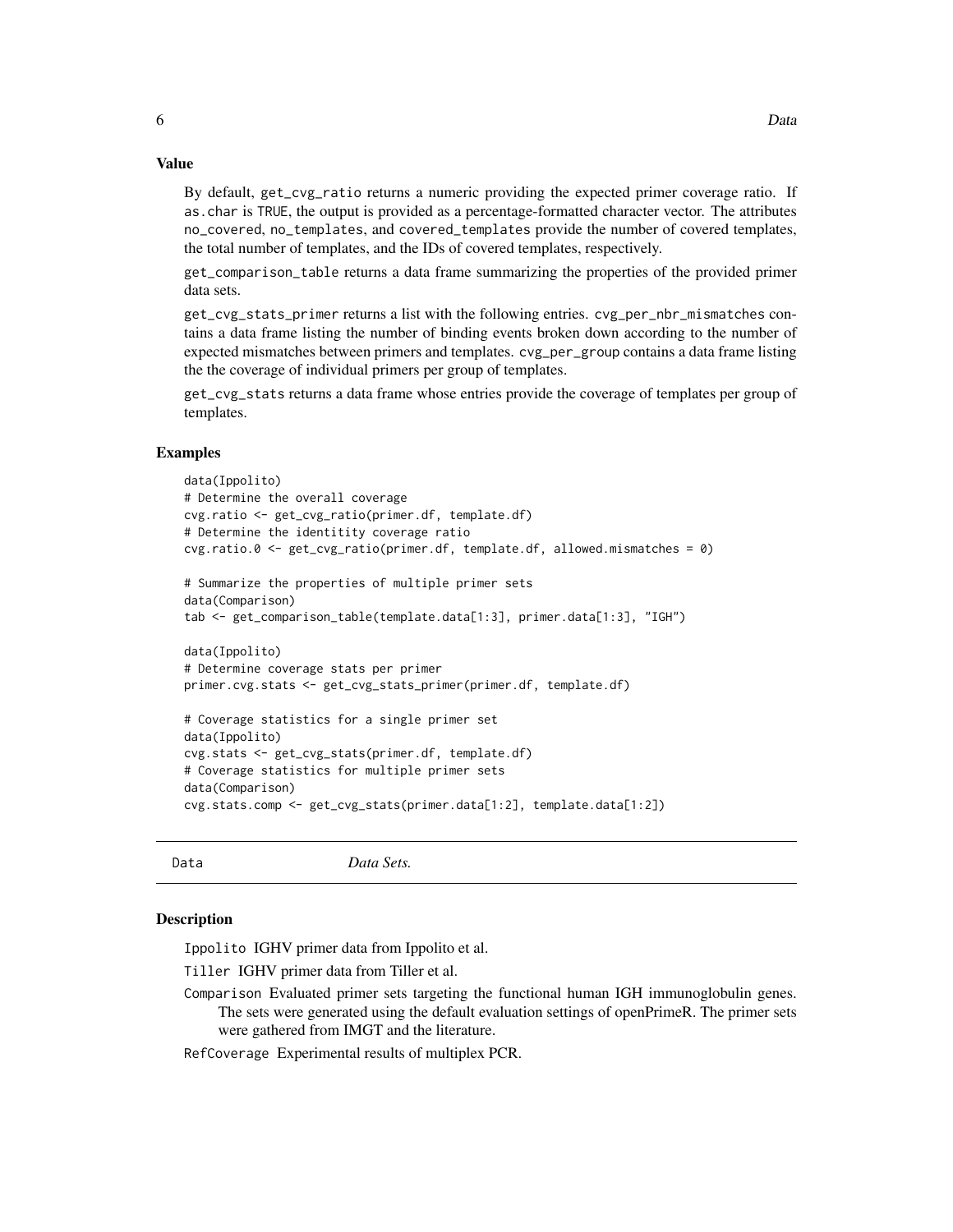Data and the contract of the contract of the contract of the contract of the contract of the contract of the contract of the contract of the contract of the contract of the contract of the contract of the contract of the c

## Usage

data(Comparison)

data(Ippolito)

data(RefCoverage)

data(Tiller)

#### Format

For the RefCoverage data set, the feature.matrix data frame contains the properties of the primer set from Tiller et al. as well as a primer set that was designed by openPrimeR. The column Experimental\_Coverage indicates the experimentally determined coverage, while the other columns relate to properties of the primers that were computed with openPrimeR. The ref.data list contains the raw experimental coverage of individual primers from the primer sets from Tiller and openPrimeR, which both target templates from the IGH locus. The rows of the data frames indicate primers and the columns indicate IGH templates for which experimental coverage was determined. The cell entries are hex codes. Each hex code represents a color indicating a certain experimental coverage status. Hex codes representing red shades indicate no or little amplification, while hex codes for green shades indicate high yields.

For the Ippolito data set, primer.df provides a Primers object containing the evaluated set of primers from Tiller et al. template.df provides a Templates object containing functional, human IGHV templates for, and settings provides a DesignSettings object providing the used analysis settings.

For the Comparison data set, primer.data and template.data are lists of Primers and Templates objects, respectively.

For the Tiller data set, tiller.primer.df provides a Primers object, tiller.template.df provides the corresponding Templates object, and tiller.settings provides the DesignSettings object that was used for evaluating tiller.primer.df.

#### References

IMGT®, the international ImMunoGeneTics information system® http://www.imgt.org (founder and director: Marie-Paule Lefranc, Montpellier, France).

Ippolito GC, Hoi KH, Reddy ST, Carroll SM, Ge X, Rogosch T, Zemlin M, Shultz LD, Ellington AD, VanDenBerg CL, Georgiou G. 2012. Antibody Repertoires in Humanized NOD-scid-IL2R gamma null Mice and Human B Cells Reveals Human-Like Diversification and Tolerance Checkpoints in the Mouse. PLoS One 7:e35497.

Tiller, Thomas, et al. "Efficient generation of monoclonal antibodies from single human B cells by single cell RT-PCR and expression vector cloning." Journal of immunological methods 329.1 (2008): 112-124.

## Examples

# Load the comparison data data(Comparison)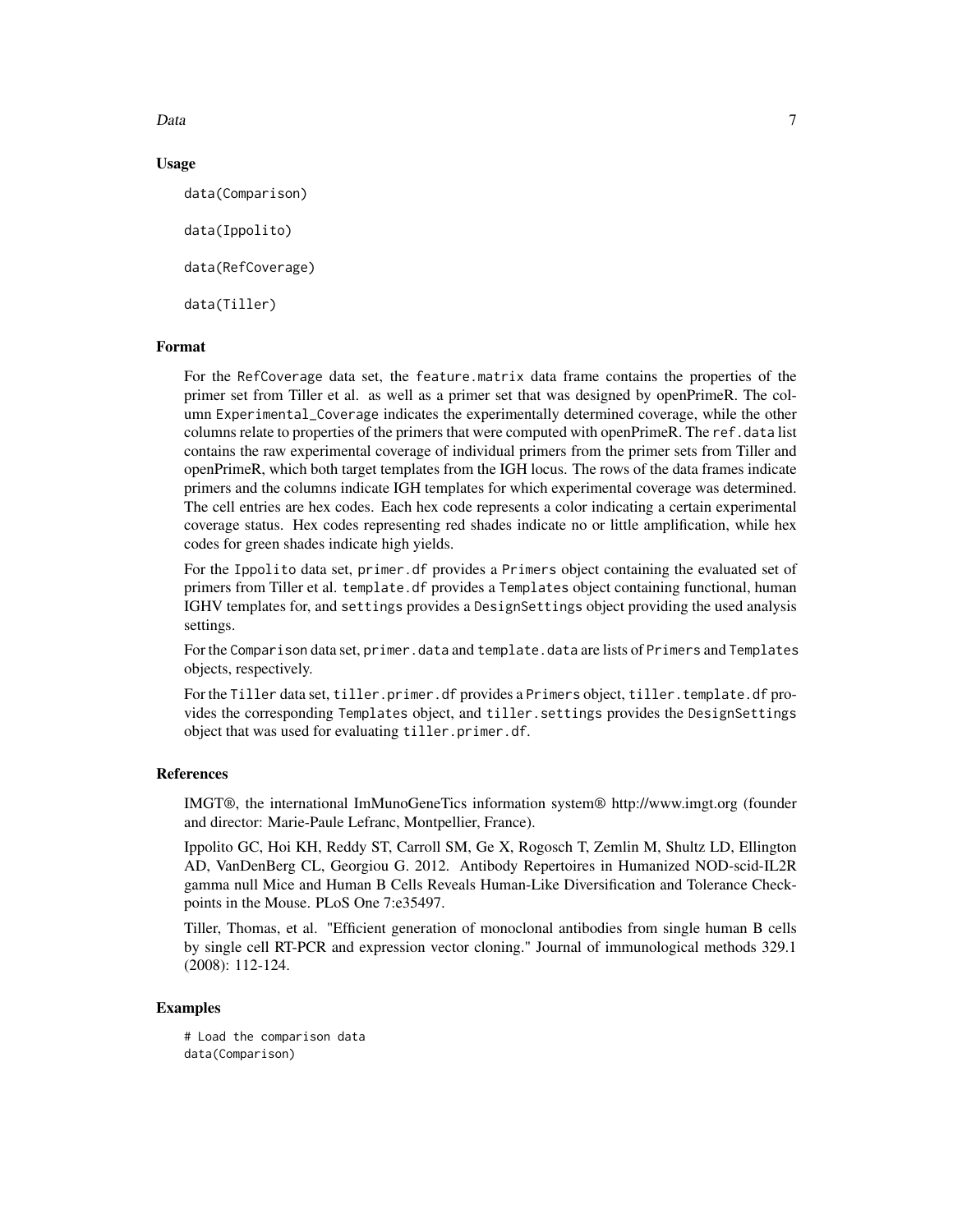```
# Explore the first entry of the primer and template data:
primer.data[[1]]
template.data[[1]]
# Summarize the primer properties:
get_comparison_table(template.data, primer.data)
# Load the data from Ippolito et al.
data(Ippolito)
primer.df
template.df
constraints(settings)
```
# Load experimental PCR results data(RefCoverage)

# Load the data from Tiller et al. data(Tiller) tiller.primer.df tiller.template.df constraints(tiller.settings)

Input *Input Functionalities.*

#### <span id="page-7-1"></span>Description

- read\_primers Reads one or multiple input files with primer sequences. The input can either be in FASTA or in CSV format.
- read\_templates Read one or multiple files with template sequences in FASTA or CSV format.

read\_settings Loads primer analysis settings from an XML file.

- Templates The Templates class encapsulates a data frame containing the sequencs of the templates, their binding regions, as well as additional information (e.g. template coverage).
- Primers The Primers class encapsulates a data frame representing a set of primers. Objects of this class store all properties associated with a set of primers, for example the results from evaluating the properties of a primer set or from determining its coverage.

## Usage

```
Templates(...)
read_templates(
  fname,
  hdr.structure = NULL,
  delim = NULL,
  id.column = NULL,
  rm.keywords = NULL,
  remove.duplicates = FALSE,
```
<span id="page-7-0"></span>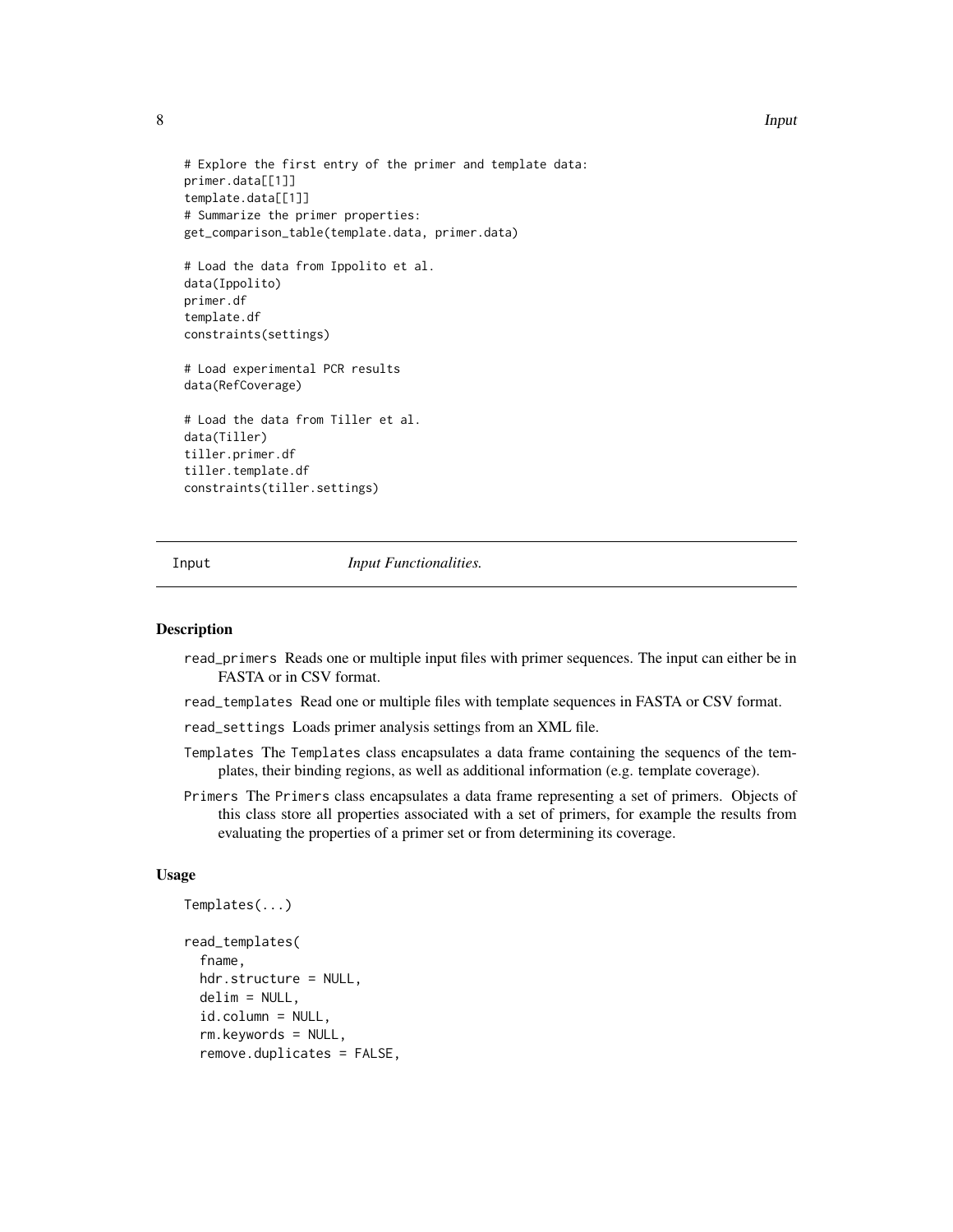```
fw.region = c(1, 30),
 rev.region = c(1, 30),
 gap.char = "-",
 run = NULL
\mathcal{L}Primers(...)
read_primers(
  fname,
 f w.id = " _f w",rev.id = "_rev",
 merge.ambig = c("none", "merge", "unmerge"),
 max.degen = 16,template.df = NULL,
  adapter.action = c("warn", "rm"),
  sample.name = NULL,
 updateProgress = NULL
\mathcal{L}read_settings(
 filename = list.files(system.file("extdata", "settings", package = "openPrimeR"),
    pattern = "*.xml", full.names = TRUE),
 frontend = FALSE
\mathcal{L}
```
## Arguments

| $\ddots$          | A data frame fulfilling the structural requirements for initializing a Templates<br>or Primers object.                                                                                                                                                                                                                                                           |  |
|-------------------|------------------------------------------------------------------------------------------------------------------------------------------------------------------------------------------------------------------------------------------------------------------------------------------------------------------------------------------------------------------|--|
| fname             | Character vector providing either a single or multiple paths to FASTA or CSV<br>files.                                                                                                                                                                                                                                                                           |  |
| hdr.structure     | A character vector describing the information contained in the FASTA head-<br>ers. In case that the headers of fasta. file contain template group information,<br>please include the keyword "GROUP" in hdr.structure. If the numer of ele-<br>ments provided via hdr. structure is shorter than the actual header structure,<br>the missing fields are ignored. |  |
| delim             | Delimiter for the information in the FASTA headers.                                                                                                                                                                                                                                                                                                              |  |
| id.column         | Field in the header to be used as the identifier of individual template sequences.                                                                                                                                                                                                                                                                               |  |
| rm.keywords       | A vector of keywords that are used to remove templates whose headers contain<br>any of the keywords.                                                                                                                                                                                                                                                             |  |
| remove.duplicates |                                                                                                                                                                                                                                                                                                                                                                  |  |
|                   | Whether duplicate sequence shall be removed.                                                                                                                                                                                                                                                                                                                     |  |
| fw.region         | The positional interval from the template 5' end specifying the binding sites<br>for forward primers. The default fw. region is set to the first 30 bases of the<br>templates.                                                                                                                                                                                   |  |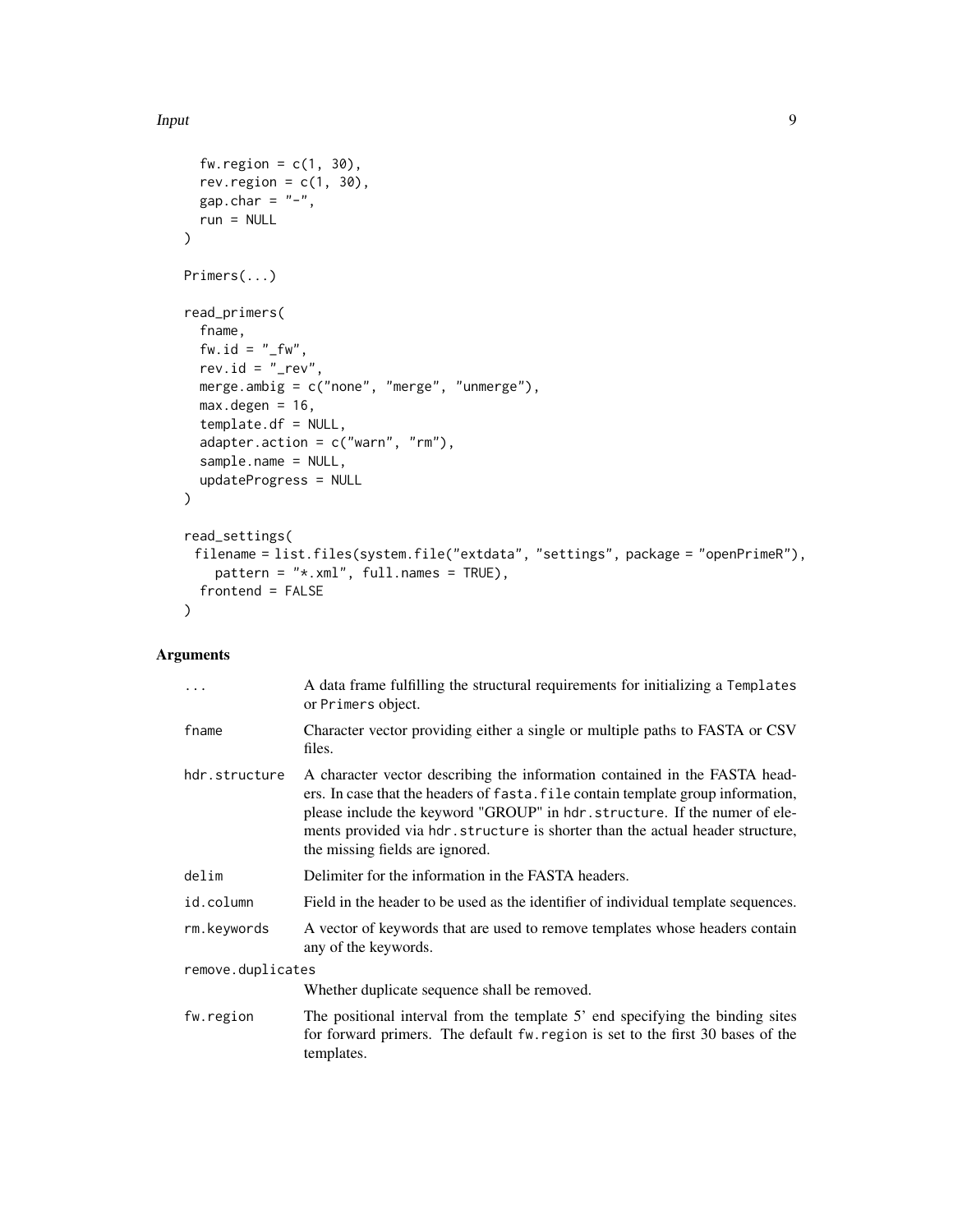| rev.region     | The positional interval from the template 3' end specifying the binding sites<br>for reverse primers. The default rev. region is set to the last 30 bases of the<br>templates.                                                                  |
|----------------|-------------------------------------------------------------------------------------------------------------------------------------------------------------------------------------------------------------------------------------------------|
| gap.char       | The character in the input file representing gaps. Gaps are automatically re-<br>moved upon input and the default character is "-".                                                                                                             |
| run            | An identifier for the set of template sequences. By default, run is NULL and its<br>value is set via template.file.                                                                                                                             |
| fw.id          | For FASTA input, the identifier for forward primers in the FASTA headers.                                                                                                                                                                       |
| rev.id         | For FASTA input, the identifier for reverse primers in the FASTA headers.                                                                                                                                                                       |
| merge.ambig    | Indicates whether similar primers should be merged ("merge") using IUPAC<br>ambiguity codes or whether primers should be disambiguated ("unmerge"). By<br>default merge. ambig is set to "none", leaving primers as they are.                   |
| max.degen      | A scalar numeric providing the maximum allowed degeneracy for merging primers<br>if merge. ambig is set to "merge". Degeneracy is defined by the number of dis-<br>ambiguated sequences that are represented by a degenerate primer.            |
| template.df    | An object of class Templates. If template. df is provided for read_primers<br>then the primers are checked for restriction sites upon input; otherwhise they are<br>not checked.                                                                |
|                | adapter. action The action to be performed when template. df is provided for identifying adapter<br>sequences. Either "warn" to issue warning about adapter sequences or "rm" to<br>remove identified adapter sequences. The default is "warn". |
| sample.name    | An identifier for the input primers.                                                                                                                                                                                                            |
| updateProgress | A Shiny progress callback function. This is NULL by default such that no progress<br>is tracked.                                                                                                                                                |
| filename       | Path to a valid XML file containing the primer analysis settings. By default,<br>filename is set to all settings that are shipped with openPrimeR and the lexico-<br>graphically first file is loaded.                                          |
| frontend       | Indicates whether settings shall be loaded for the Shiny frontend. In this case<br>no unit conversions for the PCR settings are performed. The default setting is<br>FALSE such that the correct units are used.                                |

## Details

In the following you can find a description of the most important columns that can be found in an object of class Templates. Note that angle brackets in the column names indicate the existence of multiple possibilities.

ID The identifiers of the templates.

Identifier The internal identifiers of the templates.

Group The identifiers of the groups that the templates belong to.

Allowed\_Start\_<fw|rev> The start of the interval in the templates where binding is allowed for forward and reverse primers, respectively.

Allowed\_End\_<fw|rev> The end of the interval in the templates where binding is allowed for forward and reverse primers, respectively.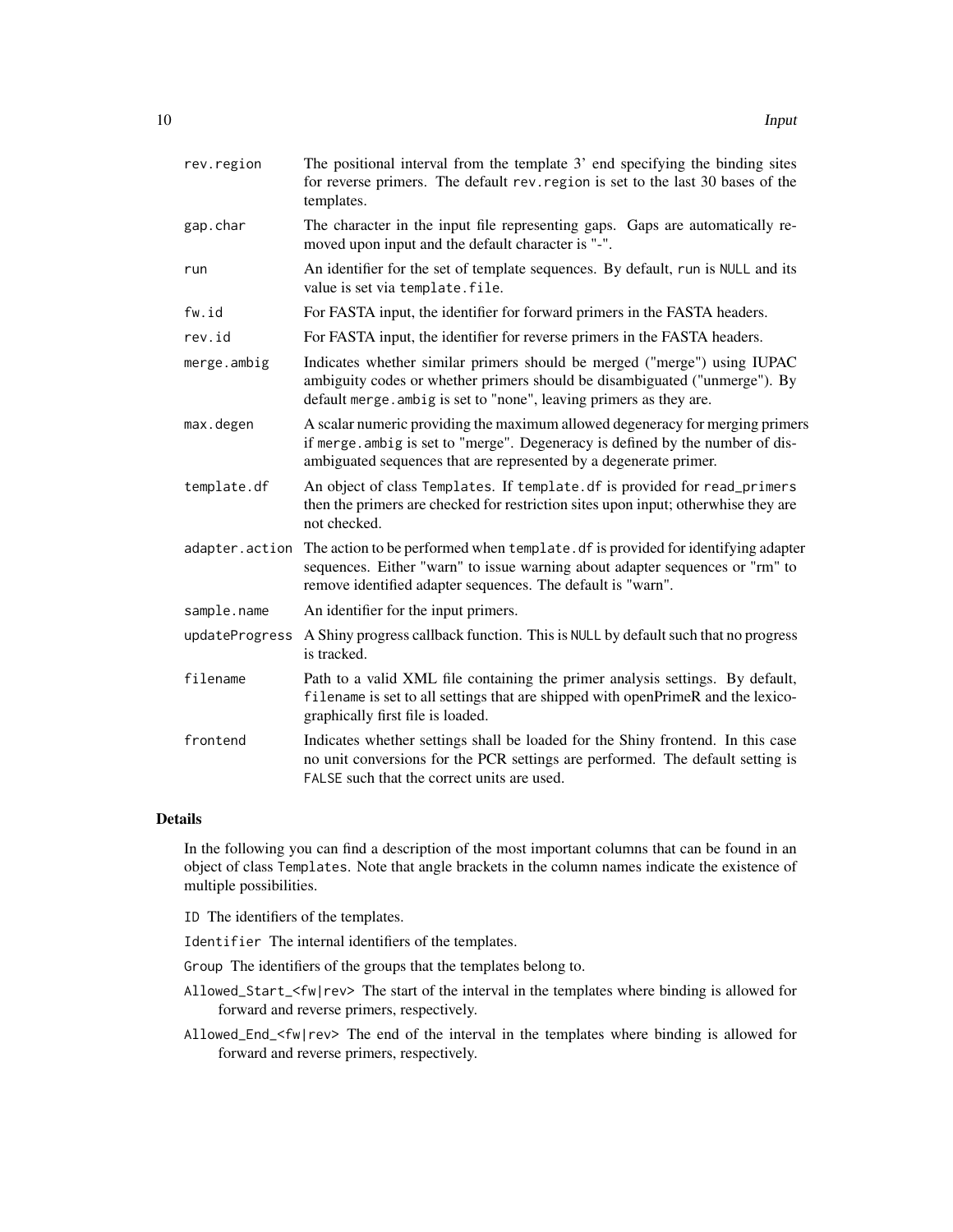- <span id="page-10-0"></span>Allowed\_<fw|rev> The template sequence where binding is allowed for forward and reverse primers, respectively.
- Run An identifier for the set of template sequences.
- Covered\_By\_Primers The identifiers of primers covering the templates, when the template coverage has been annotated.
- primer\_coverage The number of primers covering the templates, when the template coverage has been annotated.

When loading a FASTA file with read\_templates, the input arguments hdr.structure, delim, id.column, rm.keywords, remove.duplicates, fw.region, rev.region, gap.character, and run are utilized. Most importantly, hdr.structure and delim should match the FASTA header structure. To learn more about setting the primer binding regions, consider the [assign\\_binding\\_regions](#page-42-1) function. In contrast, when a CSV file is loaded with read\_templates, the data are loaded without performing any modifications because the CSV file should represent an object of class [Templates](#page-7-1), which can be stored using the [write\\_templates](#page-13-1) function.

When loading primers via read\_primers, the input arguments fw.id, rev.id, merge.ambig, and max.degen are only used for loading primers from a FASTA file. In this case, please ensure that fw.id and rev.id are set according to the keywords indicating the primer directionalities in the FASTA file. When loading primers from a CSV file, the format of the file should adhere to the structure defined by the [Primers](#page-7-1) class.

When loading a settings file with read\_settings, if filename is not provided, a default XMl settings file is loaded. Please review the function's examples to learn more about the default settings. If you want to load custom settings, you can store a modified DesignSettings object as an XML file using [write\\_settings](#page-13-1).

## Value

The Templates constructor returns a Templates object, an instance of a data frame.

read\_templates returns a single object of class Templates if a single filename was provided or a list of such objects if multiple file names were provided.

The Primers constructor returns an object of class Primers.

read\_primers returns a single object of class Primers if a single input file is provided or a list of such objects if multiple files are provided.

read\_settings returns an object of class DesignSettings.

## Basic columns

In the following you can find a description of the most important columns that can be found in objects of class Primers. Note that angular brackets indicate the existence of multiple possibilities. The following columns are present when a set of primers is loaded from a FASTA file using [read\\_primers](#page-7-1):

ID The identifiers of the primers.

Identifier The internal identifiers of the primers.

Forward The sequences of forward primers.

Reverse The sequences of reverse primers.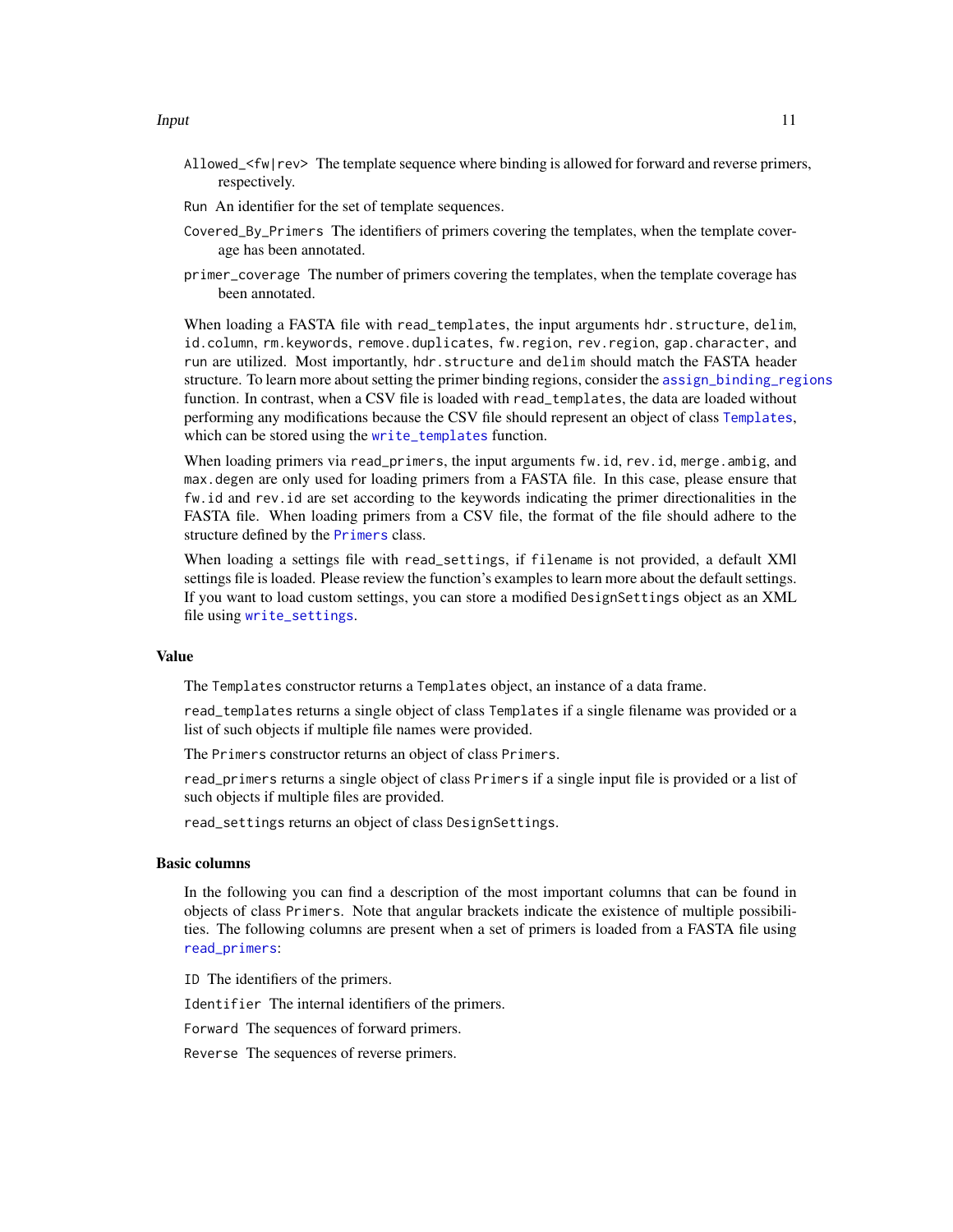<span id="page-11-0"></span>primer\_length<fw|rev> The lengths of forward and reverse primer sequences, respectively. Direction Either 'fw' for forward primers, 'rev' for reverse primers, or 'both' for a primer pair. Degeneracy\_<fw|rev> The degeneracy (ambiguity) of forward and reverse primers, respectively. Run An identifier describing the primer set.

## Coverage-related columns

The following columns are only available in an object of class Primers after primer coverage has been computed, that is after [check\\_constraints](#page-26-1) has been called with the active primer\_coverage constraint. Computed coverage values relating solely to string matching are indicated by the prefix Basic\_, while columns without this prefix relate to the coverage after applying the constraints formulated via CoverageConstraints. Information on off-target coverage events are indicated by the Off\_ prefix, while on-target coverage events do not carry this prefix.

- primer\_coverage The number of templates that are covered by the primers. Note that if a primer set contains primers of both directions, a template is only considered covered if it is covered by primers of both directions.
- Coverage\_Ratio The ratio of templates that are covered by the primers.
- Binding\_Position\_Start\_<fw|rev> The upstream position in the templates where forward and reverse primers respectively bind.
- Binding\_Position\_End\_<fw|rev> The downstream position in the templates where forward and reverse primers respectively bind.
- Relative\_<Forward|Reverse>\_Binding\_Position\_<Start|End>\_<fw|rev> The binding upstream (Start) or downstream (End) positions of the primers relative to the forward (Forward) or reverse (Reverse) binding regions, either for forward (fw) or reverse primers (rev).
- Binding\_Region\_Allowed Whether a coverage event occurred in the target binding region or not. If the allowed off-target ratio was set to 0 only coverage events within the the target region are reported.
- Nbr\_of\_mismatches\_<fw|rev> The number of mismatches of forward and reverse primer coverage events, respectively.
- Mismatch\_pos\_<fw|rev> The position of mismatches for forward and reverse coverage events, respectively. Mismatch positions are reported relative to the 3' end, that is, position 1 indicates a mismatch in the last base of a primer.
- primer\_specificity The specificity of a primer as determined by its ratio of off-target binding events.

#### Constraint-related columns

Each constraint that is considered when calling [check\\_constraints](#page-26-1) gives rise to at least one column in the provided Primers object. Due to the large number of possible constraints, we will limit our description to the gc\_clamp constraint. Once the GC clamp property has been computed, the gc\_clamp\_fw column contains the length of the GC clamp for forward primers and gc\_clamp\_rev the corresponding length for reverse primers. Whether the desired extent of the GC clamp was obtained by a primer is indicated by the EVAL\_gc\_clamp column. It contains TRUE when the GC clamp constraint was fulfilled and FALSE when it was broken. To identify whether all required constraints were fulfilled by a primer, the constraints\_passed column can be used. It contains TRUE if all active.constraints used by [check\\_constraints](#page-26-1) were fulfilled and FALSE otherwise.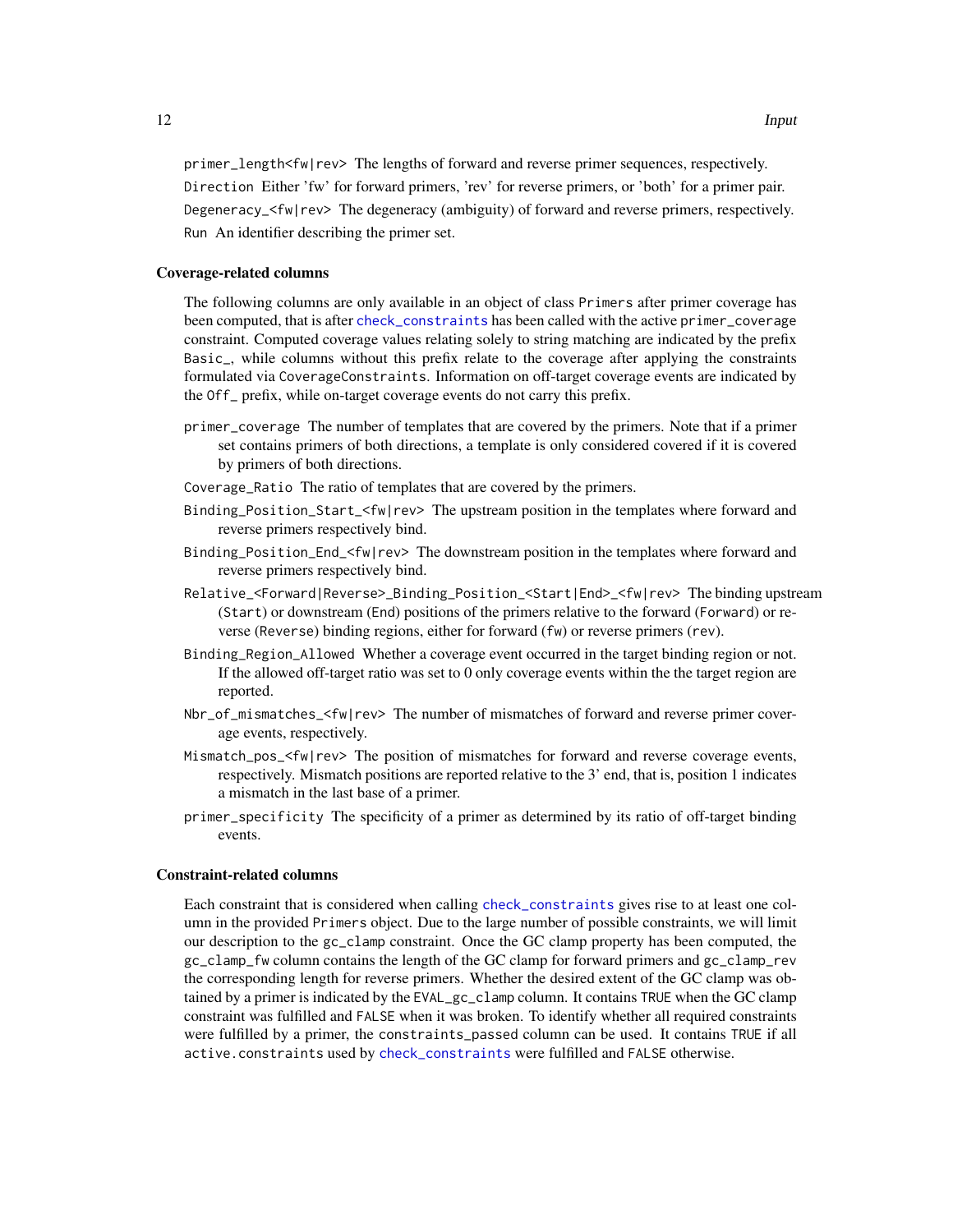#### **Input** 13

## Examples

```
# Load a set of templates:
fasta.file <- system.file("extdata", "IMGT_data", "templates",
     "Homo_sapiens_IGH_functional_exon.fasta", package = "openPrimeR")
hdr.structure <- c("ACCESSION", "GROUP", "SPECIES", "FUNCTION")
template.df <- read_templates(fasta.file, hdr.structure, "|", "GROUP")
# Load templates from a FASTA file
fasta.file <- system.file("extdata", "IMGT_data", "templates",
          "Homo_sapiens_IGH_functional_exon.fasta", package = "openPrimeR")
hdr.structure <- c("ACCESSION", "GROUP", "SPECIES", "FUNCTION")
template.df.fasta <- read_templates(fasta.file, hdr.structure, "|", "GROUP")
# Load mutliple FASTA files
fasta.files <- c(fasta.file, fasta.file)
template.df.fastas <- read_templates(fasta.files, hdr.structure, "|", "GROUP")
# Load templates from a previously stored CSV file
csv.file <- system.file("extdata", "IMGT_data", "comparison",
               "templates", "IGH_templates.csv", package = "openPrimeR")
template.df.csv <- read_templates(csv.file)
# Load multiple CSV files:
csv.files <- c(csv.file, csv.file)
template.df.csvs <- read_templates(csv.files)
# Load a mixture of FASTA/CSV files:
mixed.files <- c(csv.file, fasta.file)
template.data <- read_templates(mixed.files)
# Load a set of primers
primer.location <- system.file("extdata", "IMGT_data", "primers", "IGHV",
                     "Ippolito2012.fasta", package = "openPrimeR")
primer.df <- read_primers(primer.location, "_fw", "_rev")
primer.fasta <- system.file("extdata", "IMGT_data", "primers", "IGHV",
                     "Ippolito2012.fasta", package = "openPrimeR")
primer.df <- read_primers(primer.fasta, "_fw", "_rev")
# Read multiple FASTA files
fasta.files <- list.files(system.file("extdata", "IMGT_data", "primers",
                 "IGHV", package = "openPrimeR"), pattern = "*\\.fasta",
                 full.name = TRUE)[1:3]primer.data <- read_primers(fasta.files)
# Read primers from a CSV file
primer.csv <- system.file("extdata", "IMGT_data", "comparison",
             "primer_sets", "IGL", "IGL_openPrimeR2017.csv", package = "openPrimeR")
primer.df <- read_primers(primer.csv)
# Read multiple primer CSV files
primer.files <- list.files(path = system.file("extdata", "IMGT_data", "comparison",
                         "primer_sets", "IGH", package = "openPrimeR"),
                          pattern = "*\\\.csv", full.name = TRUE)[1:3]primer.data <- read_primers(primer.files)
# Read a mixture of FASTA/CSV files:
mixed.primers <- c(primer.fasta, primer.csv)
primer.data <- read_primers(mixed.primers)
```
# Select available settings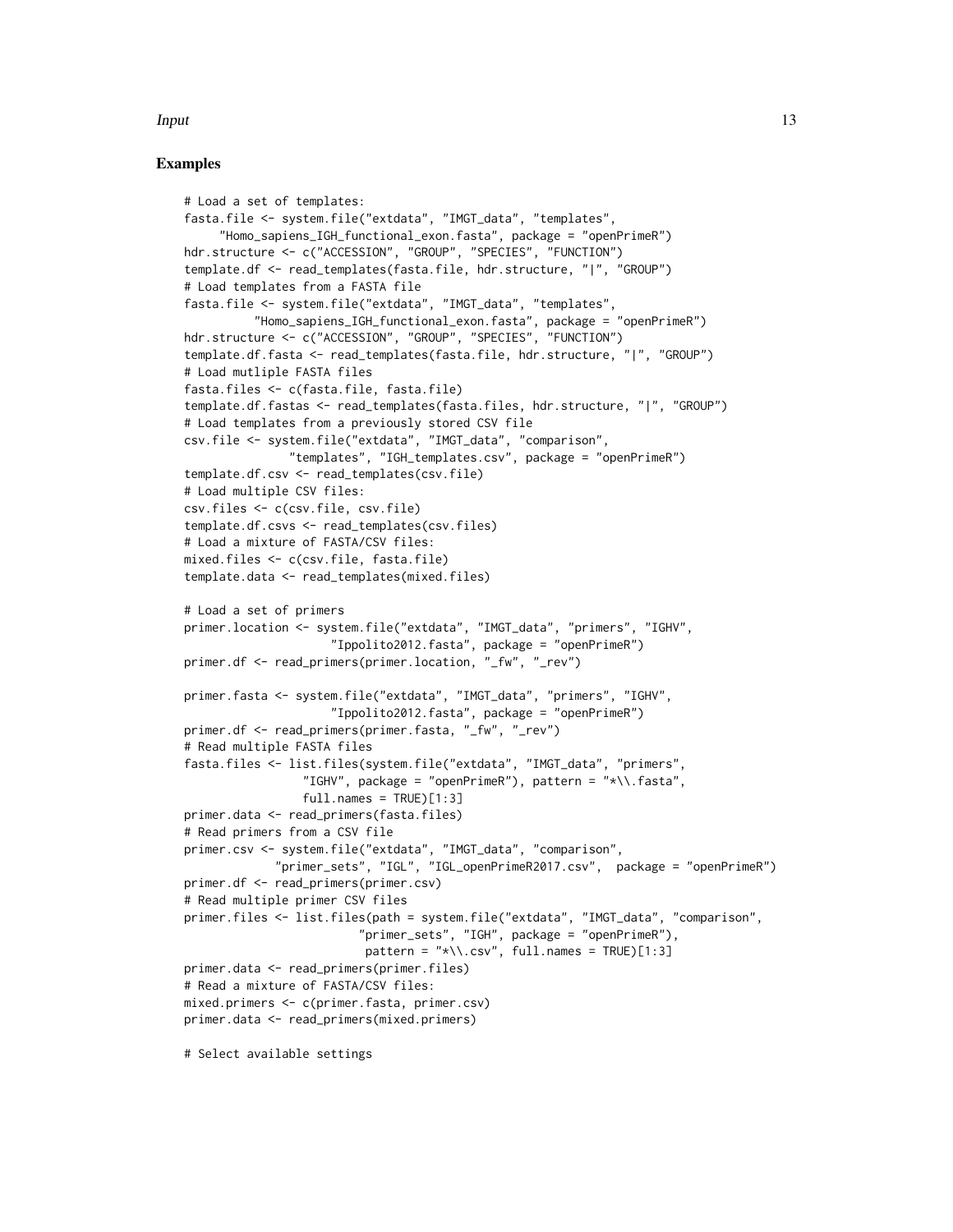#### 14 Output

```
available.settings <- list.files(
     system.file("extdata", "settings", package = "openPrimeR"),
     pattern = "*.xml", full.names = TRUE)
# Select one of the settings and load them
filename <- available.settings[1]
settings <- read_settings(filename)
```
Output *Output Functionalities.*

## <span id="page-13-1"></span>Description

write\_primers Writes a set of primers to disk, either as a FASTA or CSV file.

write\_settings Stores primer analysis settings to a file in XML format.

write\_templates Stores a set of templates as a FASTA or CSV file.

create\_report Creates a PDF report for analyzed primer sets.

create\_coverage\_xls Creation of an XLS spreadsheet providing an overview of the covered template sequences for each primer. Each cell in the spreadsheet indicates a coverage event between a primer and template using color codes. Identified coverage events are indicated by green, while primer-template pairs without coverage are indicated by red. In case that a primer binding condition (see [CoverageConstraints](#page-32-1)) was active when computing the coverage, the numeric value of the coverage condition is annotated for each cell.

## Usage

```
write_templates(template.df, fname, ftype = c("FASTA", "CSV"))
write_primers(primer.df, fname, ftype = c("FASTA", "CSV"))
create_coverage_xls(primer.df, template.df, fname, settings)
create_report(
  primers,
  templates,
  fname,
  settings,
  sample.name = NULL,
  used.settings = NULL,
  ...
\lambdawrite_settings(settings, fname)
```
<span id="page-13-0"></span>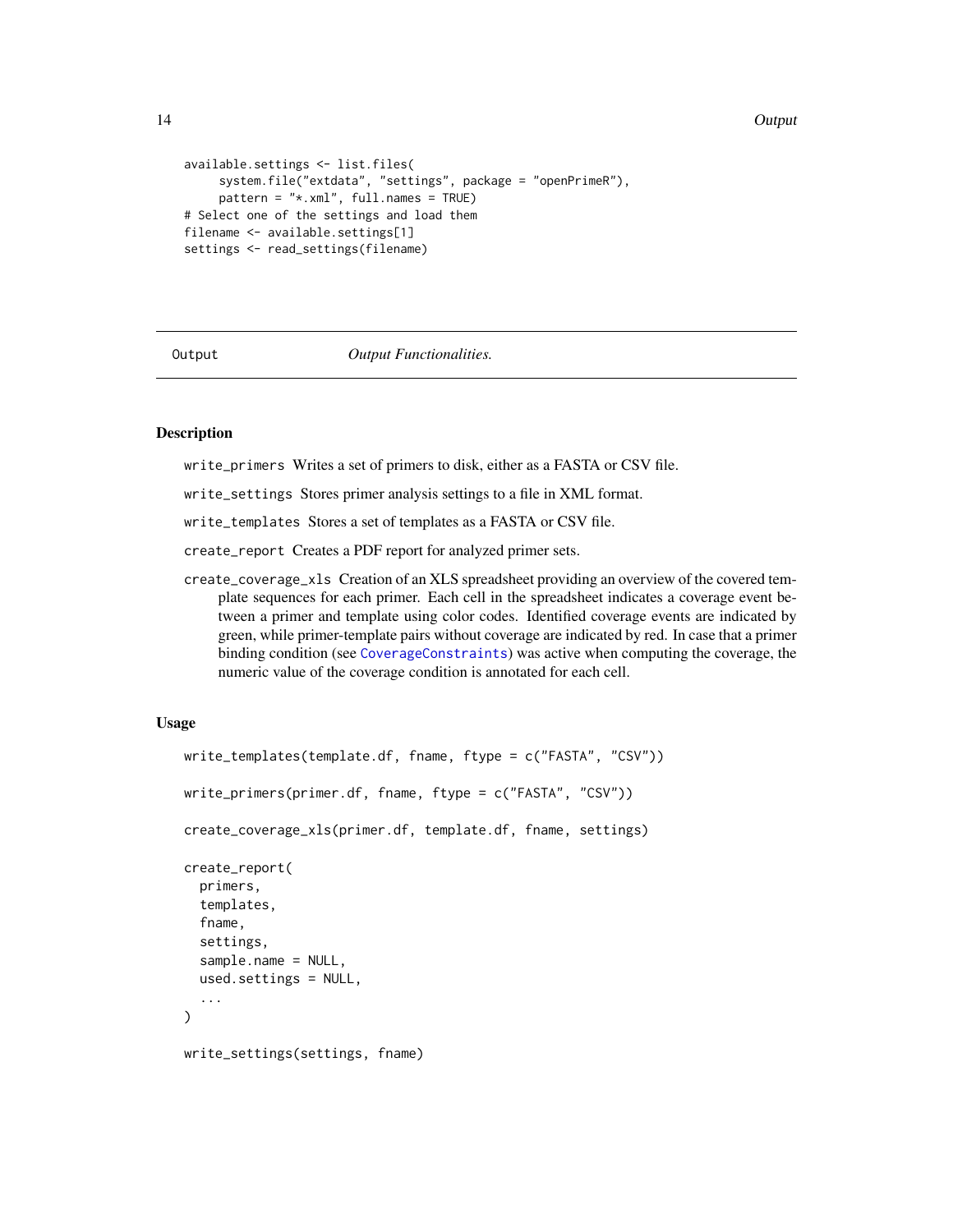#### Output 2008 and 2008 and 2008 and 2008 and 2008 and 2008 and 2008 and 2008 and 2008 and 2008 and 2008 and 2008

## Arguments

| template.df   | An object of class Templates.                                                                                                                                                                         |
|---------------|-------------------------------------------------------------------------------------------------------------------------------------------------------------------------------------------------------|
| fname         | The path to the output file.                                                                                                                                                                          |
| ftype         | A character vector giving the type of the file. This can either be "FASTA" or<br>"CSV" (default: "FASTA").                                                                                            |
| primer.df     | An object of class Primers.                                                                                                                                                                           |
| settings      | A DesignSettings object to be stored to disk.                                                                                                                                                         |
| primers       | To create a report for a single primer set, please provide an evaluated Primers<br>object. For creating a report comparing multiple primer sets, please provide a<br>list of Primers objects.         |
| templates     | If primers is a Primers object, templates should be a Templates object. If<br>primers is a list of Primers objects, templates should be a list of Templates<br>objects of the same length as primers. |
| sample.name   | An identifier for your analysis. By default (NULL), the sample identifier is se-<br>lected from the Run column of the input templates.                                                                |
| used.settings | A named list (with fields fw and rev) containing the relaxed settings for de-<br>signing forward/reverse primers. By default (NULL), the relaxed settings are not<br>shown in the report.             |
| .             | required.cvg (optional, default: 1), the desired coverage ratio if primers is a<br>single primer set.                                                                                                 |

## Value

write\_templates stores templates to fname.

write\_primers stores primers to disk.

create\_coverage\_xls stores information on the primer coverage in a spreadsheet.

create\_report Creates a PDF file summarizing the results from analyzing one or multiple sets of primers.

write\_settings returns the status from closing the connection to the output file.

## Note

Creating the report requires the external programs Pandoc (http://pandoc.org) and LaTeX (http://latexproject.org).

## Examples

```
data(Ippolito)
# Store templates as FASTA
fname.fasta <- tempfile("my_templates", fileext = ".fasta")
write_templates(template.df, fname.fasta)
# Store templates as CSV
fname.csv <- tempfile("my_templates", fileext = ".csv")
write_templates(template.df, fname.csv, "CSV")
```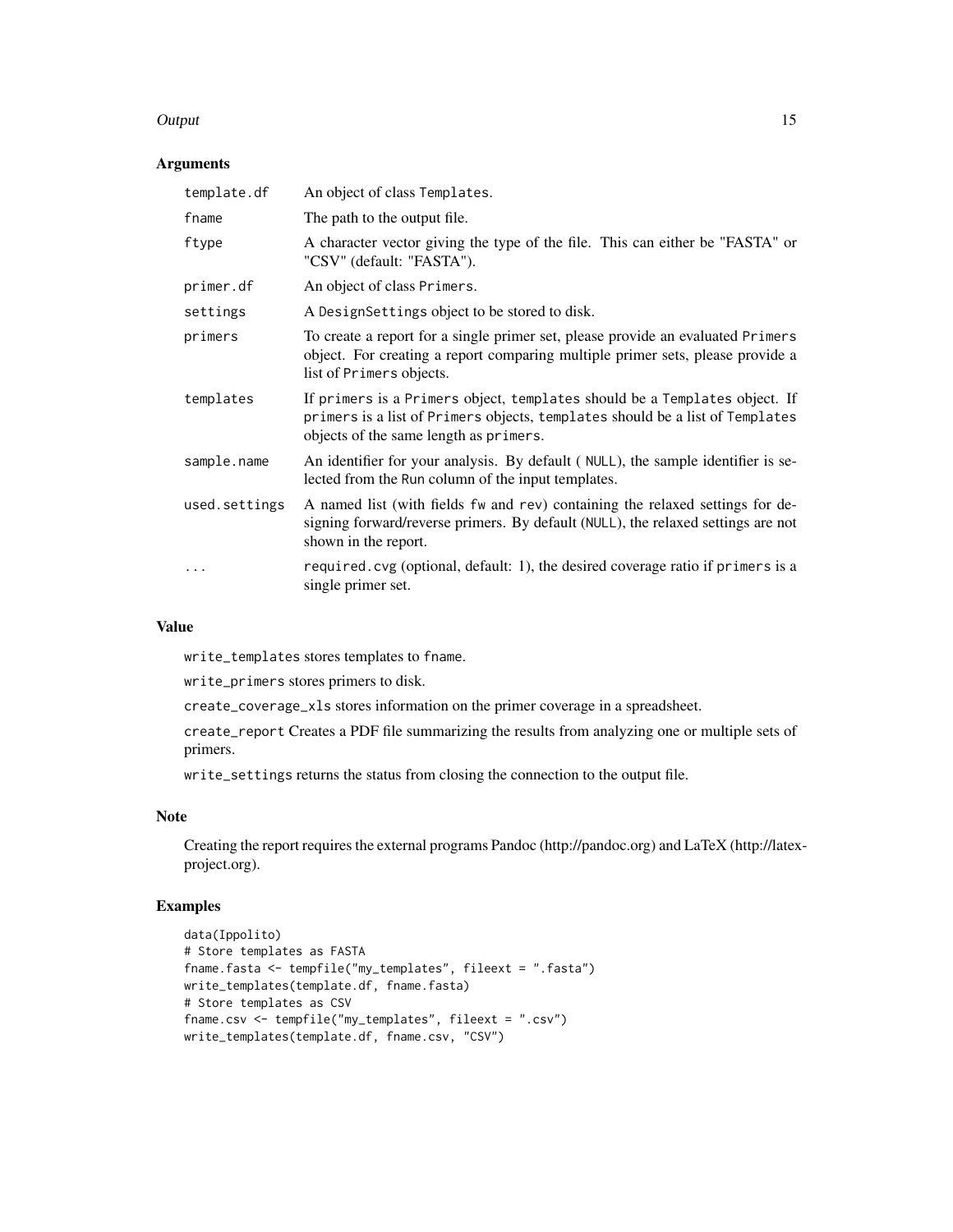```
data(Ippolito)
# Store primers as FASTA
fname.fasta <- tempfile("my_primers", fileext = ".fasta")
write_primers(primer.df, fname.fasta)
# Store primers as CSV
fname.csv <- tempfile("my_primers", fileext = ".csv")
write_primers(primer.df, fname.csv, "CSV")
data(Ippolito)
filename <- tempfile("cvg_overview", fileext = ".xls")
# Store coverage of a single primer in an XLS file:
my.primers <- primer.df[3,]
cvd <- unique(unlist(strsplit(my.primers$Covered_Seqs, split = ",")))
m <- match(cvd, template.df$Identifier)
my.templates <- template.df[m,]
create_coverage_xls(my.primers, my.templates, filename, settings)
setting.xml <- system.file("extdata", "settings",
                 "C_Taq_PCR_high_stringency.xml", package = "openPrimeR")
settings <- read_settings(setting.xml)
# Creation of a report for a single primer set
data(Ippolito)
out.file.single <- tempfile("evaluation_report", fileext = ".pdf")
create_report(primer.df, template.df, out.file.single, settings)
# Creation of a report for multiple primer sets
data(Comparison)
set.sizes <- sapply(primer.data, nrow)
sel.sets <- order(set.sizes)[1:2]
out.file.comp <- tempfile("comparison_report", fileext = ".pdf")
create_report(primer.data[sel.sets], template.data[sel.sets], out.file.comp, settings)
# Store settings to disk
xml <- system.file("extdata", "settings",
       "C_Taq_PCR_high_stringency.xml", package = "openPrimeR")
settings <- read_settings(xml)
out.file <- tempfile("my_settings", fileext = ".xml")
write_settings(settings, out.file)
```
Plots *Plotting Functions.*

#### <span id="page-15-1"></span>**Description**

- plot\_cvg\_vs\_set\_size Plots the coverage ratios of the input primer sets against the size of the sets.
- plot\_penalty\_vs\_set\_size Plots the penalties of the input primer sets against the number of primers contained in each set. The penalties are computed using [score\\_primers](#page-30-1) where more information is provided on how to set alpha.
- plot\_primer\_subsets Visualizes the coverage of optimized primer subsets.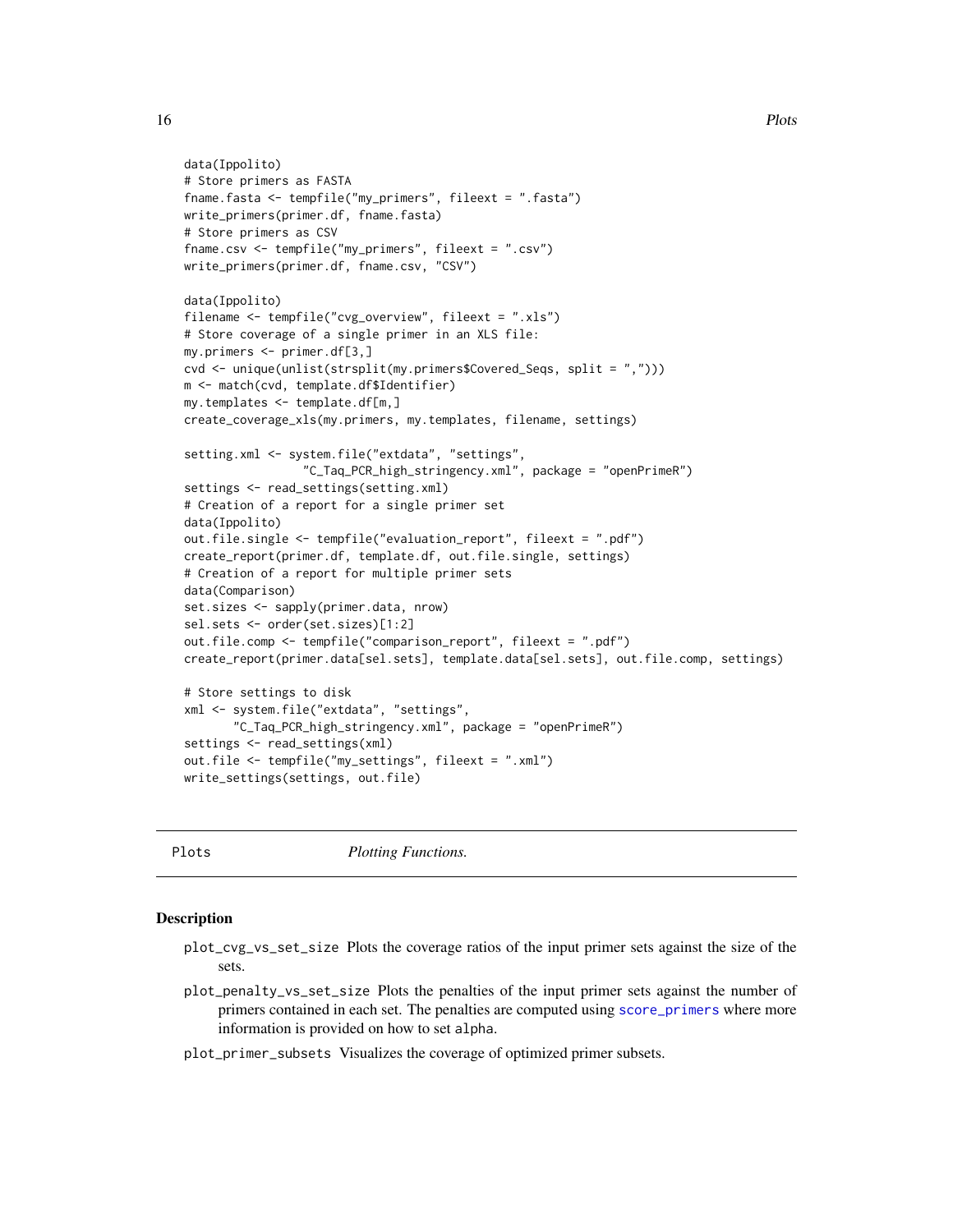- plot\_primer Visualizes the binding positions of every primer relative to the target binding region in the corresponding template sequences.
- plot\_template\_cvg Creates a bar plot visualizing the covered templates.
- plot\_primer\_cvg Shows which groups of templates are covered by individual primers.
- plot\_constraint Shows the distribution of the primer properties. The current constraint settings are indicated with dashed lines.
- plot\_constraint\_fulfillment Visualizes which primers pass the constraints and which primers break the constraints
- plot\_cvg\_constraints Plots the distribution of the coverage constraint values.
- plot\_constraint\_deviation Plots the deviation of primer properties from the target ranges.
- plot\_primer\_binding\_regions Visualizes the number of binding events of the primers with respect to the allowed binding regions in the templates.
- plot\_conservation Plots the template sequence conservation (range [0,1]) according to the Shannon entropy of the sequences.

## Usage

```
plot_conservation(entropy.df, alignments, template.df, gap.char = "-")
```

```
plot_primer_binding_regions(
 primers,
  templates,
  direction = c("both", "fw", "rev"),group = NULL,relation = c("fw", "rev"),
  region.names = c("Binding region", "Amplification region"),
  ...
)
plot_constraint(
 primers,
  settings,
  active.constraints = names(constraints(settings)),
  ...
\lambdaplot_constraint_fulfillment(
 primers,
  settings,
  active.constraints = names(constraints(settings)),
 plot.p.vals = FALSE,
  ...
)
plot_cvg_constraints(
 primers,
```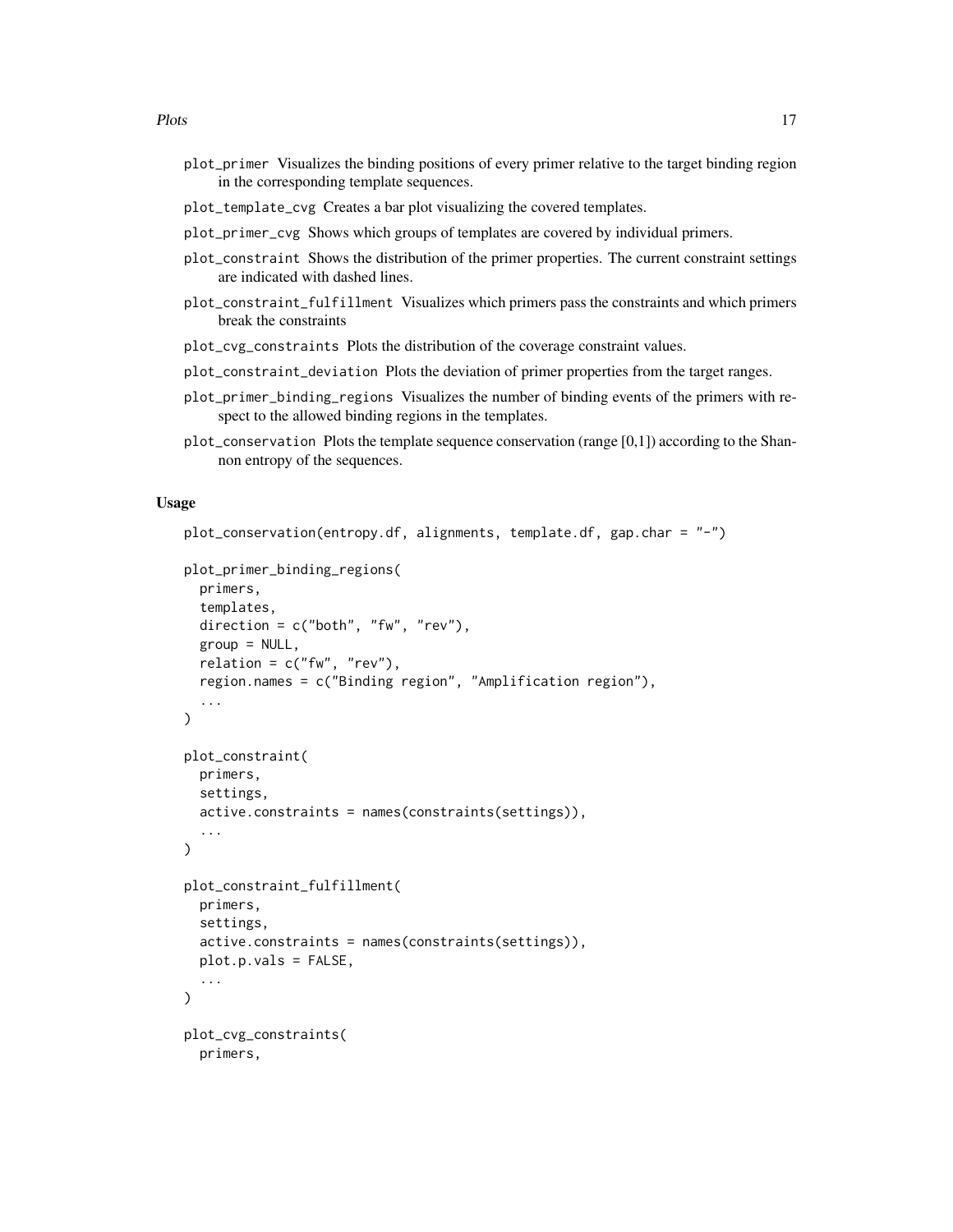```
settings,
 active.constraints = names(cvg_constraints(settings)),
  ...
\lambdaplot_constraint_deviation(
 primers,
  settings,
 active.constraints = names(constraints(settings)),
  ...
)
plot_cvg_vs_set_size(
 primer.data,
  template.data,
  show.labels = TRUE,
 highlight.set = NULL
\mathcal{L}plot_penalty_vs_set_size(
 primer.data,
  settings,
 active.constraints = names(constraints(settings)),
  alpha = \theta\mathcal{L}plot_primer_subsets(primer.subsets, template.df, required.cvg = 1)
plot_primer(
 primer.df,
  template.df,
  identifier = NULL,
  relation = c("fw", "rev"),region.names = c("Binding region", "Amplification region")
\mathcal{L}plot_template_cvg(primers, templates, per.mismatch = FALSE, ...)
plot_primer_cvg(primers, templates, per.mismatch = FALSE, ...)
```
## Arguments

| entropy.df  | A data frame with entropies. Each row gives the entropies of a group of related<br>template sequences for all columns of the alignment. |
|-------------|-----------------------------------------------------------------------------------------------------------------------------------------|
| alignments  | A list with DNAB in alignment objects corresponding to the groups (rows) in the<br>alignment.                                           |
| template.df | An object of class Templates containing the template sequences.                                                                         |
| gap.char    | The gap char in the alignments. By default, gap char is set to "-".                                                                     |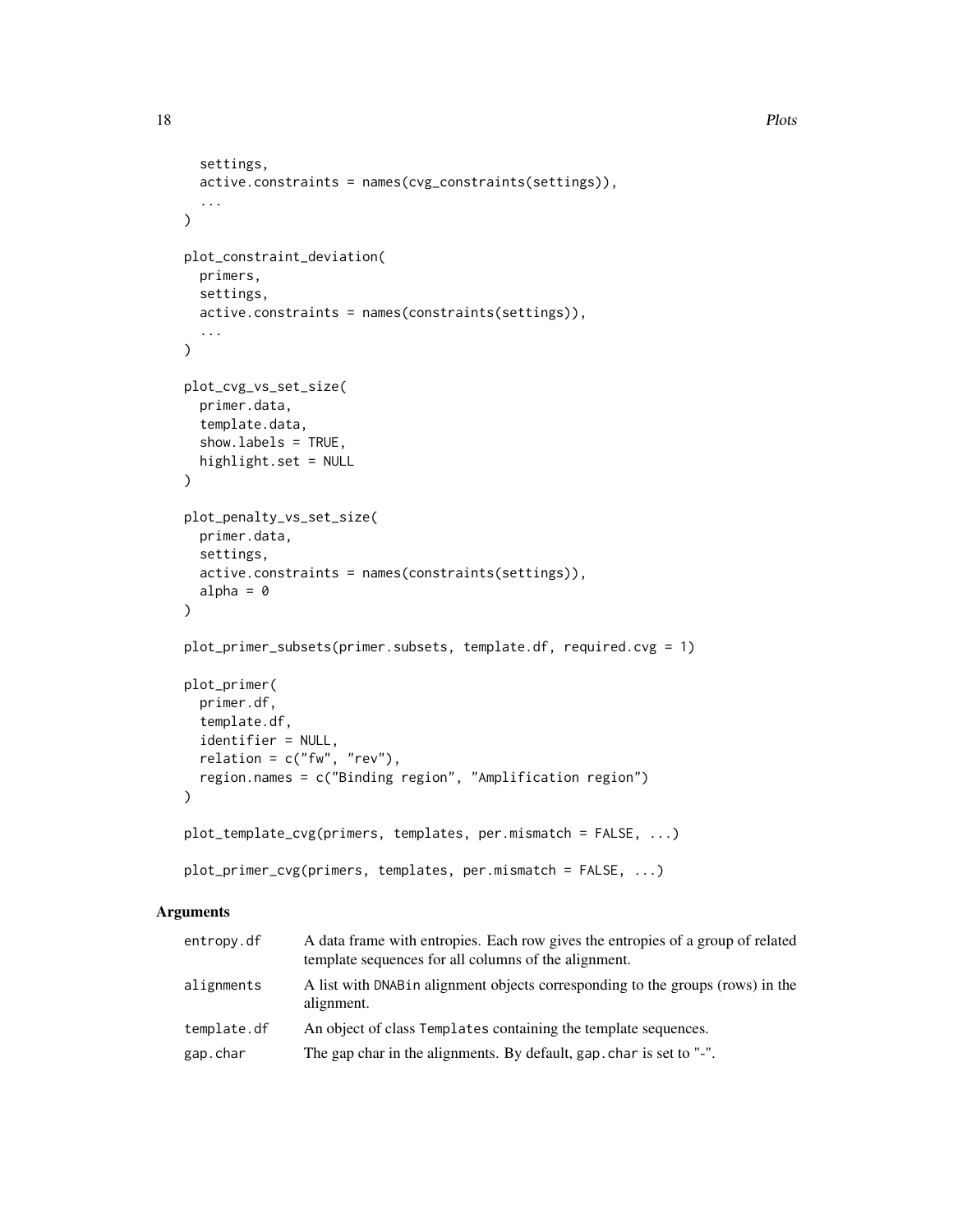<span id="page-18-0"></span>Plots and the set of the set of the set of the set of the set of the set of the set of the set of the set of the set of the set of the set of the set of the set of the set of the set of the set of the set of the set of the

| primers            | Either a single Primers object with evaluated primer coverage or a list contain-<br>ing such Primers objects.                                                                                                                                                                                                                                                                                                                                              |
|--------------------|------------------------------------------------------------------------------------------------------------------------------------------------------------------------------------------------------------------------------------------------------------------------------------------------------------------------------------------------------------------------------------------------------------------------------------------------------------|
| templates          | If primers is a Primers object, templates should be a Templates object. If<br>primers is a list, then templates should be a list of Templates objects.                                                                                                                                                                                                                                                                                                     |
| direction          | The directionality of primers to be plotted. This can either be "both" to plot<br>primers of both directions (the default), "fw" to plot only forward primers, or<br>"rev" to plot only reverse primers.                                                                                                                                                                                                                                                   |
| group              | Optional identifiers of template groups for which binding events should be de-<br>termined. By default, group is set to NULL such that all templates are considered.                                                                                                                                                                                                                                                                                       |
| relation           | Whether binding positions are computed relative to forward ("fw") or reverse<br>("rev") binding regions. The default is "fw".                                                                                                                                                                                                                                                                                                                              |
| region.names       | Character vector of length 2 providing the names of the binding and amplifica-<br>tion region.                                                                                                                                                                                                                                                                                                                                                             |
|                    | Optional arguments groups (a character vector of groups to be plotted when<br>primers is a single primer set), highlight.set (the identifier of a primer set to<br>be highlighted when primers is a list), ncol (a numeric indicating the number<br>of facet columns if primers is a list), deviation.per.primer (a boolean indi-<br>cating whether constraint deviations should be plotted per primer rather than per<br>constraint if primers is a list) |
| settings           | An object of class DesignSettings containing the constraints to be considered.                                                                                                                                                                                                                                                                                                                                                                             |
| active.constraints |                                                                                                                                                                                                                                                                                                                                                                                                                                                            |
|                    | A character vector containing the identifiers to be considered for plotting. By<br>default, active.constraints is NULL such that all computed constraints found<br>in settings are plotted.                                                                                                                                                                                                                                                                |
| plot.p.vals        | An optional logical argument indicating whether p-values computed via primer_significance<br>should be annotated in the plot. The default is FALSE.                                                                                                                                                                                                                                                                                                        |
| primer.data        | List with objects of class Primers containing the primer sets that are to be com-<br>pared.                                                                                                                                                                                                                                                                                                                                                                |
| template.data      | List with objects of class Templates containing the templates corresponding to<br>primer.data.                                                                                                                                                                                                                                                                                                                                                             |
| show.labels        | Whether the identifiers of the primer sets should be annotated in the plot. The<br>default is TRUE.                                                                                                                                                                                                                                                                                                                                                        |
| highlight.set      | A character vector providing the identifiers of primer sets to highlight. By de-<br>fault, highlight. set is NULL such that no highlighting takes place.                                                                                                                                                                                                                                                                                                   |
| alpha              | A numeric in the range $[0,1]$ defining the trade-off between the maximal devia-<br>tion of a constraint (large alpha) and all constraint deviations (large alpha). By<br>default, alpha is set to 0 such that the absolute deviation across all constraints<br>is considered.                                                                                                                                                                             |
| primer.subsets     | A list with optimal primer subsets, each of class Primers. The k-th list entry<br>should correspond to an object of class Primers representing the primer subset<br>of size k whose coverage ratio is the largest among all possible subsets of size<br>k.                                                                                                                                                                                                 |
| required.cvg       | The required coverage ratio. The default is $100\%$ ; this value is plotted as a<br>horizontal line.                                                                                                                                                                                                                                                                                                                                                       |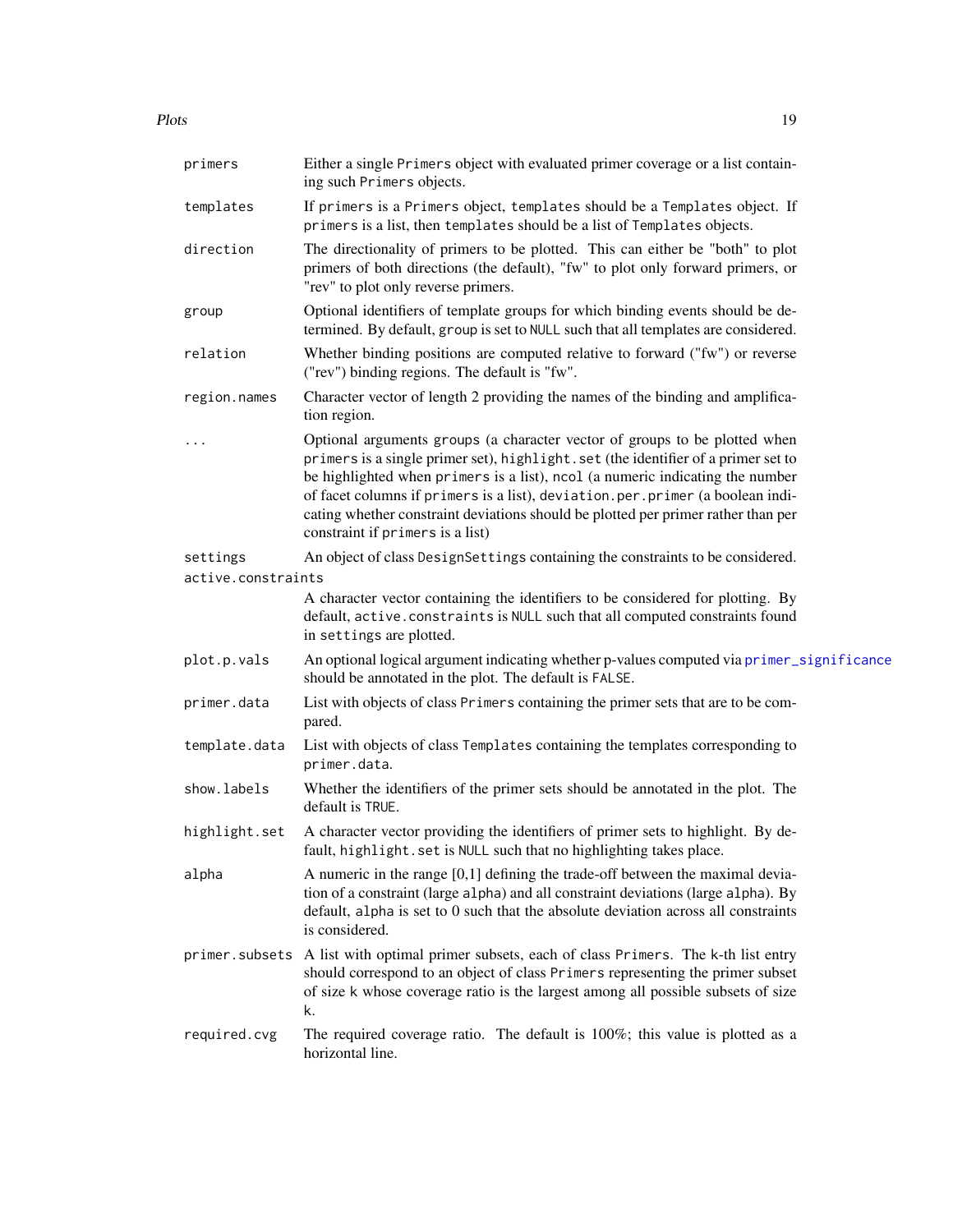<span id="page-19-0"></span>20 Plots

| primer.df    | An object of class Primers containing primers with evaluated primer coverage.                                                                                                                                |
|--------------|--------------------------------------------------------------------------------------------------------------------------------------------------------------------------------------------------------------|
| identifier   | Identifiers of primers that are to be considered. If identifier is set to NULL<br>(the default), all primers are considered.                                                                                 |
| per.mismatch | A logical specifying whether the visualization should be stratified according to<br>the allowed number of mismatches. By default, per mismatch is set to FALSE<br>such that the overall coverage is plotted. |

## Details

The deviations for plot\_constraint\_deviation are computed in the following way. Let the minimum and maximum allowed constraint values be given by the interval  $[s, e]$  and the observed value be p. Then, if  $p < s$ , we output  $-p/|s|$ , if  $p > e$  we output  $p/|e|$ , and otherwise, i.e. if  $s \leq p \leq e$ , we output 0.

The primer.subsets argument for plot\_primer\_subsets can be computed using [subset\\_primer\\_set](#page-26-1). The line plot indicates the ratio of covered templates when considering all primers in a primer set of a given size. The bar plots indicate the coverage ratios of individual primers in a set. The target coverage ratio is indicated by a horizontal line. Bars exceeding the target ratio possibly indicate the existence of redundant coverage events.

## Value

plot\_conseration returns a plot showing the degree of sequence conservation in the templates.

plot\_primer\_binding\_regions returns a plot of the primer binding regions.

plot\_constraint returns a plot showing the distribution of primer properties.

plot\_constraint\_fulfillment returns a plot indicating the constraints that are fulfilled by the input primers.

plot\_cvg\_constraints returns a plot showing the distribution of the coverage constraint values.

plot\_constraint\_deviation returns a plot showing the deviations of the primer properties from the target constraints.

plot\_cvg\_vs\_set\_size returns a plot of coverage vs set size.

plot\_penalty\_vs\_set\_size returns a plot of constraint penalties vs primer set sizes.

plot\_primer\_subsets plots the coverages of the primer subsets provided via primer.subsets.

plot\_primer plots the primer binding sites in the templates.

plot\_template\_cvg creates a plot showing the number of covered template sequences.

plot\_primer\_cvg creates a plot showing the coverage of individual primers.

#### **Note**

Computing the conservation scores for using plot\_conservation requires the MAFFT software for multiple alignments (http://mafft.cbrc.jp/alignment/software/).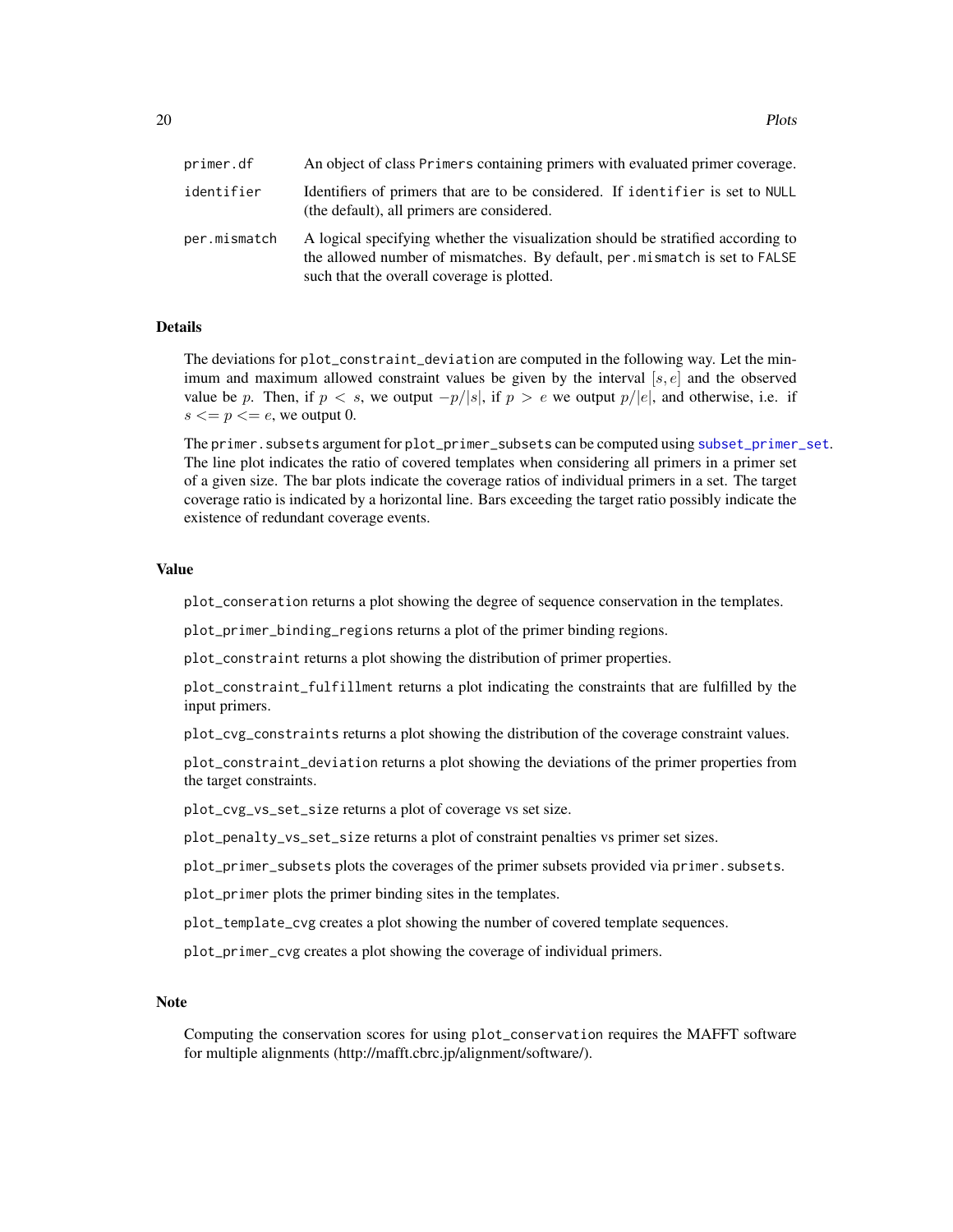## Plots 21

## Examples

```
data(Ippolito)
# Select binding regions for every group of templates and plot:
template.df <- select_regions_by_conservation(template.df, win.len = 30)
if (length(template.df) != 0) {
     p1 <- plot_conservation(attr(template.df, "entropies"),
                             attr(template.df, "alignments"), template.df)
}
# Select binding regions for all templates and plot:
data(Ippolito)
template.df <- select_regions_by_conservation(template.df, by.group = FALSE)
if (length(template.df) != 0) {
     p2 <- plot_conservation(attr(template.df, "entropies"),
                             attr(template.df, "alignments"), template.df)
}
# Primer binding regions of a single primer set
data(Ippolito)
p <- plot_primer_binding_regions(primer.df, template.df)
# Primer binding regions of multiple primer sets
data(Comparison)
p.comp <- plot_primer_binding_regions(primer.data[1:3], template.data[1:3])
# Plot histogram of constraints for a single primer set
data(Ippolito)
p <- plot_constraint(primer.df, settings,
                     active.\text{constructs} = c("gc\_clamp", "gc\_ratio"))# Compare constraints across multiple primer sets
data(Comparison)
p.cmp <- plot_constraint(primer.data[1:3], settings,
                         active.\text{constraints} = c("gc\_clamp", "gc\_ratio"))# Plot fulfillment for a single primer set:
data(Ippolito)
p <- plot_constraint_fulfillment(primer.df, settings)
# Plot fulfillment for multiple primer sets:
data(Comparison)
p.cmp <- plot_constraint_fulfillment(primer.data[1:5], settings)
# Plot coverage constraints of a single primer set
data(Ippolito)
p <- plot_cvg_constraints(primer.df, settings)
# Plot coverage constraints for mulitple primer sets
data(Comparison)
p.cmp <- plot_cvg_constraints(primer.data[1:2], settings)
# Deviations for a single primer set
data(Ippolito)
p.dev <- plot_constraint_deviation(primer.df, settings)
# Deviations for multiple primer sets
data(Comparison)
p.dev.cmp <- plot_constraint_deviation(primer.data, settings)
```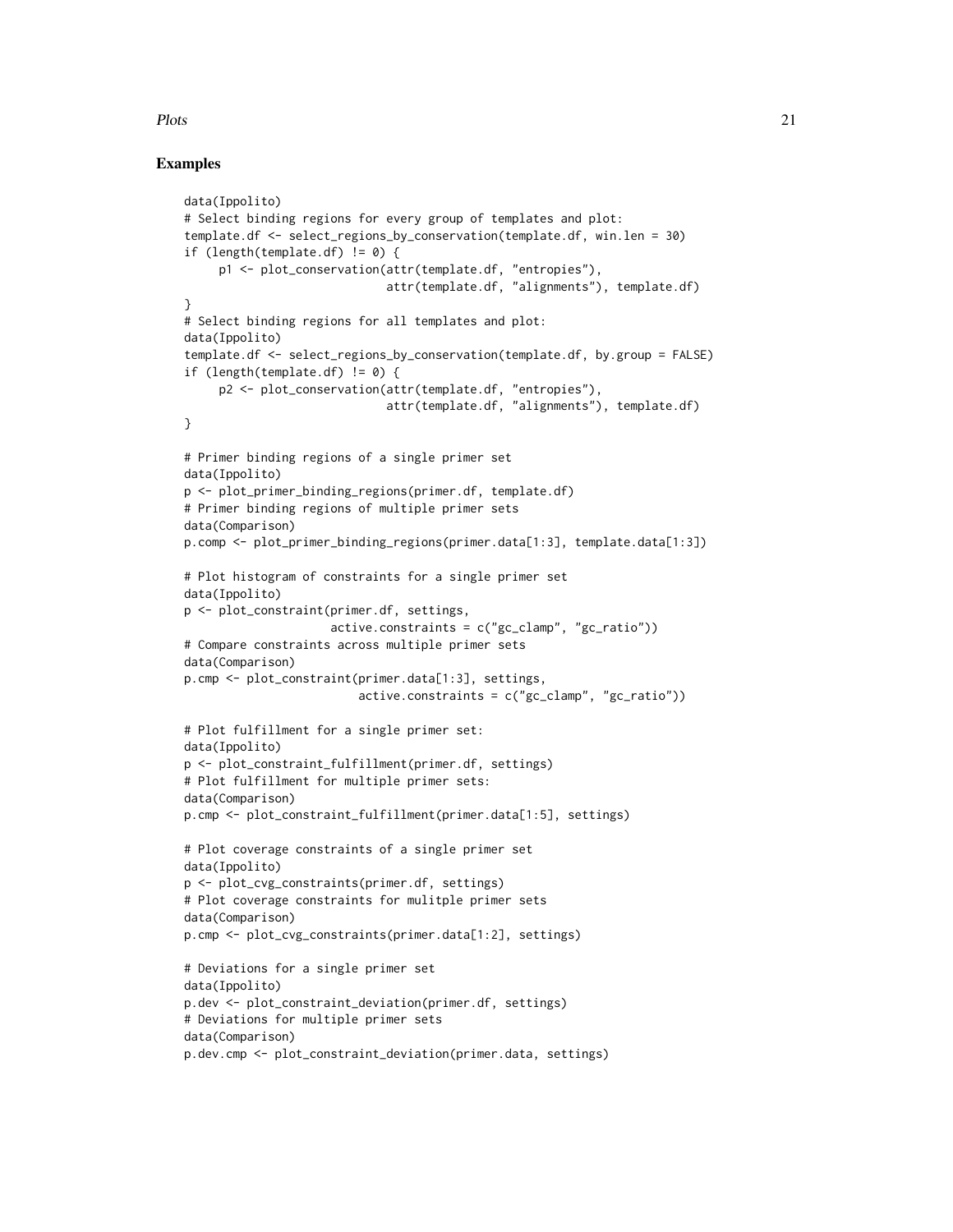```
# Plot coverage vs primer set size
data(Comparison)
p <- plot_cvg_vs_set_size(primer.data, template.data)
# Plot penalties vs number of primers
data(Comparison)
p <- plot_penalty_vs_set_size(primer.data, settings)
# Plot the coverage of optimal primer subsets
data(Ippolito)
primer.subsets <- subset_primer_set(primer.df, template.df, k = 3)
p <- plot_primer_subsets(primer.subsets, template.df)
# Plot of individual primer binding positions
data(Ippolito)
p <- plot_primer(primer.df[1,], template.df[1:30,])
# Visualize the template coverage of a single primer set
data(Ippolito)
p.cvg <- plot_template_cvg(primer.df, template.df)
# Stratify by allowed mismatches:
p.mm.cvg <- plot_template_cvg(primer.df, template.df, per.mismatch = TRUE)
# Compare the coverage of multiple primer sets
data(Comparison)
p.cmp.cvg <- plot_template_cvg(primer.data[1:2], template.data[1:2])
# Stratify by allowed mismatches:
p.cmp.cvg.mm <- plot_template_cvg(primer.data[1:2], template.data[1:2],
                                 per.mismatch = TRUE)
# Plot expected coverage per primer
data(Ippolito)
p.cvg <- plot_primer_cvg(primer.df, template.df)
# Plot coverage stratified by allowed mismatches:
p.cvg.mm <- plot_primer_cvg(primer.df, template.df, per.mismatch = TRUE)
# Plot coverage of multiple primer sets
data(Comparison)
p.cvg.cmp <- plot_primer_cvg(primer.data[1:3], template.data[1:3])
```
PrimerDesign *Primer Design Functionalities.*

#### <span id="page-21-1"></span>**Description**

- design\_primers Designs a primer set maximizing the number of covered templates using the smallest possible number of primers. The algorithm tries to ensure that the designed set of primers achieves a coverage ratio not lower than required.cvg. To this end, the constraints for designing primers may be relaxed.
- classify\_design\_problem Uses reference beta distributions of primer coverage ratios to classify a primer design task into groups ranging from *easy* to *hard*. For *easy* tasks, it should not be a

<span id="page-21-0"></span>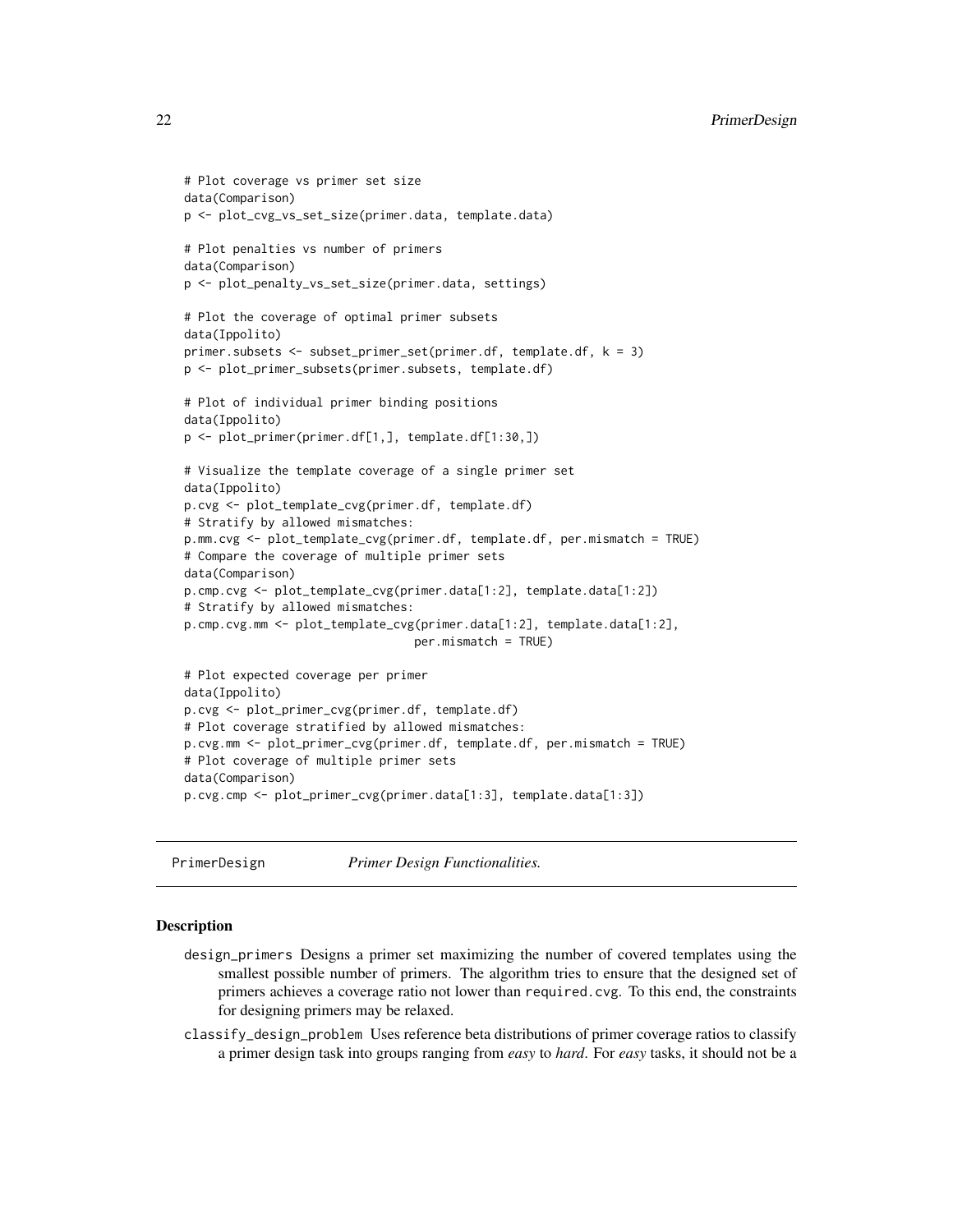## PrimerDesign 23

problem to design a small primer set. For *hard* tasks, however, a small set of primers may not be achievable.

get\_initial\_primers Creates a set of primer candidates based on the input template sequences. This set of primers can be used to create custom primer design algorithms.

## Usage

```
classify_design_problem(
  template.df,
  mode.directionality = c("both", "fw", "rev"),primer.length = 18,
 primer.estimate = FALSE,
  required.cvg = 1\lambdaget_initial_primers(
  sample,
  template.df,
  primer.lengths,
  mode.directionality = c("fw", "rev"),allowed.region.definition = c("within", "any"),
  init.algo = c("naive", "tree"),
  max. degen = 16,
  conservation = 1,
  updateProgress = NULL
\lambdadesign_primers(
  template.df,
  mode.directionality = c("both", "fw", "rev"),
  settings,
  init.algo = c("naive", "tree"),
  opti.algo = c("Greedy", "ILP"),
  required.cvg = 1,
  timeout = Inf,
  max. degen = 16,
  conservation = 1,
  sample.name = NULL,
  cur.results.loc = NULL,
  primer.df = NULL,
  updateProgress = NULL
\lambda
```
## Arguments

template.df A Templates object containing the template sequences with annotated primer target binding regions.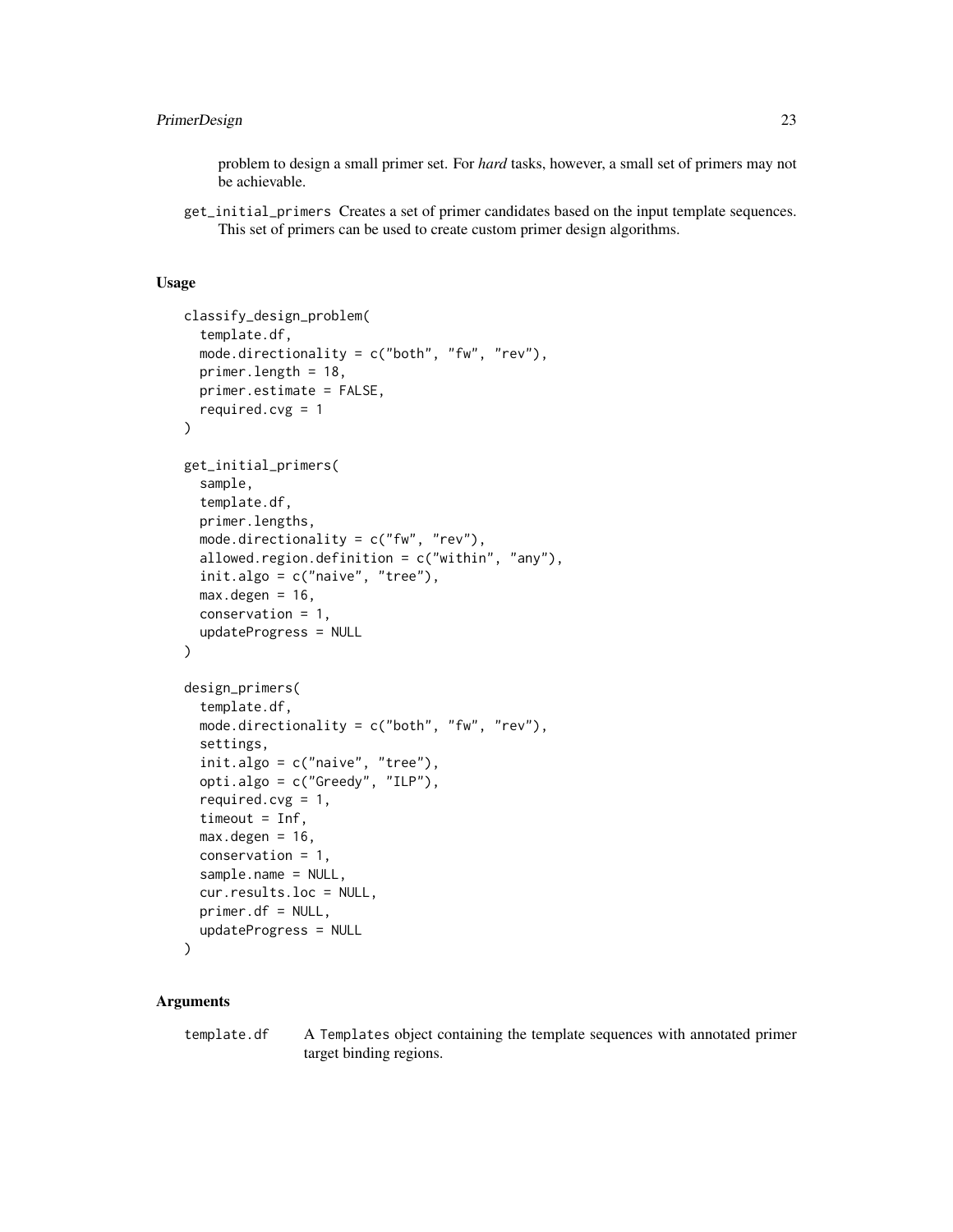| mode.directionality       |                                                                                                                                                                                                                                                                                                                                                                                                |
|---------------------------|------------------------------------------------------------------------------------------------------------------------------------------------------------------------------------------------------------------------------------------------------------------------------------------------------------------------------------------------------------------------------------------------|
|                           | The template strand for which primers shall be designed. Primers can be de-<br>signed either for forward strands ("fw"), for reverse strands ("rev"), or for both<br>strands ("both"). The default setting is "both".                                                                                                                                                                          |
| primer.length             | A scalar numeric providing the target length of the designed primers. The de-<br>fault length of generated primers is set to 18.                                                                                                                                                                                                                                                               |
| primer.estimate           |                                                                                                                                                                                                                                                                                                                                                                                                |
|                           | Whether the number of required primers shall be estimated. By default (FALSE),<br>the number of required primers is not estimated.                                                                                                                                                                                                                                                             |
| required.cvg              | The desired ratio of of covered template sequences. If the target coverage ratio<br>cannot be reached, the constraint settings are relaxed according to the the con-<br>straint limits in order to reach the target coverage. The default required. cvg is<br>set to 1, indicating that 100% of the templates are to be covered.                                                               |
| sample                    | Character vector providing an identifier for the templates.                                                                                                                                                                                                                                                                                                                                    |
|                           | primer. lengths Numeric vector of length 2 providing the minimal and maximal allowed lengths<br>for generated primers.                                                                                                                                                                                                                                                                         |
| allowed.region.definition |                                                                                                                                                                                                                                                                                                                                                                                                |
|                           | A character vector providing the definition of region where primers are to be<br>constructed. If allowed. region. definition is "within", constructed primers<br>lie within the allowed binding region. If allowed. region. definition is "any",<br>primers overlap with the allowed binding region. The default is "within".                                                                  |
| init.algo                 | The algorithm to be used for initializing primers. If init.algo is "naive", then<br>primers are constructed from substrings of the input template sequences. If<br>init.algo is "tree", phylogenetic trees are used to form degenerate primers<br>whose degeneracy is bounded by max.degen. This option requires an installa-<br>tion of MAFFT (see notes). The default init. algo is "naive". |
| max.degen                 | The maximal degeneracy of primer candidates. This setting is particularly rel-<br>evant when init. algo is set to "tree". The default setting is 16, which means<br>that at most 4 maximally degenerate positions are allowed per primer.                                                                                                                                                      |
| conservation              | Restrict the percentile of considered regions according to their conservation.<br>Only applicable for the tree-based primer initialization. At the default of 1, all<br>available binding regions are considered.                                                                                                                                                                              |
| updateProgress            | Shiny progress callback function. The default is NULL such that no progress is<br>logged.                                                                                                                                                                                                                                                                                                      |
| settings                  | A DesignSettings object specifying the constraint settings for designing primers.                                                                                                                                                                                                                                                                                                              |
| opti.algo                 | The algorithm to be used for solving the primer set covering problem. If opti.algo<br>is "Greedy" a greedy algorithm is used to solve the set cover problem. If opti.algo<br>is "ILP" an integer linear programming formulation is used. The default opti.algo<br>is "Greedy".                                                                                                                 |
| timeout                   | Timeout in seconds. Only applicable when opti.algo is "ILP". The default is<br>Inf, which does not limit the runtime.                                                                                                                                                                                                                                                                          |
| sample.name               | An identifier for the primer design task. The default setting is NULL, which<br>means that the run identifier provided in template. df is used.                                                                                                                                                                                                                                                |
| cur.results.loc           |                                                                                                                                                                                                                                                                                                                                                                                                |
|                           | Directory for storing the results of the primer design procedure. The default<br>setting is NULL such that no output is stored.                                                                                                                                                                                                                                                                |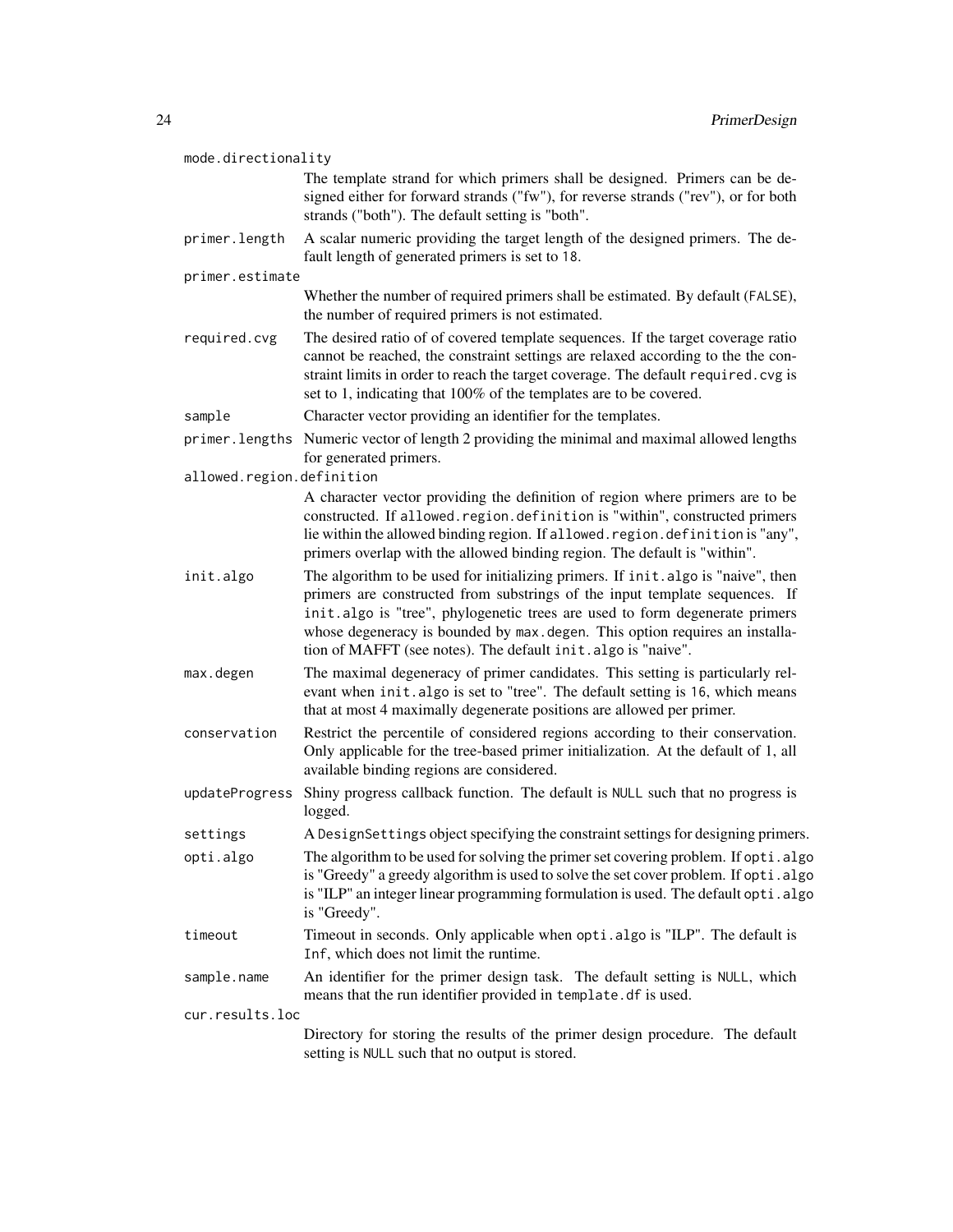## PrimerDesign 25

primer.df An optional Primers object. If an evaluated primer.df is provided, the primer design procedure only optimizes primer.df and does not perform the initialization and filtering steps. The default is NULL such that primers are initialized and filtered from scratch.

## Details

classify\_design\_problem determines the difficulty of a primer design task by estimating the distribution of coverage ratios per primer by performing exact string matching with primers of length primer.length, which are constructed by extracting template subsequences. Next, a beta distribution is fitted to the estimated coverage distribution, which is then compare to reference distributions representing primer design problems of different difficulties via the total variance distance. The difficulty of the input primer design problem is found by selecting the class of the reference distributions that has the smallest distance to the estimated coverage distribution. An estimate of the required number of primers to reach a given required.cvg can be computed by setting primer.estimate to TRUE. Since this estimate is based solely on perfect matching primers, the number of primers that would actually be required is typically less.

The primer design algorithm used by design\_primers consists of three steps: primer initialization, filtering, and optimization. The method for initializing a set of candidate primers is determined via init.algo. If init.algo is set to *naive*, primers are created by extracting substrings from all input template sequences. If init.algo is set to *tree*, degenerate primers are created by merging similar subsequences by forming their consensus sequence up to a degeneracy of at most max.degen. The tree-based initialization is recommended for related sequences.

The candidate primer set is filtered according to the constraints specified in the settings object. In some cases, it is necessary to relax the constraints in order to reach the desired required.cvg. In these cases, primers that fail the input constraints may be selected. If you would like to skip the initialization and filtering stages, you can provide an evaluated Primers object via primer.df.

Optimizing a primer set entails finding the smallest subset of primers maximizing the coverage, which is done by solving the set cover problem. If melting temperature differences are a constraint, the optimization procedure automatically samples ranges of melting temperatures to find optimal sets for all possible temperatures. You can select the used optimization algorithm via optia.algo, where you can set "Greedy" for a greedy algorithm or "ILP for an integer linear program formulation (ILP). While the worst-case runtime of the greedy algorithm is shorter than the worst-case runtime of the ILP, the greedy solution may yield larger primer sets than the ILP solution.

#### Value

classify\_design\_problem returns a list with the following fields:

Classification The estimated difficulty of the primer design task.

- Class-Distances The total variance distance of the fitted beta distribution to the reference distribution.
- Confidence The confidence in the estimate of the design tasks' difficulty as based on the class distances.
- Uncertain Whether the classification is highly uncertain, that is low-confidence.
- Nbr\_primers\_fw and Nbr\_primers\_rev The respective number of required forward and reverse primers if primer.estimate was set to TRUE.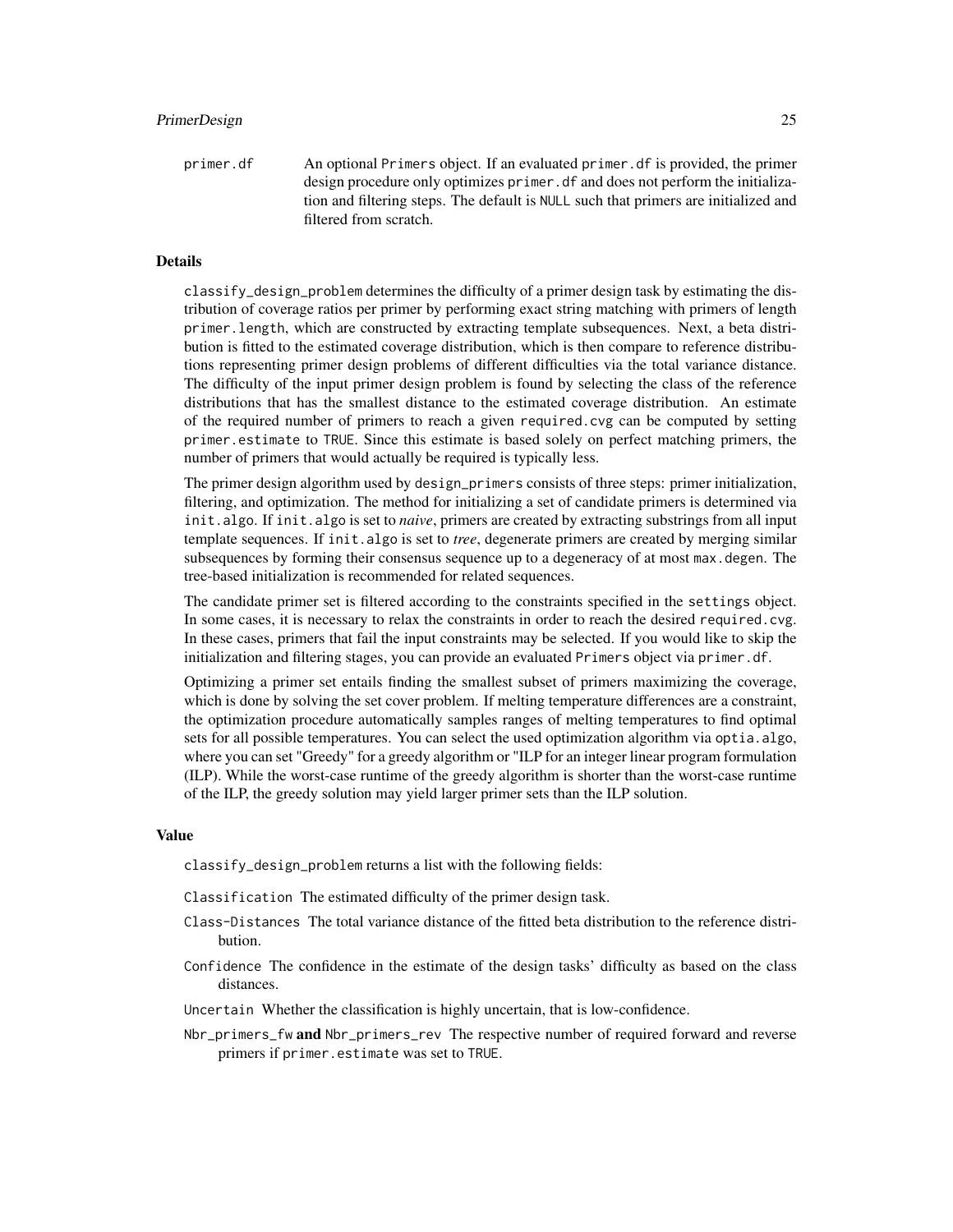<span id="page-25-0"></span>get\_initial\_primers returns a data frame with candidate primers for optimization.

design\_primers returns a list with the following fields:

- opti: A Primers object providing the designed primer set.
- used\_constraints: A list with DesignSettings objects for each primer direction providing the (possibly relaxed) constraints used for designing the optimal primers.
- all\_results: A list containing objects of class Primers. Each list entry corresponds to an optimal primer set for a given melting temperature.
- all\_used\_constraints: A list containing DesignSettings object for each optimized set in all\_results.

filtered: A list with data providing information on the results of the filtering procedure.

## Note

Some constraints can only be computed if additional software is installed, please see the documentation of [DesignSettings](#page-32-1) for more information. The usage of init.algo = "tree" requires an installation of the multiple alignment program MAFFT (http://mafft.cbrc.jp/alignment/software/).

## Examples

```
# Classify the difficulty of a primer design task
data(Ippolito)
design.estimate <- classify_design_problem(template.df[1:30,])
# Estimate the number of required primers to amplify the first 5 templates
design.estimate.nbr <- classify_design_problem(template.df[1:5,], mode.directionality = "fw",
                         primer.length = 20, primer.estimate = TRUE)
data(Ippolito)
# Naive primer initialization
init.primers <- get_initial_primers("InitialPrimers", template.df,
                         c(18,18), "fw", init.algo = "naive")
# Tree-based primer initialization (requires MAFFT)
## Not run:
init.primers <- get_initial_primers("InitialPrimers", template.df,
                         c(18,18), "fw", init.algo = "tree")
## End(Not run)
# Define PCR settings and primer criteria
data(Ippolito)
# design only with minimal set of constraints
constraints(settings)$primer_length <- c("min" = 18, "max" = 18)
constraints(settings) <- constraints(settings)[c("primer_length", "primer_coverage")]
# Design only forward primers using a greedy algorithm
optimal.primers.greedy <- design_primers(template.df[1:2,], "both", settings, init.algo = "naive")
# Usage of the tree-based initialization strategy (requires MAFFT)
## Not run:
out.dir <- tempdir()
optimal.primers.tree <- design_primers(template.df[1:2,], "both", settings,
                         init.algo = "tree", opti.algo = "ILP",
                         max.degen = 16,
```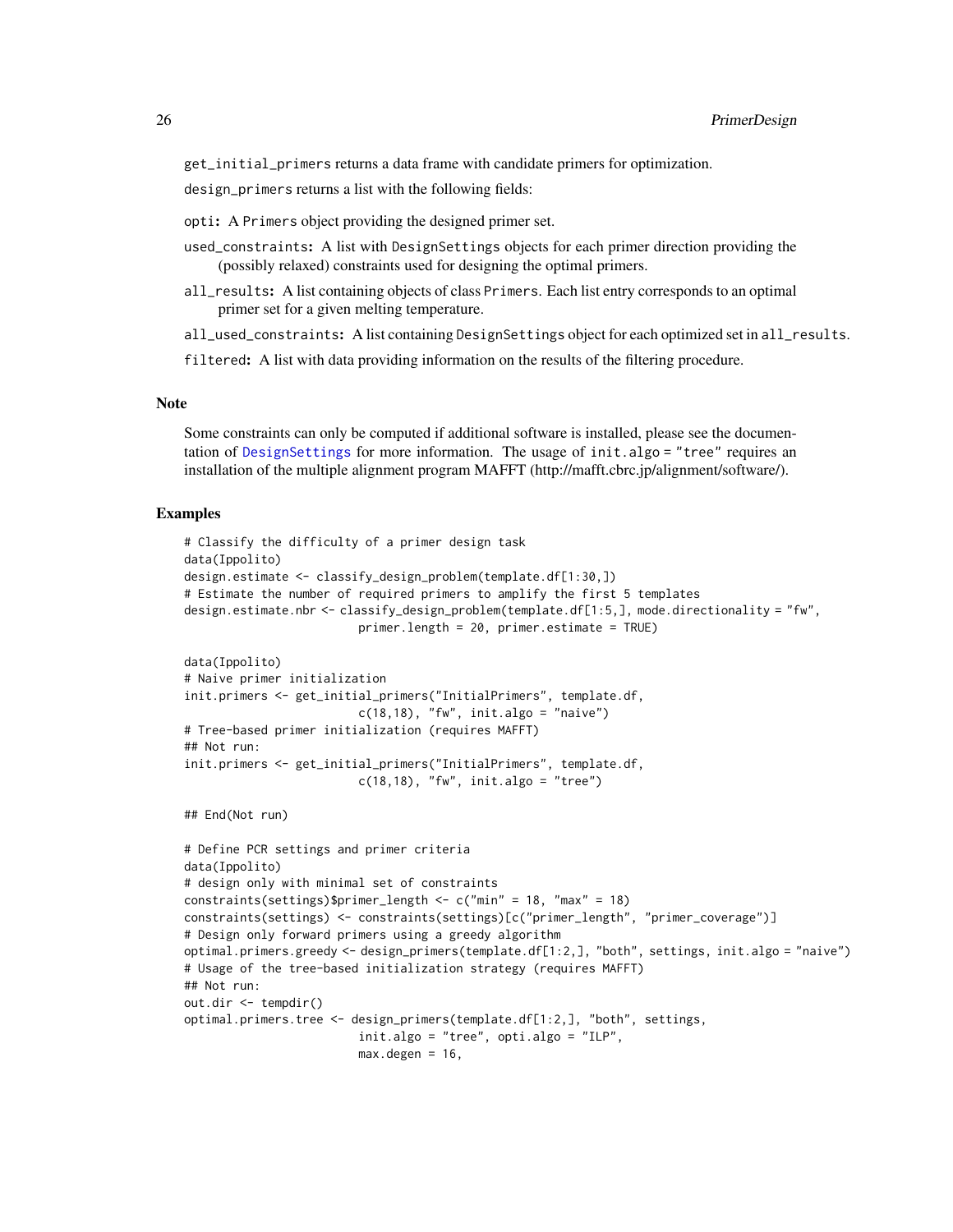#### cur.results.loc = out.dir)

<span id="page-26-0"></span>## End(Not run)

PrimerEval *Primer Evaluation.*

## <span id="page-26-1"></span>**Description**

- check\_constraints Determines whether a set of primers fulfills the constraints on the properties of the primers.
- check\_restriction\_sites Checks a set of primers for the presence of restriction sites. To reduce the number of possible restriction sites, only unambiguous restriction sites are taken into account and only common (typically used) restriction sites are checked if a common restriction site can be found in a sequence.
- filter\_primers Filters a primer set according to the specified constraints such that all primers that do not fulfill the constraints are removed from the primer set.
- primer\_significance Uses Fisher's exact test to determine the significance of a primer set according to its ratio of fulfilled constraints.
- subset\_primer\_set Determines subsets of the input primer set that are optimal with regard to the number of covered template sequences.

#### Usage

```
check_restriction_sites(
  primer.df,
  template.df,
  adadapter.action = c("warn", "rm"),
  selected = NULL,
  only.confident.calls = TRUE,
  updateProgress = NULL
\lambdacheck_constraints(
  primer.df,
  template.df,
  settings,
  active.constraints = names(constraints(settings)),
  to.compute.constraints = active.constraints,
  for.shiny = FALSE,
  updateProgress = NULL
)
filter_primers(
  primer.df,
  template.df,
```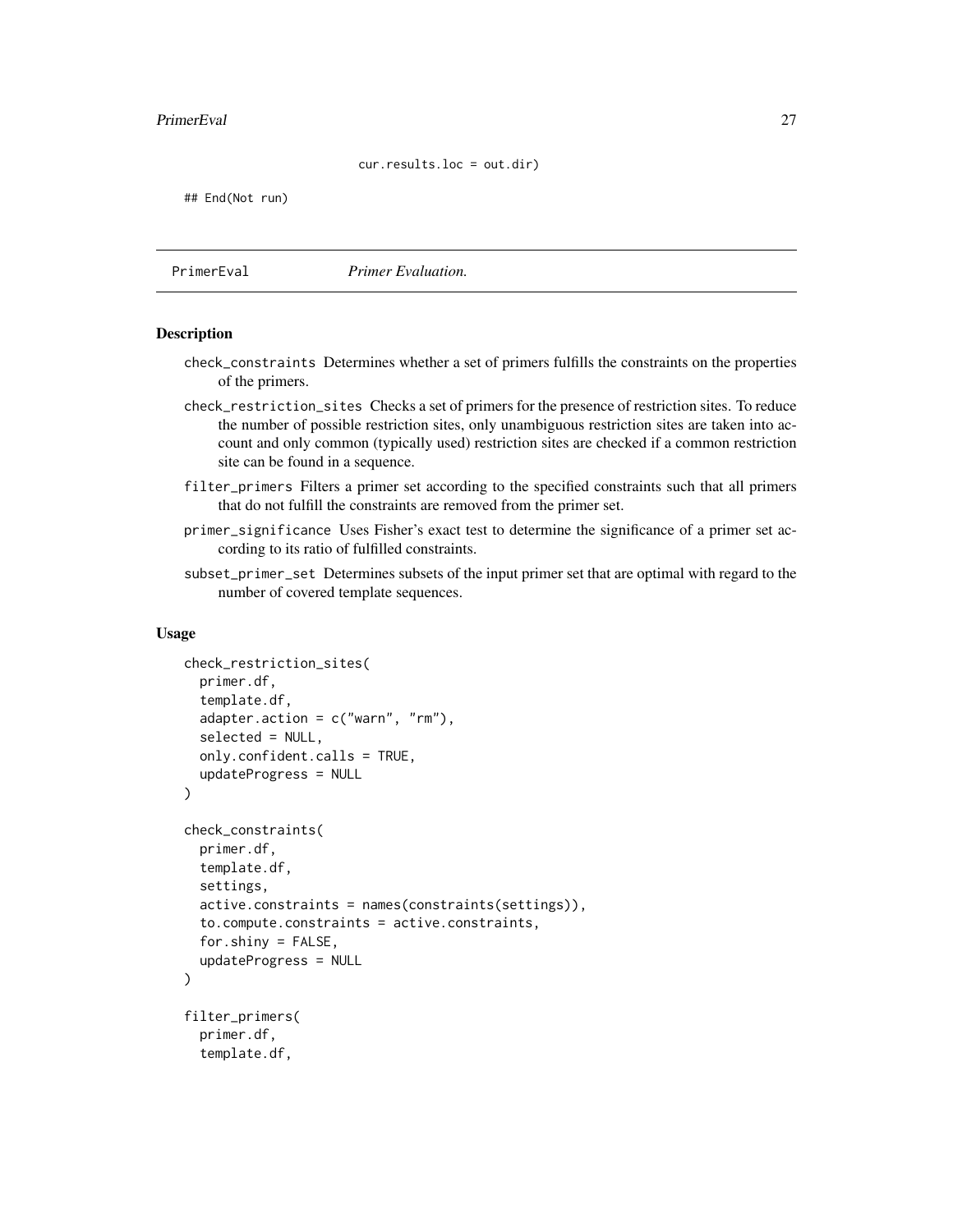#### 28 **PrimerEval**

```
settings,
  active.constraints = names(constraints(settings))
\lambdasubset_primer_set(
  primer.df,
  template.df,
  k = 1,groups = NULL,
  identifier = NULL,
  cur.results.loc = NULL
\mathcal{L}
```
primer\_significance(primer.df, set.name = NULL, active.constraints = NULL)

## Arguments

| primer.df              | A Primers object containing the primers whose properties are to be checked.                                                                                                                                                                                                                                                                                                                                                                                                                                                                                     |  |
|------------------------|-----------------------------------------------------------------------------------------------------------------------------------------------------------------------------------------------------------------------------------------------------------------------------------------------------------------------------------------------------------------------------------------------------------------------------------------------------------------------------------------------------------------------------------------------------------------|--|
| template.df            | A Templates object containing the template sequences corresponding to primer.df.                                                                                                                                                                                                                                                                                                                                                                                                                                                                                |  |
| adapter.action         | The action to be performed when adapter sequences are found. Either "warn"<br>to issue a warning about adapter sequences or "rm" to remove identified adapter<br>sequences. Currently, only the default setting ("warn") is supported.                                                                                                                                                                                                                                                                                                                          |  |
| selected               | Names of restriction sites that are to be checked. By default selected is NULL<br>in which case all REBASE restriction sites are taken into account.                                                                                                                                                                                                                                                                                                                                                                                                            |  |
| only.confident.calls   |                                                                                                                                                                                                                                                                                                                                                                                                                                                                                                                                                                 |  |
|                        | Whether only confident calls of restriction sites are returned. All restriction site<br>call is considered <i>confident</i> if the restriction site is located in a region that does<br>not match the template sequences. Note that this classification requires that<br>the provided primers are somehow complementary to the provided templates.<br>In contrast, non-confident restriction site calls are based solely on the primer<br>sequences and do not take the templates into account, resulting in more false<br>positive calls of restriction sites. |  |
| updateProgress         | Progress callback function for shiny. The defaut is NULL meaning that no progress<br>is monitored via the Shiny interface.                                                                                                                                                                                                                                                                                                                                                                                                                                      |  |
| settings               | A DesignSettings object containing the constraints that are to be considered.                                                                                                                                                                                                                                                                                                                                                                                                                                                                                   |  |
| active.constraints     |                                                                                                                                                                                                                                                                                                                                                                                                                                                                                                                                                                 |  |
|                        | A subset of the constraint identifiers provided by settings that are to be checked<br>for fulfillment. By default active.constraints is NULL such that all con-<br>straints found in settings are evaluated. Otherwise, only the constraints spec-<br>ified via active. constraints that are available in settings are considered.                                                                                                                                                                                                                              |  |
| to.compute.constraints |                                                                                                                                                                                                                                                                                                                                                                                                                                                                                                                                                                 |  |
|                        | Constraints that are to be computed. By default, to. compute. constraints is<br>set to NULL such that all active. constraints are computed. If to. compute. constraints<br>is a subset of active. constraints, all constraints specified via active. constraints<br>are evaluated for fulfillment, but only the constraints in to. compute. constraints<br>are newly calculated.                                                                                                                                                                                |  |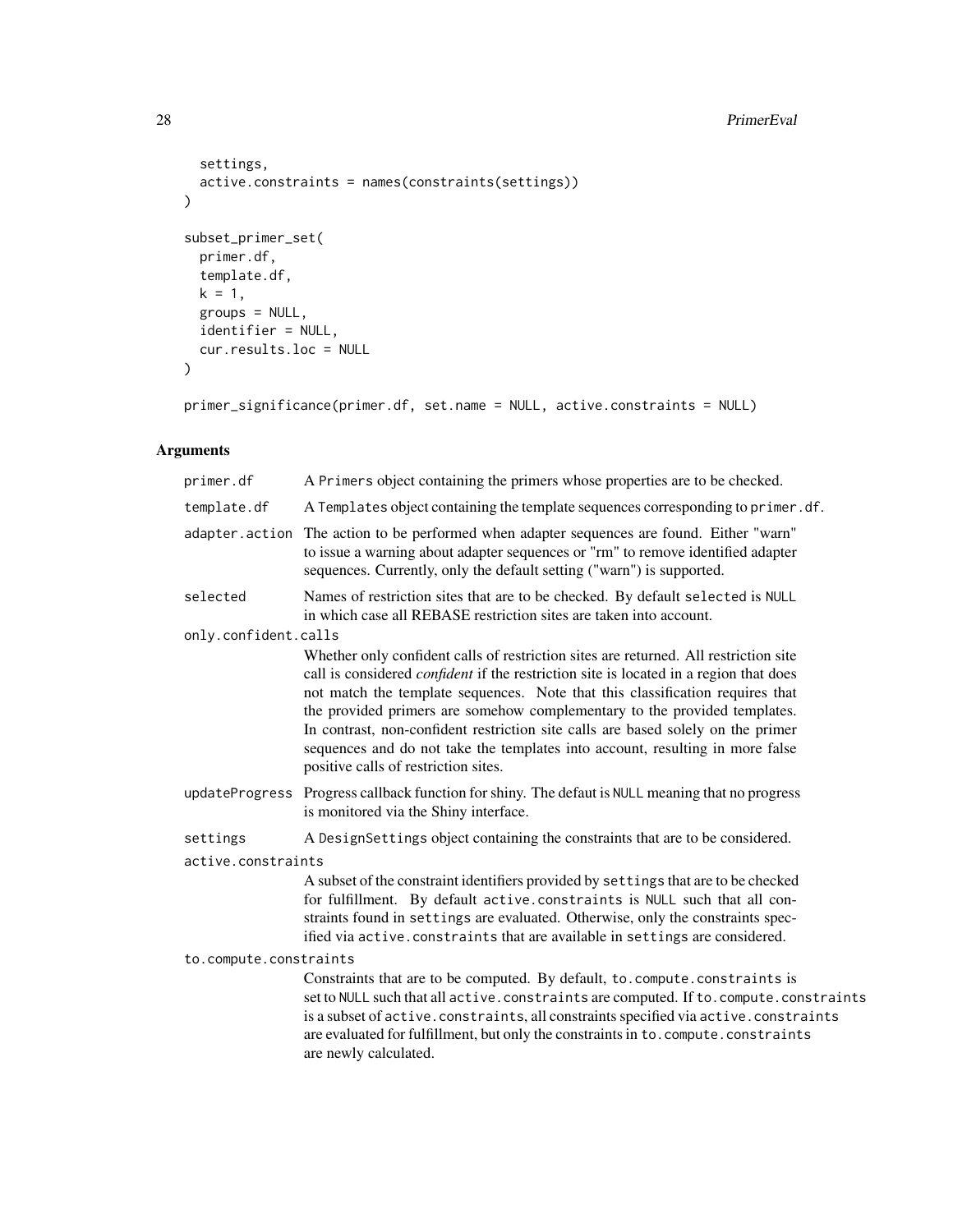## <span id="page-28-0"></span>PrimerEval 29

| for.shiny       | Whether the output of the function shall be formatted as HTML. The default<br>setting is FALSE.                                                                                    |
|-----------------|------------------------------------------------------------------------------------------------------------------------------------------------------------------------------------|
| k               | The spacing between generated primer subset sizes. By default, k is set to 1 such<br>that all primer subsets are constructed.                                                      |
| groups          | The identifiers of template groups according to which coverage should be deter-<br>mined. By default, groups is set to NULL such that all all covered templates are<br>considered. |
| identifier      | An identifier for storing the primer set. By default, identifier is set to NULL.                                                                                                   |
| cur.results.loc |                                                                                                                                                                                    |
|                 | Directory for storing the results. By default, cur. results. loc is set to NULL,<br>which means that no results are stored.                                                        |
| set.name        | An identifier for the input primers. If NULL, the run identifier is used.                                                                                                          |

#### **Details**

When the optional argument active.constraints is supplied to check\_constraints, only a subset of the constraints provided in settings is evaluated. Only constraints that are defined in settings can be computed. For a detailed description of all possible constraints and their options, please consider the [ConstraintSettings](#page-32-1) documentation.

subset\_primer\_set determines optimal subsets of the input primer set by solving an integer-linear program. Since the quality of the primers (in terms of properties) is not taken into account when creating the subsets, this method should only be used for primer sets that are already of high quality.

primer\_significance computes the significance by comparing the total count of fulfilled and failed constraints with the corresponding counts of primer sets from the literature. Significant pvalues indicate primer sets whose rate of constraint fulfillment is higher compared to the reference sets.

#### Value

check\_restriction\_sites returns a data frame with possible restriction sites found in the primers.

check\_constraints returns a Primers object that is augmented with columns providing the results for the evaluated constraints. The constraints\_passed column indicates whether all active.constraints were fulfilled. The EVAL $\star$  columns indicate the fulfillment of primer-specific constraints. The T\_EVAL\_\* columns indicate the fulfillment of template-specific (e.g. coverage-based) constraints. For the coverage computations, columns prefixed by Basic\_, indicate the results from string matching, while all other results (e.g. primer\_coverage) indicate the expected coverage after applying the coverage constraints specified in settings. Columns prefixed by Off\_ indicate off-target binding results.

filter\_primers returns a Primers object containing only those primers fulfilling all specified constraints.

subset\_primer\_set returns a list with optimal primer subsets, each of class Primers.

primer\_significance returns a numeric providing the p-value of the primer set according to Fisher's exact test. The returned value has the following attributes:

test The results of the significance test

tab The confusion matrix for Fisher's exact test

constraints The names of the considered constraints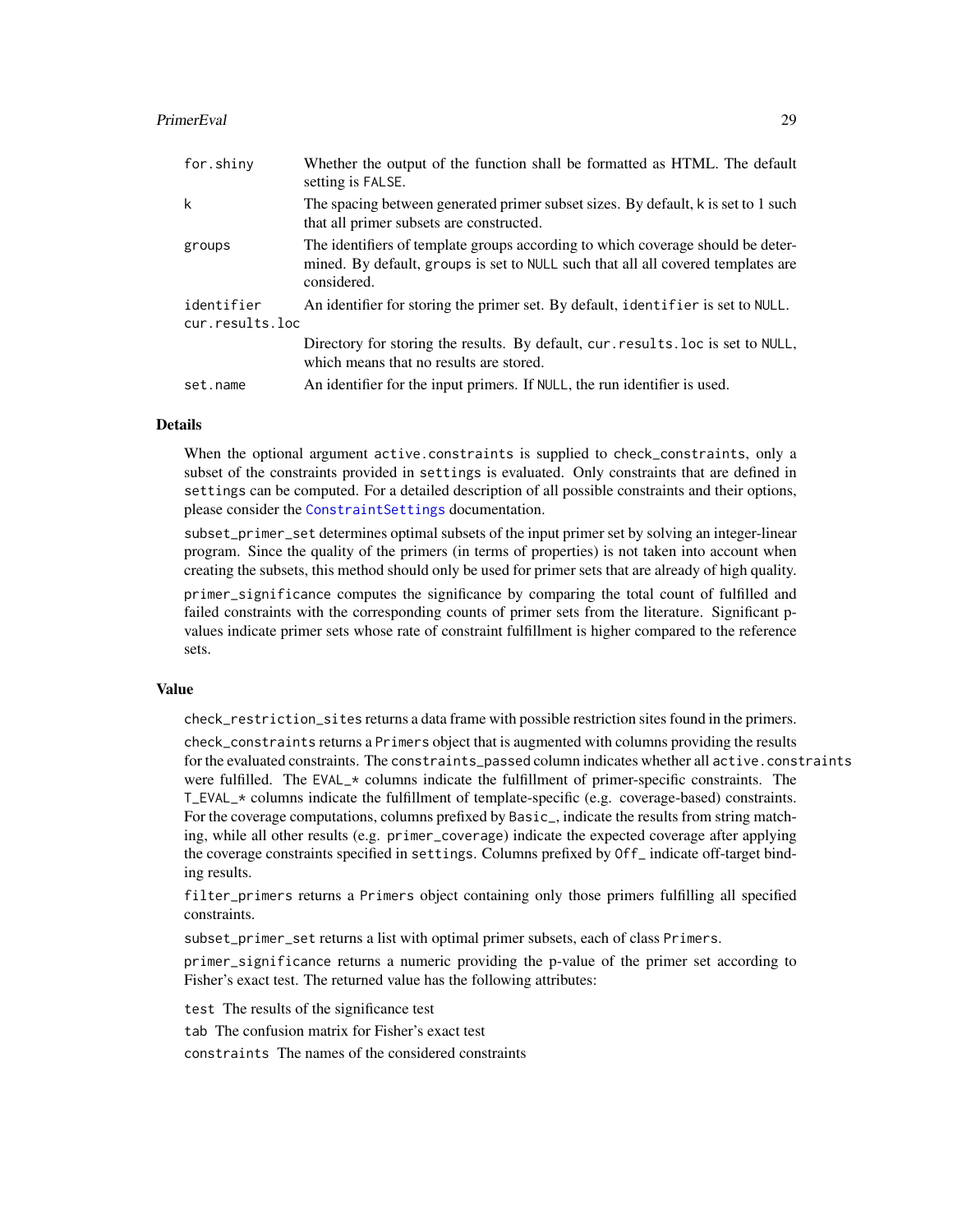<span id="page-29-0"></span>**Note** 

Please note that some constraint computations may require the installation of additional programs; for more information please view the documentation of [DesignSettings](#page-32-1).

#### References

Roberts, R.J., Vincze, T., Posfai, J., Macelis, D. (2010) REBASE–a database for DNA restriction and modification: enzymes, genes and genomes. Nucl. Acids Res. 38: D234-D236. http://rebase.neb.com

#### Examples

```
data(Ippolito)
# Check the first primer for restriction sites with respect to the first 10 templates
site.df <- check_restriction_sites(primer.df[1,], template.df[1:10])
data(Ippolito)
settings.xml <- system.file("extdata", "settings",
                 "C_Taq_PCR_high_stringency.xml", package = "openPrimeR")
settings <- read_settings(settings.xml)
# Check GC clamp and number of runs for all primers:
constraint.df <- check_constraints(primer.df, template.df,
                     settings, active.constraints = c("gc_clamp", "no_runs"))
# Summarize the evaluation results
summary(constraint.df)
data(Ippolito)
filename <- system.file("extdata", "settings",
             "C_Taq_PCR_high_stringency.xml", package = "openPrimeR")
settings <- read_settings(filename)
# Only retain the primers fulfilling the GC clamp constraint:
filtered.df <- filter_primers(primer.df, template.df, settings,
                 active.constraints = c("gc_ratio"))
# Determine optimal primer subsets
data(Ippolito)
primer.subsets <- subset_primer_set(primer.df, template.df, k = 3)
# Determine the significance of a primer set
data(Ippolito)
p.data <- primer_significance(primer.df, "Ippolito")
attr(p.data, "tab") # the confusion matrix
attr(p.data, "test") # results from Fisher's test
attr(p.data, "constraints") # considered constraints for the test
```
runTutorial *The openPrimeR Tutorial.*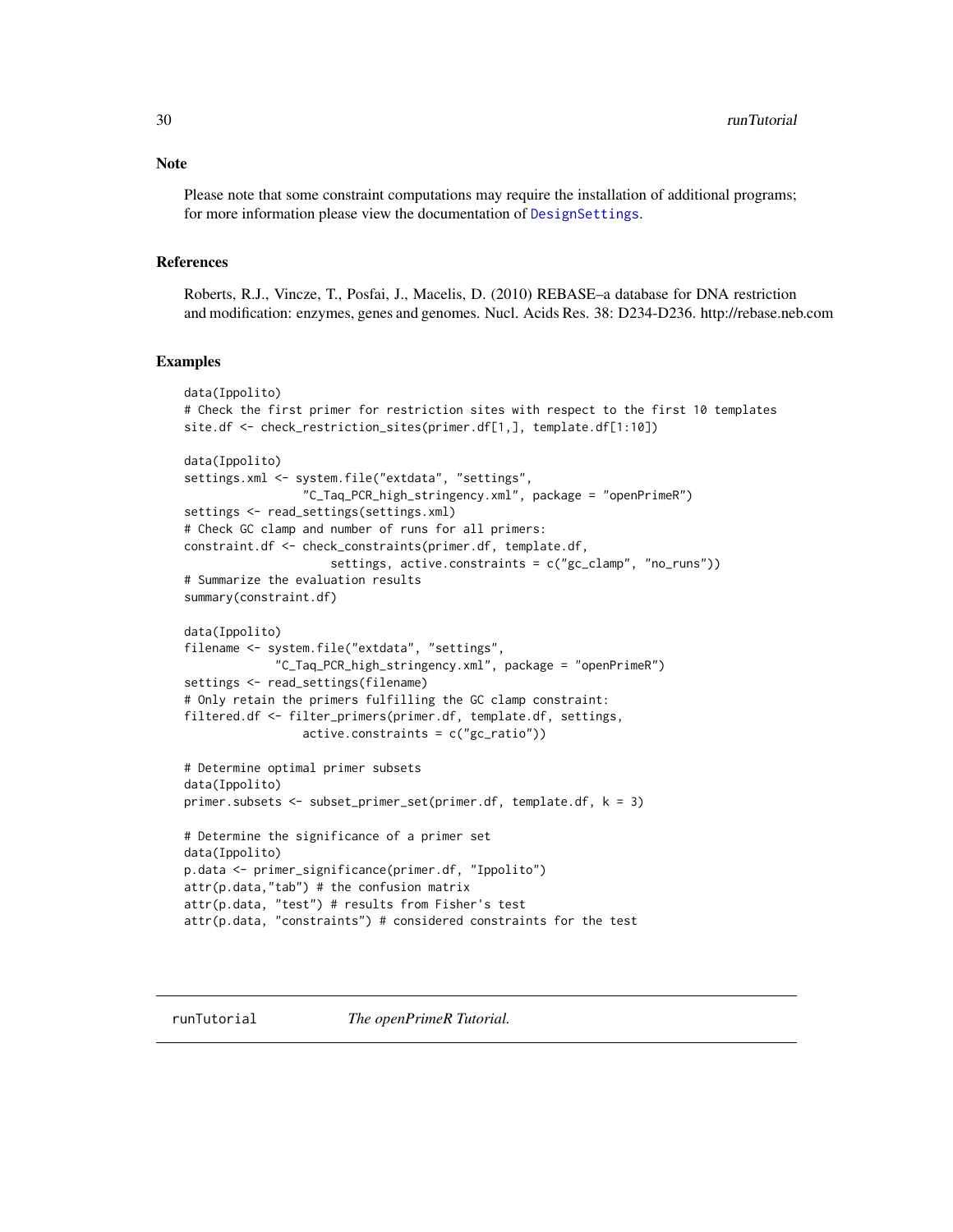#### <span id="page-30-0"></span>Scoring 31

#### Description

Starts a Shiny app containing the openPrimeR tutorial, which was built using the learnr package. The application starts locally and should open a new tab in your default browser. If no browser is opened, please consider the console output to identify the local port on which the server is running.

#### Usage

```
runTutorial(dev = FALSE)
```
## Arguments

dev A logical indicating whether to start the development version of the tutorial (default: FALSE).

## Value

Opens the openPrimeR tutorial in a web browser.

#### Note

The Shiny app can be started only if you fulfill all of the suggested package dependencies for the Shiny framework, so please ensure that you've installed openPrimeR including all suggested dependencies.

## **Examples**

```
## Not run:
# Open the tutorial
if (interactive()) {
runTutorial()
}
## End(Not run)
```
Scoring *Scoring Functions.*

## <span id="page-30-1"></span>Description

score\_degen Determines the degeneration score of a sequence.

- score\_conservation Determines the sequence conservation scores of a set of templates using Shannon entropy.
- score\_primers Computes scores for a set of primers based on the deviations of the primers from the constraints.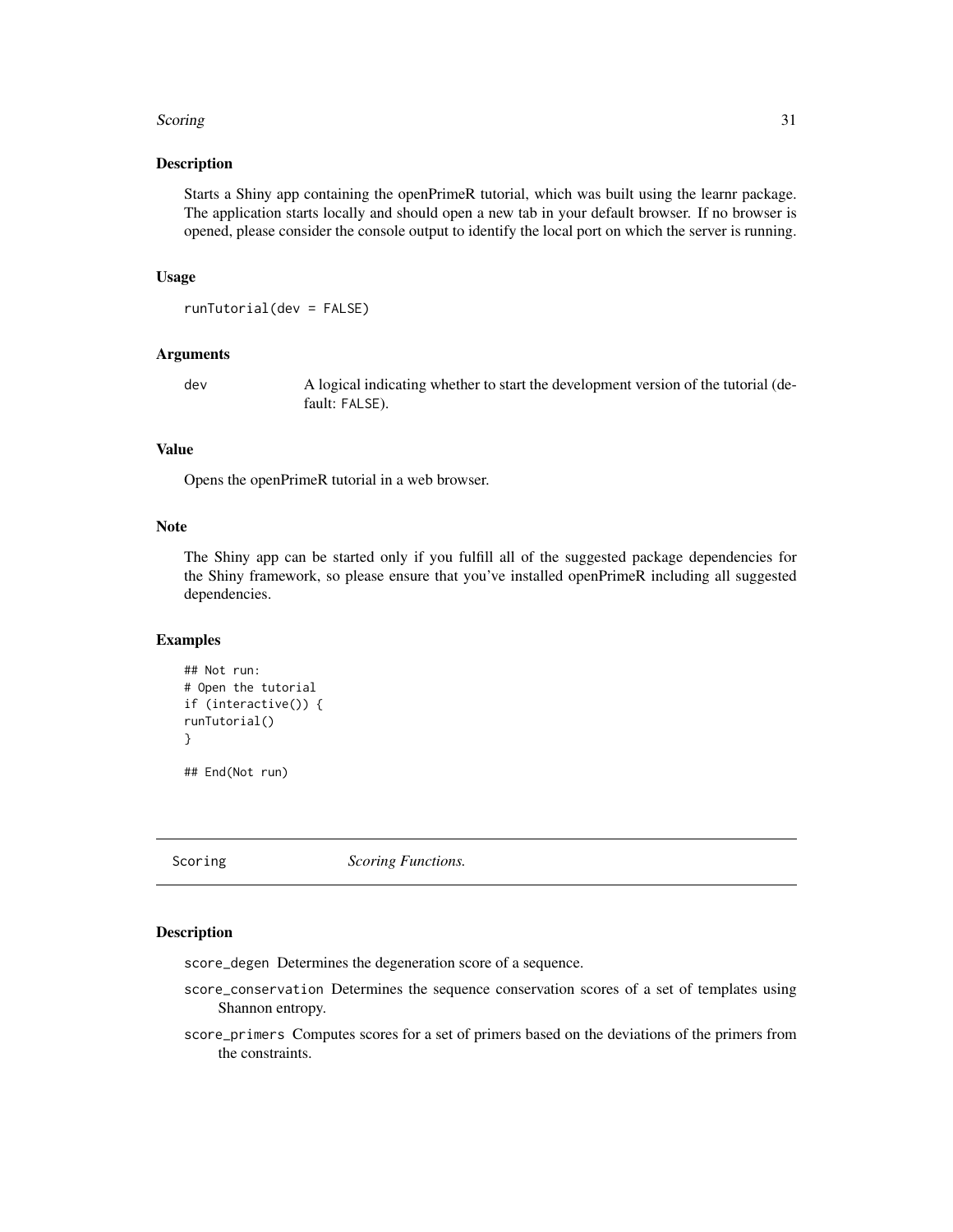## Usage

```
score_conservation(template.df, gap.char = "-", win.len = 30, by.group = TRUE)
```

```
score_degen(seq, gap.char = "-")
score_primers(
 primer.df,
 settings,
 active.constraints = names(constraints(settings)),
 alpha = 0.5\lambda
```
## Arguments

| template.df        | A Templates object providing the set of templates.                                                                                                                                                                                                                                     |  |
|--------------------|----------------------------------------------------------------------------------------------------------------------------------------------------------------------------------------------------------------------------------------------------------------------------------------|--|
| gap.char           | The gap character in the sequences. The default is "-".                                                                                                                                                                                                                                |  |
| win.len            | The size of a window for evaluating conservation. The default window size is<br>set to $30$ .                                                                                                                                                                                          |  |
| by.group           | Whether the determination of binding regions should be stratified according to<br>the groups defined in template.df. The default is TRUE.                                                                                                                                              |  |
| seq                | A list of vectors containing individual characters of a nucleotide sequence.                                                                                                                                                                                                           |  |
| primer.df          | A Primers object containing the primers.                                                                                                                                                                                                                                               |  |
| settings           | A Design Settings object containing the analysis settings.                                                                                                                                                                                                                             |  |
| active.constraints |                                                                                                                                                                                                                                                                                        |  |
|                    | A character vector of constraint identifiers that are considered for scoring the<br>primers.                                                                                                                                                                                           |  |
| alpha              | A numeric that is used to determine the trade-off between the impact of the<br>maximal observed deviation and the total deviation. At its default alpha is set<br>to 0.5 such that the maximal deviation and the total deviation have an equal<br>weight when computing the penalties. |  |

## Details

score\_degen computes the degeneration of an ambiguous sequence by considering the number of unambiguous sequences that are represented by the the ambiguous sequence. Let a sequence S of length n be represented by a collection of sets such that

$$
S = s_1, s_2, \ldots, s_n
$$

where  $s_i$  indicates the set of unambiguous bases found at position i of the primer. Then the degeneracy D of a primer can be defined as

$$
D=\prod_i |s_i|
$$

where  $|s_i|$  provides the number of disambiguated bases at position i.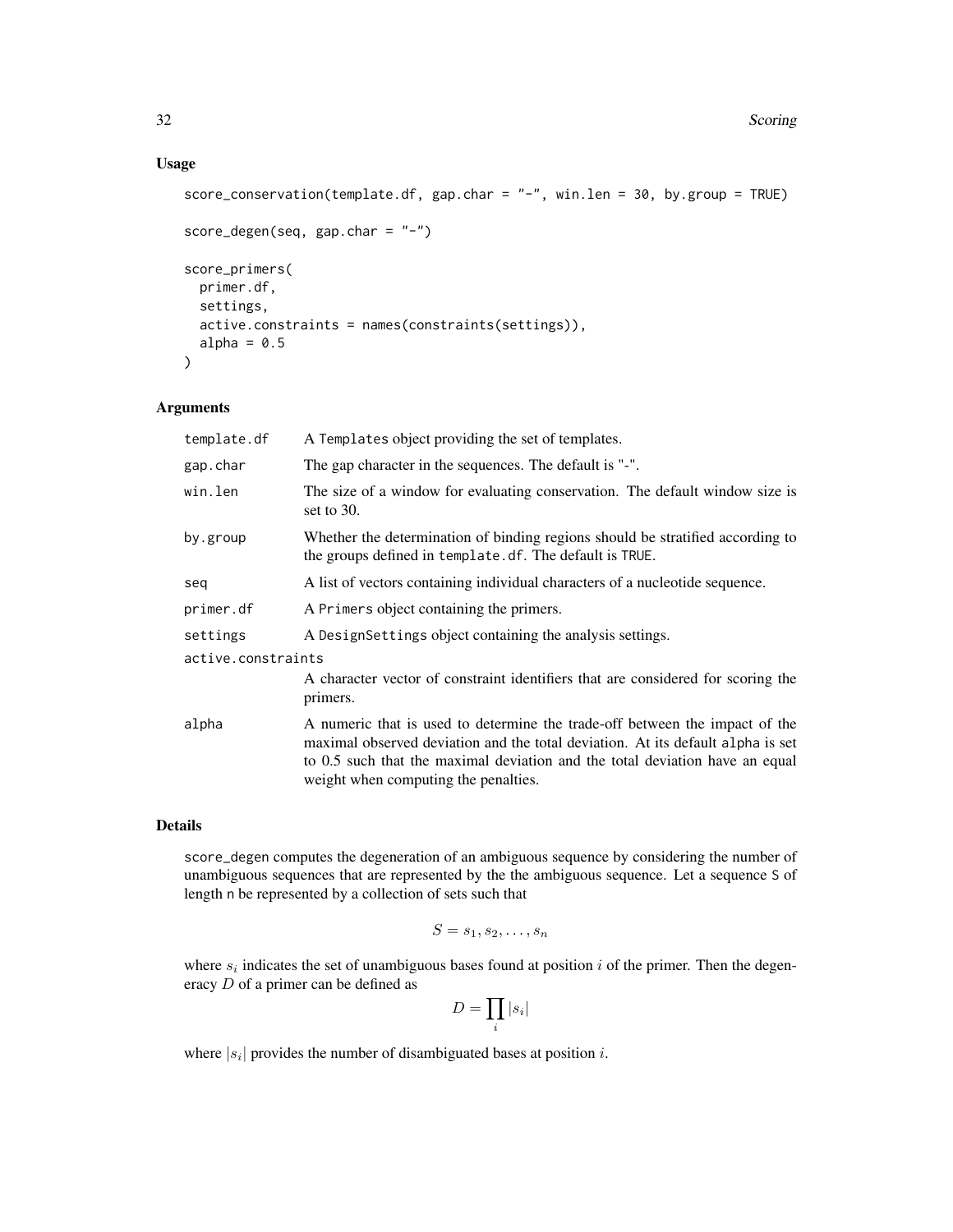#### <span id="page-32-0"></span>Settings 33

score\_primers determines the penalty of a primer in the following way. Let d be a vector indicating the absolute deviations from individual constraints and let p be the scalar penalty that is assigned to a primer. We define

$$
p = \alpha \cdot \max_i d_i + \sum_i (1 - \alpha) \cdot d_i
$$

such that for large values of alpha the maximal deviation dominates giving rise to a local penalty (reflecting the largest absolute deviation) and for small alpha the total deviation dominates giving rise to a global penalty (reflecting the sum of constraint deviations). When alpha is 1 only the most extreme absolute deviation is considered and when alpha is 0 the sum of all absolute deviations is computed.

#### Value

A list containing Entropies and Alignments. Entropies is a data frame with conservation scores. Each column indicates a position in the alignment of template sequences and each row gives the entropies of the sequences belonging to a specific group of template sequences. Alignments is a list of DNABin objects, where each object gives the alignment corresponding to one group of template sequences.

score\_degen finds the number of unambiguous sequences that are represented by seq.

score\_primers returns a data frame containing scores for individual primers.

#### **Note**

score\_conservation requires the MAFFT software for multiple alignments (http://mafft.cbrc.jp/alignment/software/).

#### Examples

```
## Not run:
data(Ippolito)
entropy.data <- score_conservation(template.df, gap.char = "-", win.len = 18, by.group = TRUE)
## End(Not run)
# Compute degeneration for sequences with differing number of ambiguous bases
seq <- strsplit(c("ctggaattacggtacc", "taggaaccggrtaagc", "rtaaasrygtar"), split = "")
degen <- score_degen(seq)
# Score the primers
data(Ippolito)
primer.scores <- score_primers(primer.df, settings)
```
<span id="page-32-1"></span>

Settings *Settings Functionalities.*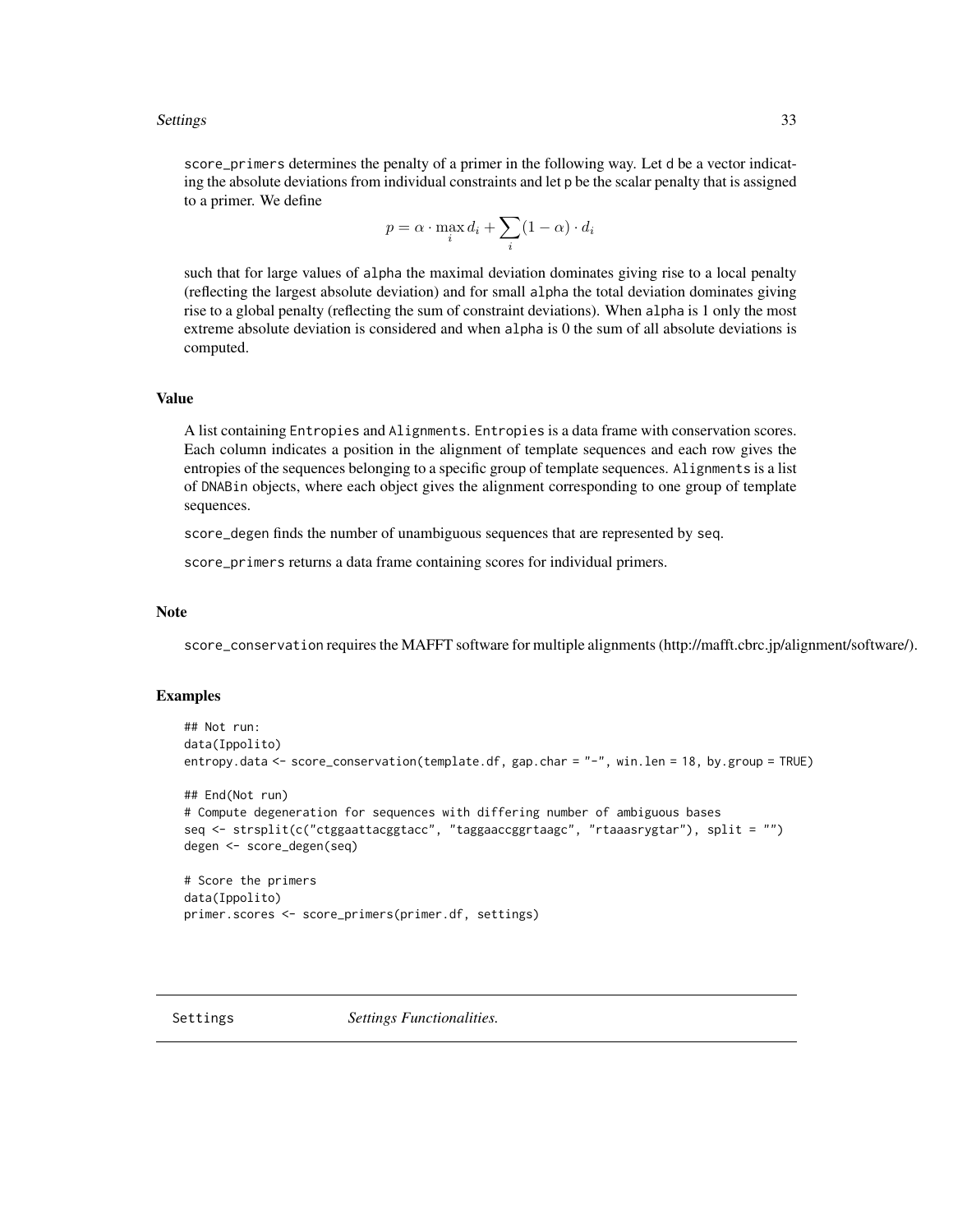#### <span id="page-33-0"></span>Description

DesignSettings The DesignSettings class encapsulates all settings for designing and evaluating primer sets. Upon loading an XML file, the DesignSettings class checks whether the defined constraints can be applied by identifying whether the requirements for external programs are fulfilled. If the requirements are not fulfilled, the affected constraints are removed from the loaded DesignSettings object and a warning is issued. The loaded constraints are automatically ordered according to the option openPrimeR.constraint\_order such that the runtime of the [design\\_primers](#page-21-1) and [filter\\_primers](#page-26-1) functions is optimized.

constraints Gets the active constraints of the provided DesignSettings object.

constraints<- Sets the active constraints of the provided DesignSettings object.

cvg\_constraints Gets the coverage constraints of the provided DesignSettings object.

cvg\_constraints<- Sets the coverage constraints of the provided DesignSettings object.

conOptions Gets the constraint settings of the provided DesignSettings object.

conOptions<- Sets the constraint settings of the provided DesignSettings object.

constraintLimits Gets the constraint limits that are defined in the provided DesignSettings object.

constraintLimits<- Sets the constraint limits of the provided DesignSettings object.

- PCR Gets the PCR conditions that are defined in the provided DesignSettings object.
- PCR<- Sets the PCR conditions that are defined in the provided DesignSettings object.
- ConstraintSettings The ConstraintSettings class encapsulates the constraints on the physicochemical properties of primers.
- CoverageConstraints The CoverageConstraints class encapsulates the conditions under which the coverage of primers is evaluated.
- PCR\_Conditions The PCR\_Conditions class encapsulates the PCR conditions for the computation of primer properties.
- ConstraintOptions The ConstraintOptions class encapsulates the options for constraint computations.

parallel\_setup Registers the specified number of cores with the parallel backend.

#### Usage

```
constraints(x)
```
## S4 method for signature 'DesignSettings' constraints(x)

## S4 method for signature 'AbstractConstraintSettings' constraints(x)

cvg\_constraints(x)

```
## S4 method for signature 'DesignSettings'
cvg_constraints(x)
```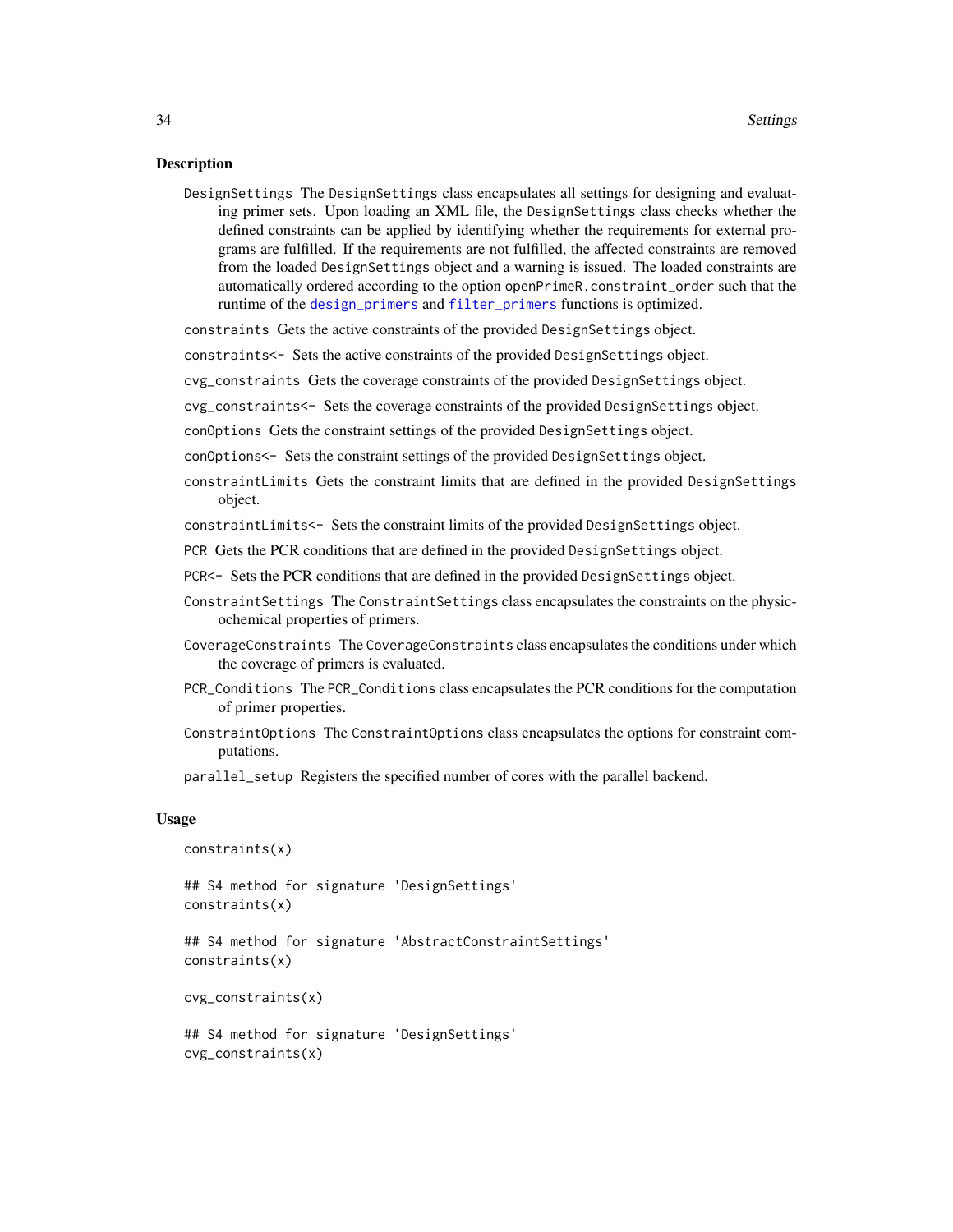```
Settings 35
```

```
PCR(x)
## S4 method for signature 'DesignSettings'
PCR(x)
conOptions(x)
## S4 method for signature 'DesignSettings'
conOptions(x)
constraintLimits(x)
## S4 method for signature 'DesignSettings'
constraintLimits(x)
constraints(x) <- value
## S4 replacement method for signature 'DesignSettings, list'
constraints(x) <- value
## S4 replacement method for signature 'AbstractConstraintSettings, list'
constraints(x) <- value
cvg_constraints(x) <- value
## S4 replacement method for signature 'DesignSettings'
cvg_constraints(x) <- value
constraintLimits(x) <- value
## S4 replacement method for signature 'DesignSettings'
constraintLimits(x) <- value
PCR(x) < - value## S4 replacement method for signature 'DesignSettings'
PCR(x) <- value
conOptions(x) <- value
## S4 replacement method for signature 'DesignSettings'
conOptions(x) <- value
parallel_setup(cores = NULL)
```
## Arguments

x A DesignSettings object.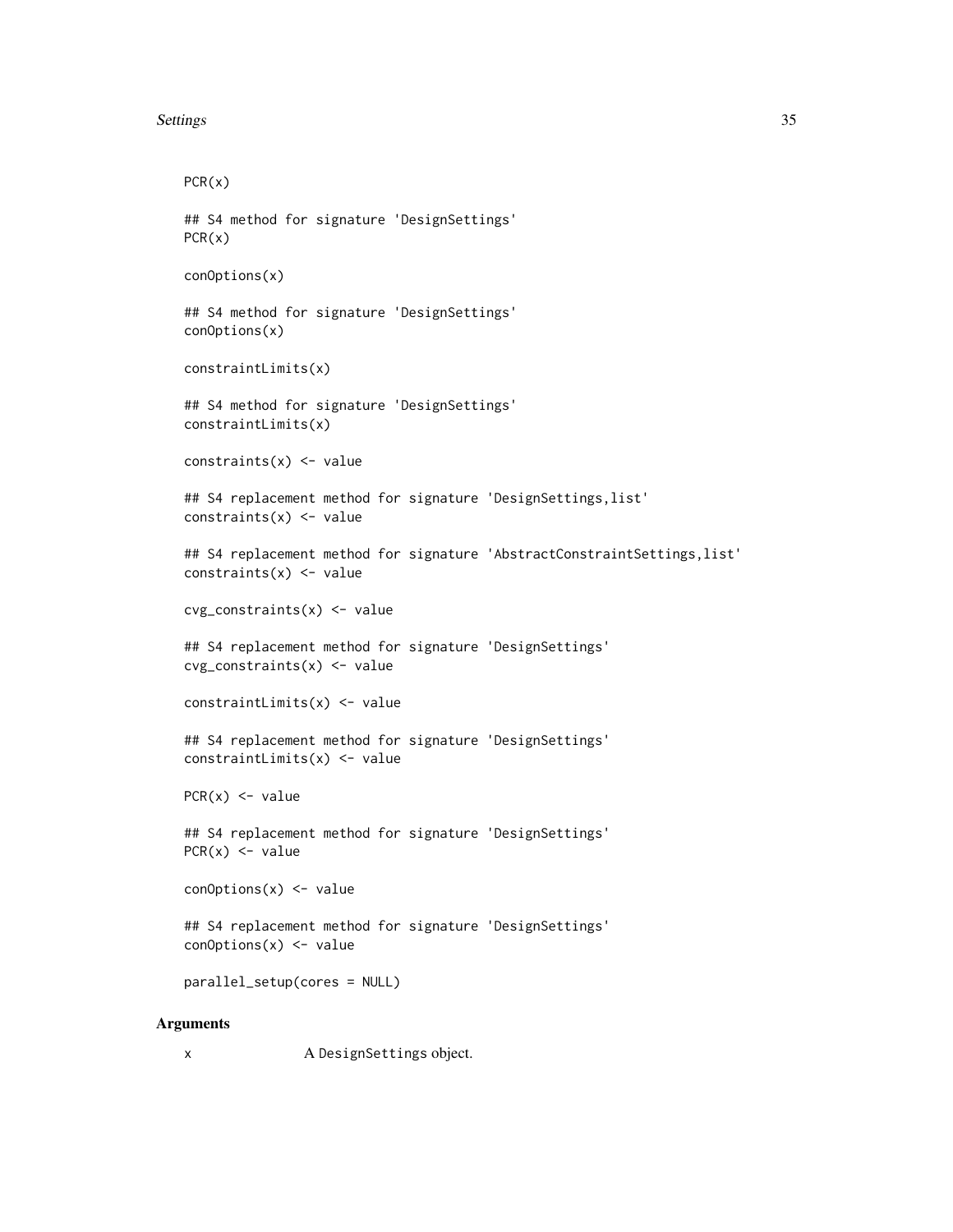<span id="page-35-0"></span>

| value | An object to be used in one of the setters. For constraints <- and constraint Limits <-,<br>a list with constraint settings or boundaries. Each list entry should have a per-<br>missible name and consist of at most two values providing the minimal and/or<br>maximal allowed values, which have to be denominated via min and max.                              |
|-------|---------------------------------------------------------------------------------------------------------------------------------------------------------------------------------------------------------------------------------------------------------------------------------------------------------------------------------------------------------------------|
|       | For conoptions <-, a list with constraint options. The permissible fields of the<br>list and their types are documented in the Constraint Options class.                                                                                                                                                                                                            |
|       | For cvg_constraints<-, a list with coverage constraints. Each list entry must<br>have a permissible name and contain a numeric vector with at most two com-<br>ponents describing the minimal and/or maximal required values that are to be<br>indicated via min and max. The permissible contraint identifiers are documented<br>in the CoverageConstraints class. |
|       | For PCR<-, a named list providing PCR conditions The permissible fields of the<br>list and their types are documented in the PCR_Conditions class.                                                                                                                                                                                                                  |
| cores | A numeric providing the number of cores to use. The default is NULL such that<br>half the number of available cores are used.                                                                                                                                                                                                                                       |

## Details

Note that for the DesignSettings class, the fields Input\_Constraints, Input\_Constraint\_Boundaries, and Coverage\_Constraints should contain entries with at most two components using the fields min and/or max. The Input\_Constraint\_Boundaries should always be at least as general as the specified Input\_Constraints.

For an overview of permissible constraints, please consider the [ConstraintSettings](#page-32-1) documentation.

## Value

The ConstraintSettings constructor defines a new ConstraintSettings object.

The CoverageConstraints constructor initializes a new CoverageConstraints object.

The ConstraintOptions constructor returns a new ConstraintOptions object.

The PCR\_Conditions constructor defines a new PCR\_Conditions object.

The DesignSettings constructor defines a DesignSettings object.

constraints gets a list with the active constraint settings.

cvg\_constraints returns the list of active coverage constraints.

PCR gets the list of PCR conditions defined in the provided DesignSettings object.

conOptions returns a list with constraint options.

constraintLimits gets the list of constraint limits.

constraints<- sets the list of constraints in a DesignSettings object.

cvg\_constraints<- sets the list of coverage constraints in the provided DesignSettings object.

constraintLimits<- sets the list of constraint limits in the provided DesignSettings object.

PCR<- sets the constraint options in the provided DesignSettings object.

conOptions<- sets the specified list of constraint options in the provided DesignSettings object. parallel\_setup returns NULL.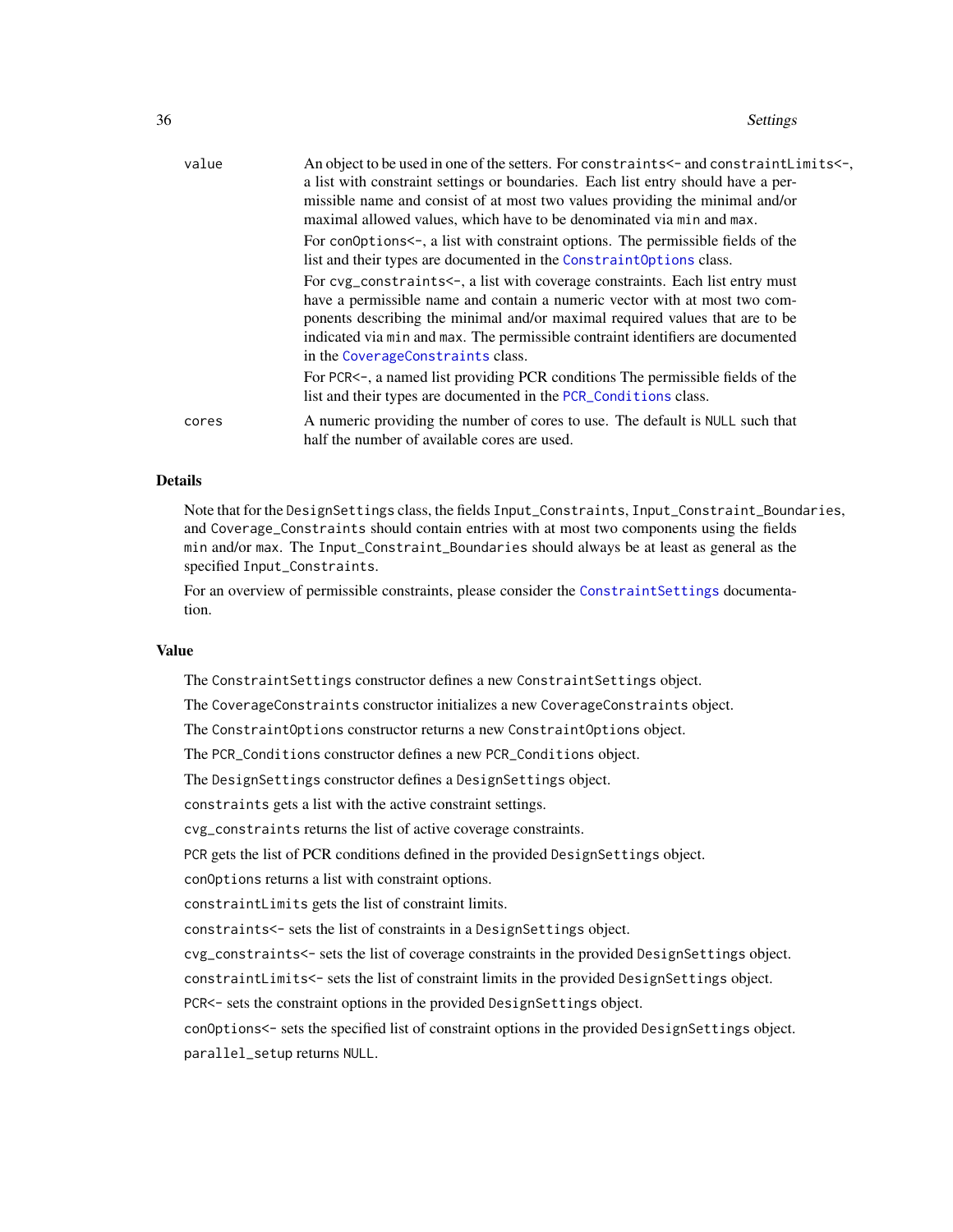#### <span id="page-36-0"></span>Settings 37

#### **Slots**

- Input\_Constraints A [ConstraintSettings](#page-32-1) object specifying the desired target value ranges for primer properties.
- Input\_Constraint\_Boundaries A [ConstraintSettings](#page-32-1) object specifying the limits for relaxing the constraints during the primer design procedure. This slot may contain the same fields as the Input\_Constraints slot, but the specified desired ranges should be at least as general as those specified in the Input\_Constraints slot.
- Coverage\_Constraints A [CoverageConstraints](#page-32-1) object specifying the constraints for computing the primer coverage.
- PCR\_conditions A [PCR\\_Conditions](#page-32-1) object specifying the PCR-related settings.
- constraint\_settings A [ConstraintSettings](#page-32-1) object providing options for the computation of individual physicochemical properties.
- status Named boolean vector indicating which of the possible constraints are active (TRUE) and which are not (FALSE).
- settings For ConstraintSettings, a named list containing the settings for the active constraints. The list may contain the following fields:
	- **primer** coverage: The required number of covered template sequences per primer.
	- primer\_specificity: The required required specificity of primers in terms of a ratio in the interval [0,1].
	- primer\_length: The required lengths of primer sequences.
	- gc\_clamp: The desired number of GCs at primer 3' termini.
	- gc\_ratio: The desired ratio of GCs in primers in terms of numbers in the interval [0,1].
	- no\_runs: The accepted length homopolymer runs in a primer.
	- no\_repeats: The accepted length of dinucleotide repeats in a primer.
	- self\_dimerization: The lowest acceptable free energy [kcal/mol] for the interaction of a primer with itself. The identification of self dimers requires the software *OligoArrayAux* (see notes).
	- melting temp range: The desired melting temperature (Celsius) of primers. The accurate computation of melting temperatures requires the software *MELTING* (see notes).
	- melting temp diff: The maximal allowed difference between the melting temperatures (Celsius) of primers contained in the same set. The accurate computation of melting temperatures requires the software *MELTING* (see notes).
	- cross\_dimerization: The lowest acceptable free energy [kcal/mol] for the interaction of a primer with another primer. The identification of cross dimers requires the software *OligoArrayAux* (see notes).
	- secondary\_structure: The lowest acceptable free energy [kcal/mol] for the formation of primer secondary structures. Secondary structures are determined using the software *ViennaRNA* (see notes).
	- For PCR\_Conditions, a named list with PCR conditions. The following fields are possible:
	- use\_taq\_polymerase: A logical identifying whether you are performing PCR with a Taq polymerase (TRUE) or not (FALSE).
	- annealing\_temp: The annealing temperature in Celsius that is to be used for evaluating the constraints defined in the [ConstraintSettings](#page-32-1) object. If the annealing temperature field is not provided, a suitable annealing temperature is automatically computed using a rule of thumb (i.e. subtracting 5 from the melting temperature).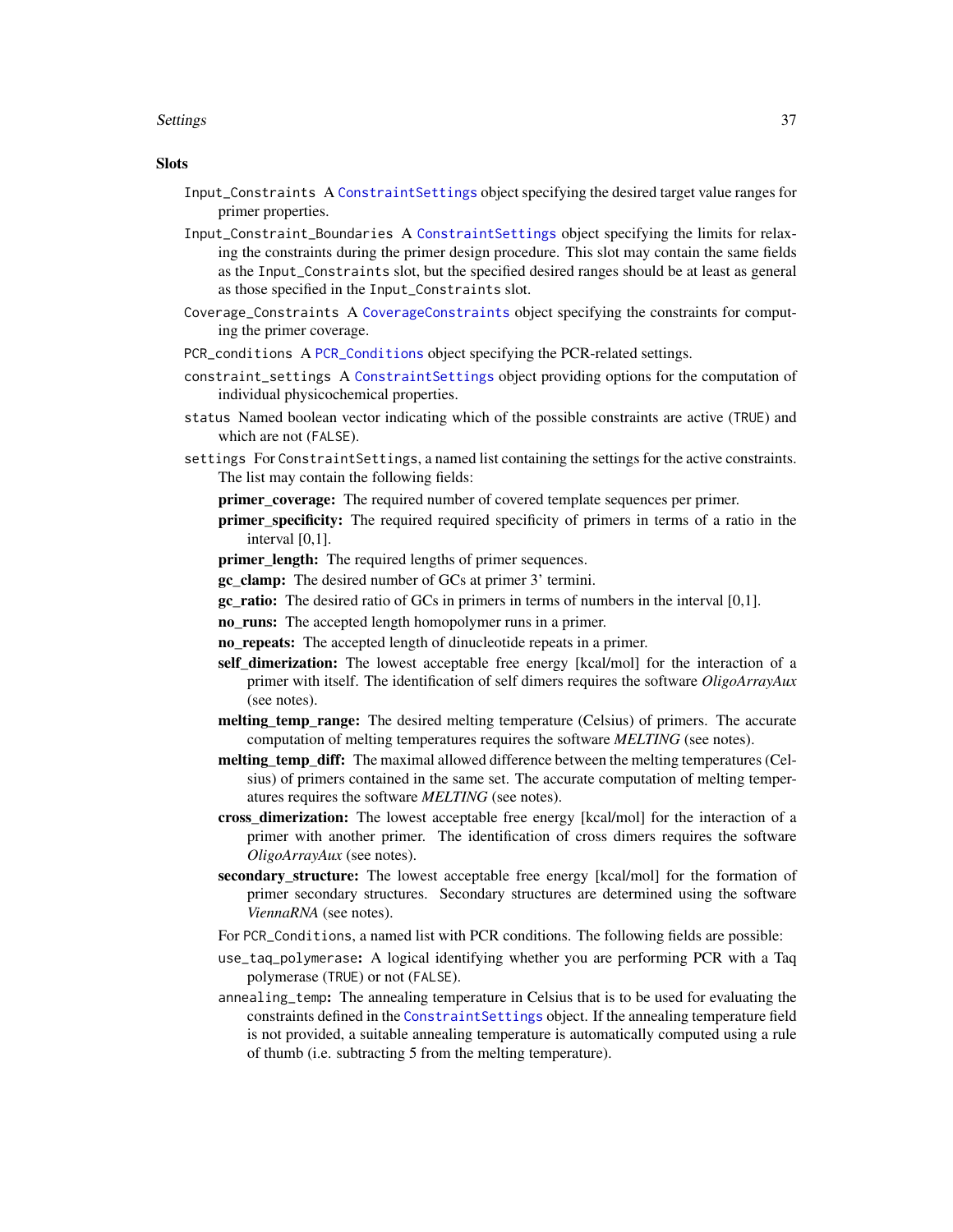- Na\_concentration: The molar concentration of monovalent sodium ions.
- Mg\_concentration: The molar concentration of divalent magnesium ions.
- K\_concentration: The molar concentration of monovalent potassium ions.
- Tris\_concentration: The molar concentration of the Tris(hydroxymethyl)-aminomethan buffer.
- primer\_concentration: The molar concentration of the PCR primers.

template\_concentration: The molar concentration of the PCR templates.

For CoverageConstraints, a named list with constraint options. Each list entry should have an entry min and/or max in order to indicate the minimal and maximal allowed values, respectively. The following identifiers can be used as coverage constraints:

- primer\_efficiency: The desired efficiencies of primer-template amplification events in order to be considered as *covered*. primer\_efficiency provides a value in the interval [0,1], which is based on DECIPHER's thermodynamic model, which considers the impact of 3' terminal mismatches.
- annealing\_DeltaG: The desired free energies of annealing for putative coverage events between primers and templates. Typically, one would limit the maximally allowed free energy.
- stop\_codon: Whether coverage events introducing stop codons into the amplicons should be allowed or discarded. Here, a value of 1 indicates coverage events that induce stop codons. As such, setting both minimum and maximium to zero will disregard coverage events inducing stop codons, while setting the minimum to zero and the maximum to 1 will allow coverage events that induce stop codons.
- substitution: Whether coverage events introducing substitutions into the amino acid sequence are considered or discarded. The same encoding as for stop\_codon is used, that is, the value 1 indicates coverage events inducing substitutions. Hence, to prevent substitutions, the maximal value of substitution can be set to zero.
- terminal\_mismatch\_pos: The position relative to the primer 3' terminal end for which mismatch binding events should be allowed, where the last base in a primer is indicated by position 1. For example, setting the minimal value of terminal\_mismatch\_pos to 7 means that only coverage events that do not have a terminal mismatch within the last 6 bases of the primer are allowed.
- coverage\_model: Use a logistic regression model combining the free energy of annealing and 3' terminal mismatch positions to determine the expected rate of false positive coverage calls. Using coverage\_model, you can specify the allowed ratio of falsely predicted coverage events. Typically, one would limit the maximal allowed rate of false positives. Note that setting a small false positive rate will reduce the sensitivity of the coverage calls (i.e. true positives will be missed).

For ConstraintOptions, a named list with constraint options. The following fields are permissible:

- allowed\_mismatches: The maximal number of allowed mismatches between a primer and a template sequence. If the number of mismatches of a primer with a template exceeds the specified value, the primer is not considered to cover the corresponding template when the coverage is being computed.
- allowed\_other\_binding\_ratio: Ratio of allowed binding events outside the target binding ratio. This value should be in the interval [0,1]. If the specified value is greater than zero, all coverage events outside the primer binding region are reported. If, however, the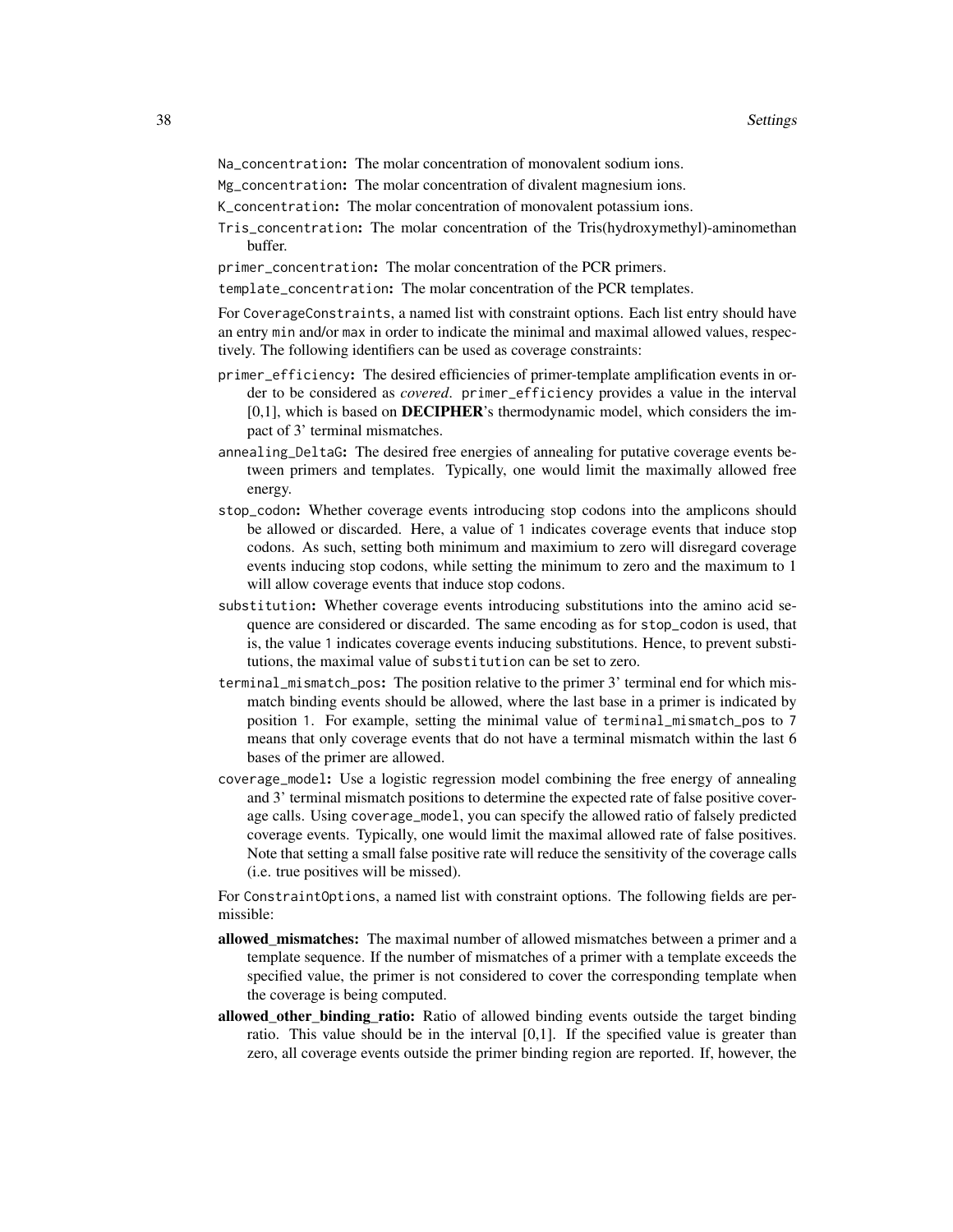<span id="page-38-0"></span>identified ratio of off-target events should exceed the allowed ratio, a warning is issued. If allowed\_other\_binding\_ratio is set to 0, only on-target primer binding events are reported. The setting of allowed\_other\_binding\_ratio is ignored when designing primers, which always uses a value of 0.

- allowed region definition: The definition of the target binding regions that is used for evaluating the coverage. In case that allowed\_region\_definition is within, primers have to lie within the allowed binding region. If allowed\_region\_definition is any, primers only have to overlap with the target binding region.
- hexamer coverage: If hexamer\_coverage is set to "active", primers whose 3' hexamer (the last 6 bases) is fully complementary to the corresponding template region are automatically considered to cover the template. If hexamer\_coverage is set to inactive, hexamer complementarity does not guarantee template coverage.

## primer\_coverage

Computing the primer coverage involves identifying which templates are expected to be amplified (covered) by which primers. The primer\_coverage constraint determines the minimal and maximal number of coverage events per primer that are required. The computation of primer coverage is governed by the coverage constraints postulated via [CoverageConstraints](#page-32-1) and the constraint options defined via [ConstraintOptions](#page-32-1).

#### primer\_specificity

Primer specificity is automatically determined during the primer coverage computations but the constraint is only checked when the primer\_specificity field is available. The specificity of a primer is defined as its ratio of on-target vs total coverage events (including off-target coverage). Low-specificity primers should be excluded as they may not amplify the target region effectively.

## primer\_length

The length of a primer is defined by its number of bases. Typical primers have lengths between 18 and 22. Longer primers may guarantee higher specificities.

## gc\_clamp

The GC clamp refers to the presence of GCs at the 3' end of a primer. For the gc\_clamp constraint, we consider the number of 3' terminal GCs. For example, the primer *actgaaatttcaccg* has a GC clamp of length 3. The presence of a GC clamp is supposed to aid the stability of the polymerase complex. At the same time, long GC clamps should be avoided.

#### no\_runs

Homopolymer runs (e.g. the primer *aaaaa* has a run of 5 A's) may lead to secondary structure formation and unspecific binding and should therefore be avoided.

#### no\_repeats

Dinucleotide repeats (e.g. the primer *tatata* has 3 TA repeats) should be avoided for the same reason a long homopolymer runs.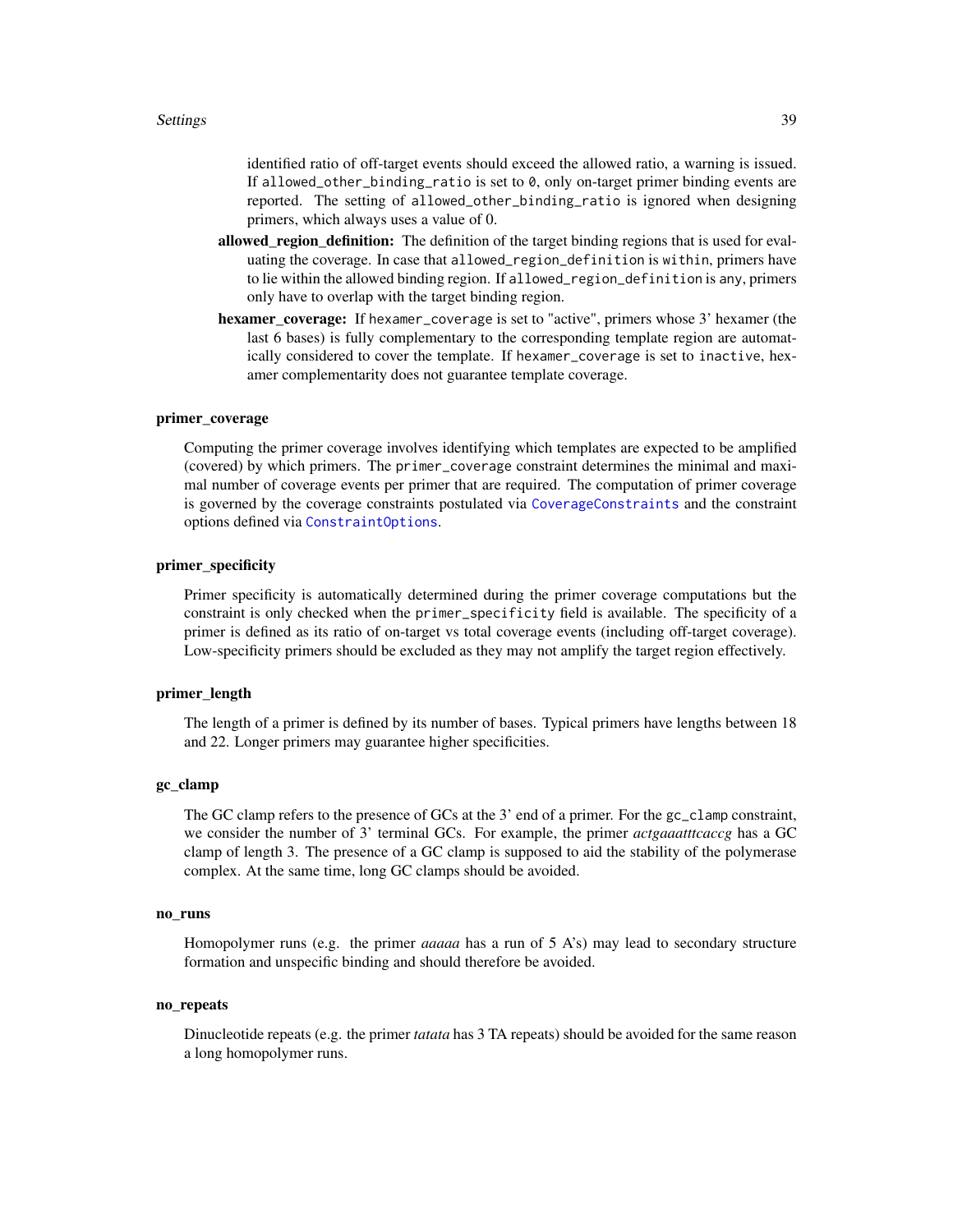#### self\_dimerization

Self dimerization refers to a primer that binds to itself rather than to one of the templates. Primers exhibiting self dimers should be avoided as they may prevent the primer from amplifying the templates. Therefore primers with small free energies of dimerization should be avoided.

#### melting\_temp\_range

The melting temperature is the temperature at which 50 are in duplex with templates and 50 Hence, primers exhibiting high melting temperatures have high affinities to the templates, while primers with small melting temperatures have small affinities. The melting temperatures of the primers determine the annealing temperature of the PCR, which is why the melting temperatures of the primers should not deviate too much (see melting\_temp\_diff).

#### melting\_temp\_diff

The differences between the melting temperatures of primers in a set of primers should not deviate too much as the annealing temperaturte of a PCR should be based on the smallest melting temperature of a primer in the set. If there are other primers in the set exhibiting considerably higher melting temperatures, these primers may bind inspecifically due to the low annealing temperature.

#### cross\_dimerization

When two different primers bind to each each other rather than to the templates, this is called cross dimerization. Cross dimerization should be prevent at all costs because such primers cannot effectively amplify their target templates. Cross dimerizing primers can be excluding primers exhibiting small free energies of cross dimerization.

#### secondary\_structure

When a primer exhibits secondary structure, this may prevent it from binding to the templates. To prevent this, primers with low free energies of secondary structure formation can be excluded.

#### Note

The following external programs are required for constraint computations:

- MELTING (http://www.ebi.ac.uk/biomodels/tools/melting/): Thermodynamic computations (optional) for determining melting temperatures for the constraints melting\_temp\_diff and melting\_temp\_range
- OligoArrayAux (http://unafold.rna.albany.edu/OligoArrayAux.php): Thermodynamic computations used for computing self\_dimerization and cross\_dimerization. Also required for computing primer\_coverage when a constraint based on the free energy of annealing is active.
- ViennaRNA (http://www.tbi.univie.ac.at/RNA/): Secondary structure predictions used for the constraint secondary\_structure

The following external programs are required for computing the coverage constraints: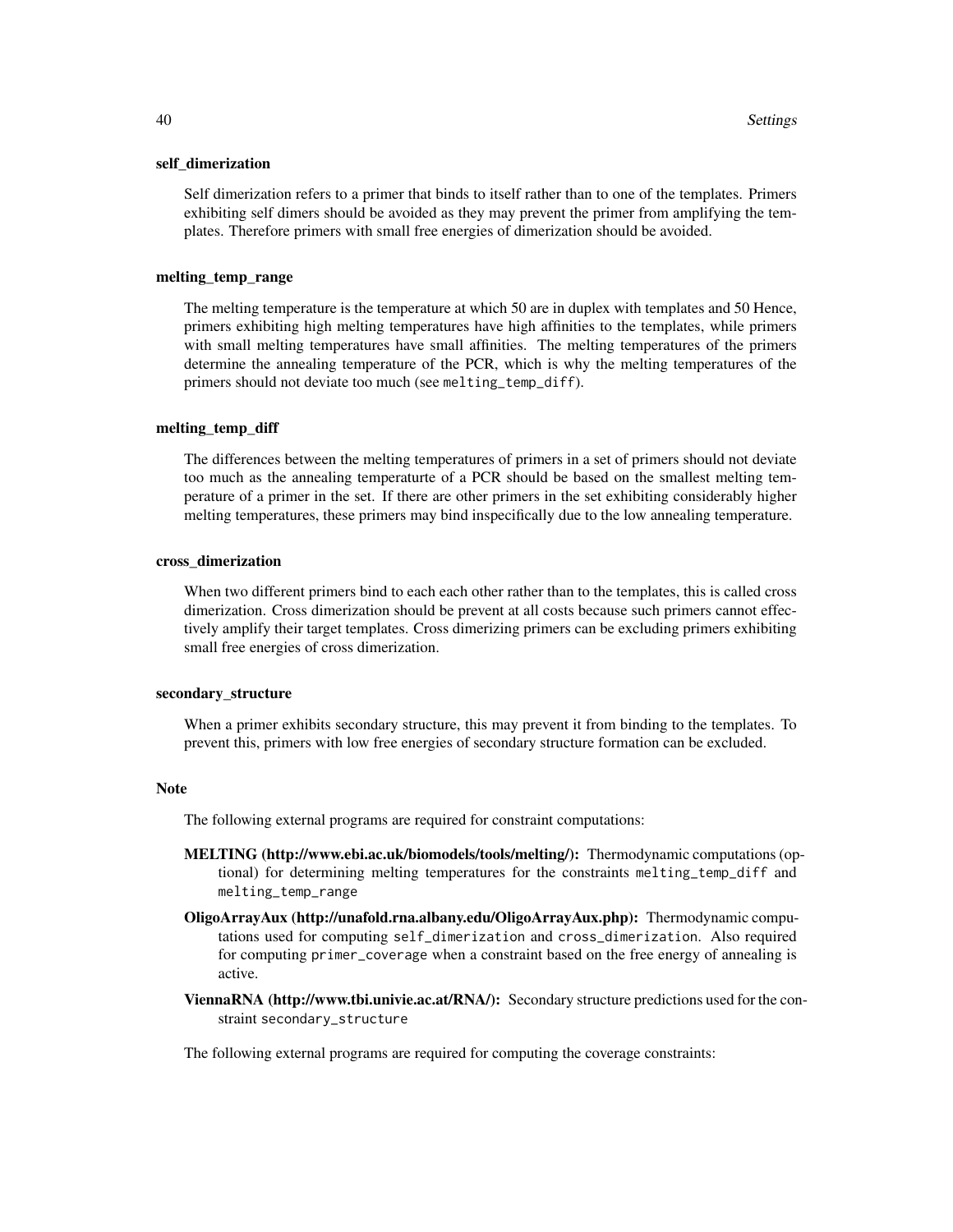#### <span id="page-40-0"></span>Settings 41

OligoArrayAux (http://unafold.rna.albany.edu/OligoArrayAux.php): Thermodynamic computations used for computing the coverage constraints annealing\_DeltaG, primer\_efficiency, and coverage\_model

## See Also

[read\\_settings](#page-7-1) for reading settings from XML files, [write\\_settings](#page-13-1) for storing settings as XML files, [constraints](#page-32-1) for accessing constraints, [constraintLimits](#page-32-1) for accessing constraint boundaries, [cvg\\_constraints](#page-32-1) for accessing coverage constraints, [conOptions](#page-32-1) for accessing constraint options, [PCR](#page-32-1) for accessing the PCR conditions.

#### Examples

```
# Initializing a new 'ConstraintSettings' object:
constraint.settings <- new("ConstraintSettings")
# Retrieving the constraint settings from a 'DesignSettings' object:
data(Ippolito) # loads a 'DesignSettings' object into 'settings'
constraints(settings)
# Modifying the constraint settings:
constraints(settings)$no_runs["max"] <- 10
constraints(settings) <- constraints(settings)[names(constraints(settings)) != "gc_clamp"]
```

```
# Initialize a new 'CoverageConstraints' object:
cvg.constraints <- new("CoverageConstraints")
# Retrieving the coverage constraints from a 'DesignSettings' object:
data(Ippolito) # loads a 'DesignSettings' object into 'settings'
cvg_constraints(settings)
# Modifying the coverage constraints
cvg_constraints(settings)$primer_efficiency["min"] <- 0.001
```

```
# Initialize a new 'ConstraintOptions' object:
constraint.options <- new("ConstraintOptions")
# Retrieve the constraint options from a 'DesignSettings' object:
data(Ippolito) # loads a 'DesignSettings' object into 'settings'
conOptions(settings)
# Prevent off-target binding:
conOptions(settings)$allowed_other_binding_ratio <- 0
```

```
# Initialize a new 'PCR_Conditions' object:
PCR.conditions <- new("PCR_Conditions")
# Retrieving the PCR conditions from a 'DesignSettings' object:
data(Ippolito) # loads a 'DesignSettings' object into 'settings'
PCR(settings)
# Modifying the PCR conditions:
PCR(settings)$use_taq_polymerase <- FALSE
```

```
# Load a settings object
filename <- system.file("extdata", "settings",
                 "C_Taq_PCR_high_stringency.xml", package = "openPrimeR")
settings <- read_settings(filename)
# Modify the constraints
constraints(settings)$gc_clamp["min"] <- 0
```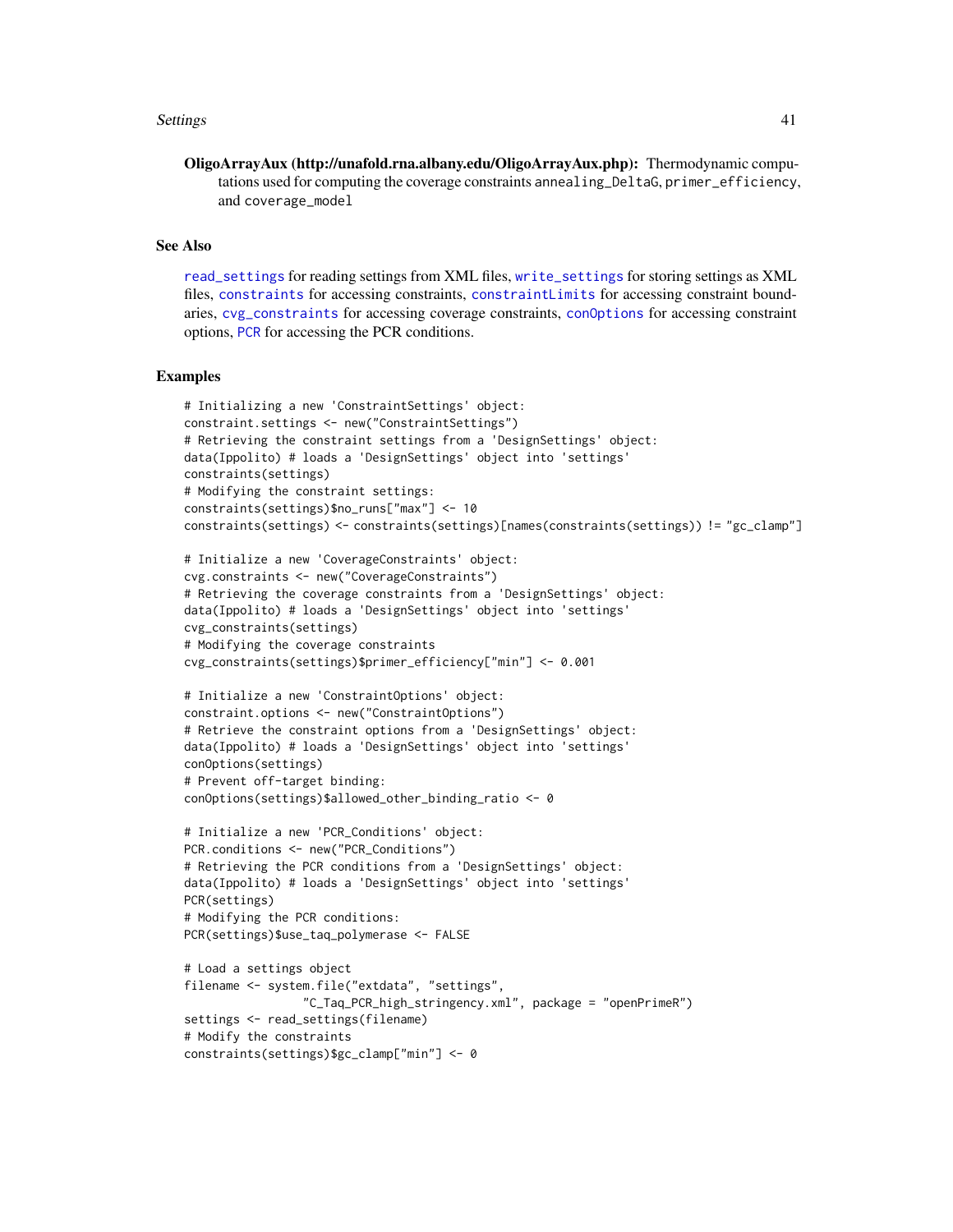```
# Modify the constraint limits for designing primers
constraintLimits(settings)$gc_clamp["max"] <- 6
# Modify the coverage constraints
cvg_constraints(settings)$primer_efficiency["min"] <- 0.001
# Modify the PCR conditions
PCR(settings)$Na_concentration <- 0.0001
# Modify the constraint options
conOptions(settings)$allowed_mismatches <- 0
# Load some settings
data(Ippolito)
# View the active constraints
constraints(settings)
# Require a minimal GC clamp extent of 0
constraints(settings)$gc_clamp["min"] <- 0
# View available constraints
settings
# Load some settings
data(Ippolito)
# View all active coverage constraints
cvg_constraints(settings)
# Increase the maximal false positive rate to increase the sensitiviity of coverage predictions
cvg_constraints(settings)$coverage_model <- c("max" = 0.1)
# View available coverage constraints:
settings
# Load some settings
data(Ippolito)
# View the active constraint limits
constraintLimits(settings)
# Extend the GC relaxation limit
constraintLimits(settings)$gc_clamp <- c("min" = 0, "max" = 6)
# View available constraints
settings
# Load some settings
data(Ippolito)
# View the active PCR conditions
PCR(settings)
# Evaluate primers with a fixed annealing temperature
PCR(settings)$annealing_temperature <- 50 # celsius
# View available PCR conditions
settings
# Load some settings
data(Ippolito)
# View the active constraint options
conOptions(settings)
# Prevent mismatch binding events
conOptions(settings)$allowed_mismatches <- 0
# View available constraint options
settings
```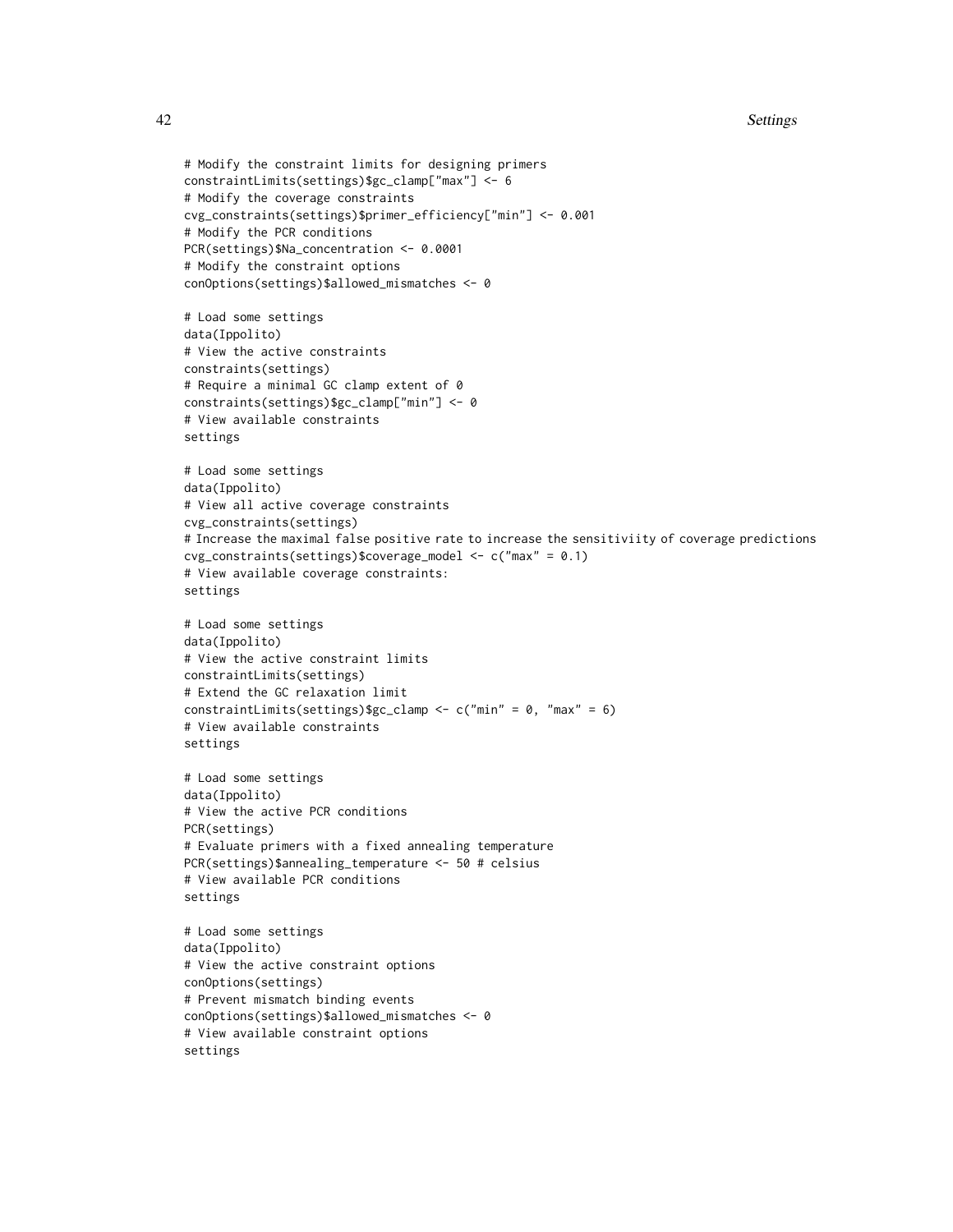## <span id="page-42-0"></span>TemplatesFunctions 43

```
# Use two cores for parallel processing:
parallel_setup(2)
```
TemplatesFunctions *Template Functionalities.*

#### <span id="page-42-1"></span>Description

adjust\_binding\_regions Adjusts the existing annotation of binding regions by specifying a new binding interval relative to the existing binding region.

assign\_binding\_regions Assigns the primer target binding regions to a set of template sequences.

- update\_template\_cvg Annotates the template coverage.
- select\_regions\_by\_conservation Computes Shannon entropy for the defined binding regions and determines the most conserved regions.

#### Usage

```
update_template_cvg(template.df, primer.df, mode.directionality = NULL)
```

```
adjust_binding_regions(template.df, region.fw, region.rev)
```

```
assign_binding_regions(
  template.df,
 fw = NULL.
 rev = NULL,optimize.region = FALSE,
 primer.length = 20,
 gap.char = "-"
)
select_regions_by_conservation(
  template.df,
  gap.char = "-"
 win.len = 30,
 by.group = TRUE,
 mode.directionality = c("both", "fw", "rev")
)
```
## Arguments

| template.df         | An object of class Templates.                                                                                                                                                                                                                                                                        |  |
|---------------------|------------------------------------------------------------------------------------------------------------------------------------------------------------------------------------------------------------------------------------------------------------------------------------------------------|--|
| primer.df           | An object of class Primers containing primers with annotated coverage that are<br>to be used to update the template coverage in template. df.                                                                                                                                                        |  |
| mode.directionality |                                                                                                                                                                                                                                                                                                      |  |
|                     | $\mathbf{F}^{\mathbf{r}}$ and $\mathbf{F}^{\mathbf{r}}$ and $\mathbf{F}^{\mathbf{r}}$ are a set of $\mathbf{F}^{\mathbf{r}}$ and $\mathbf{F}^{\mathbf{r}}$ are a set of $\mathbf{F}^{\mathbf{r}}$ and $\mathbf{F}^{\mathbf{r}}$ are a set of $\mathbf{F}^{\mathbf{r}}$ and $\mathbf{F}^{\mathbf{r}}$ |  |

The directionality of primers/templates.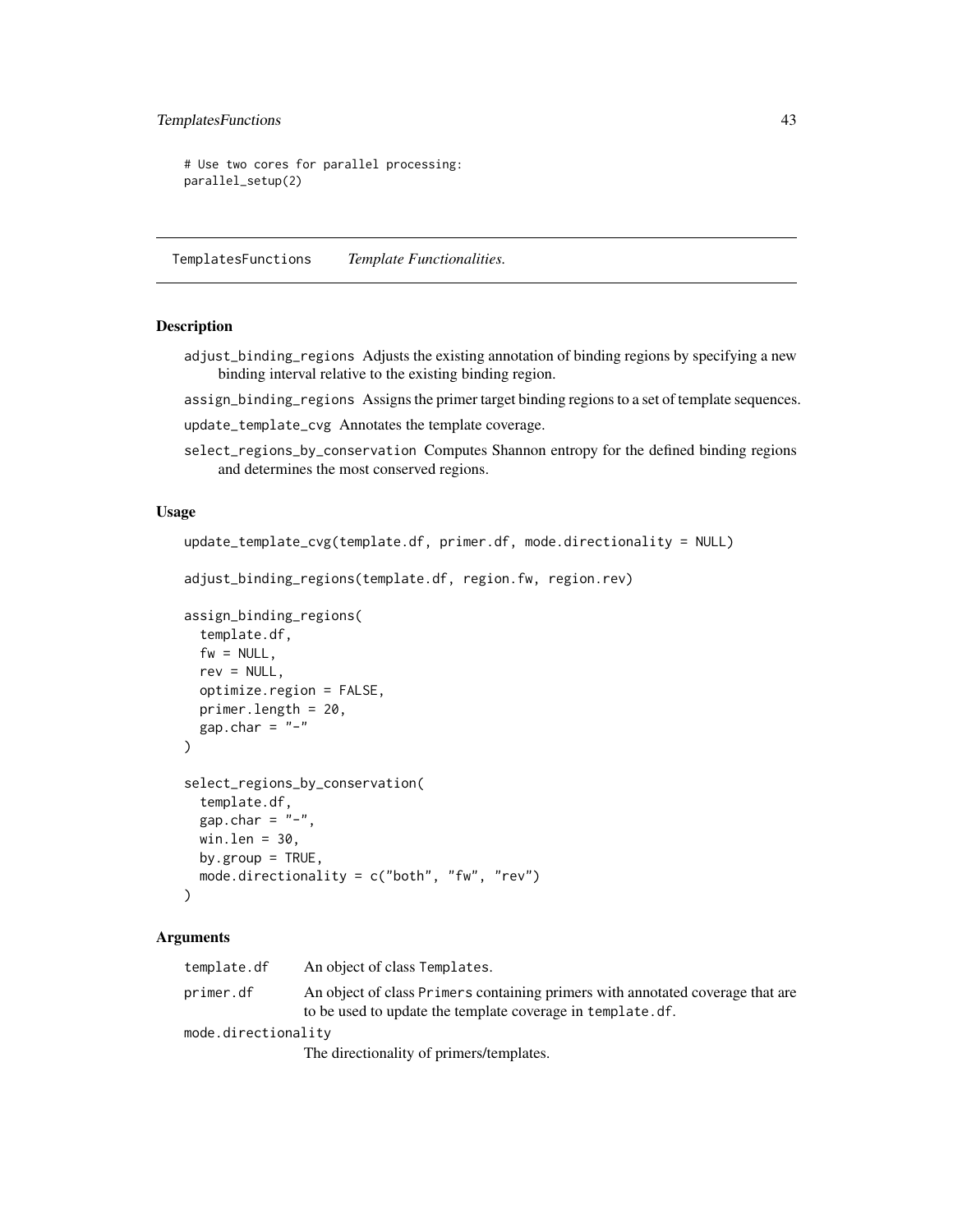| region.fw       | Interval of new binding regions relative to the forward binding region defined in<br>template.df.                                                                                                                                                                        |
|-----------------|--------------------------------------------------------------------------------------------------------------------------------------------------------------------------------------------------------------------------------------------------------------------------|
| region.rev      | Interval of new binding regions relative to the reverse binding region defined in<br>template.df                                                                                                                                                                         |
| fw              | Binding regions for forward primers. Either a numeric interval indicating a uni-<br>form binding range relative to the template 5' end or a path to a FASTA file<br>providing binding sequences for every template. If fw is missing, only rev is<br>considered.         |
| rev             | Binding regions for reverse primers. Either a numeric interval indicating a uni-<br>form binding range relative to the template 3' end or the path to a FASTA file<br>providing binding sequences for every template. If rev is missing, only fw is<br>considered.       |
| optimize.region |                                                                                                                                                                                                                                                                          |
|                 | If TRUE, the binding regions specified via fw and rev are adjusted such that<br>binding regions that may form secondary structures are avoided. This feature<br>requires ViennaRNA (see notes). If FALSE (the default), the input binding re-<br>gions are not modified. |
| primer.length   | A numeric scalar providing the probe length that is used for adjusting the primer<br>binding regions when optimize. region is TRUE.                                                                                                                                      |
| gap.char        | The character in the input file representing gaps.                                                                                                                                                                                                                       |
| win.len         | The extent of the desired primer binding region. This should be smaller than the<br>allowed.region. The default is 30.                                                                                                                                                   |
| by.group        | Shall the determination of binding regions be stratified according to the groups<br>defined in template.df. By default, this is set to TRUE.                                                                                                                             |

## Details

When modifying binding regions with adjust\_binding\_regions, new binding intervals can be specified via fw and rev for forward and reverse primers, respectively. The new regions should be provided relative to the existing definition of binding regions in template.df. For specifying the new binding regions, position 0 refers to the first position after the end of the existing binding region. Hence, negative positions relate to regions within the existing binding region, while non-negative values relate to positions outside the defined binding region.

Binding regions are defined using assign\_binding\_regions, where the arguments fw and rev provide data describing the binding regions of the forward and reverse primers, respectively. To specify binding regions for each template individually, fw and rev should provide the paths to FASTA files. The headers of these FASTA file should match the headers of the loaded template.df and the sequences in the files specified by fw and rev should indicate the target binding regions.

To specify uniform binding regions, fw and rev should be numeric intervals indicating the allowed binding range for primers in the templates. Setting the forward interval to (1,30) indicates that the first 30 bases should be used for forward primers and specifying the reverse interval to (1,30) indicates that the last 30 bases should be used for reverse primer binding.

If optimize.region is TRUE, the input binding region is adjusted such that regions forming secondary structures are avoided.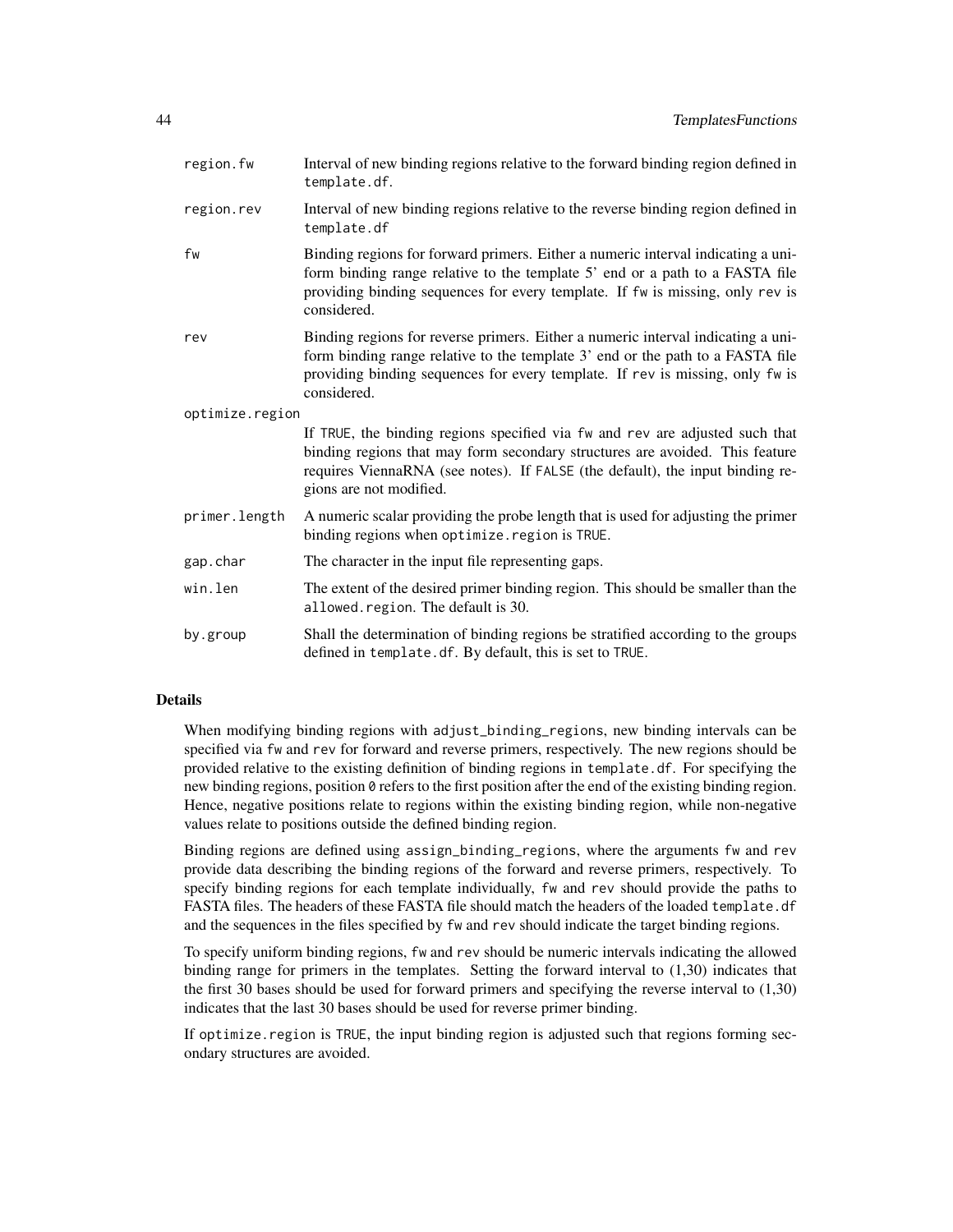## Value

update\_template\_cvg returns an object of class Templates with updated coverage columns.

adjust\_binding\_regions returns a Templates object with updated binding regions.

assign\_binding\_regions returns an object of class Templates with newly assigned binding regions.

select\_regions\_by\_conservation returns a Templates object with adjusted binding regions. The attribute entropies gives a data frame with positional entropies and the attribute alignments gives the alignments of the templates.

## **Note**

assign\_binding\_regions requires the program ViennaRNA (https://www.tbi.univie.ac.at/RNA/) for adjusting the binding regions when optimize.region is set to TRUE.

select\_regions\_by\_conservation requires the MAFFT software for multiple alignments (http://mafft.cbrc.jp/alignment/s

## Examples

```
# Annotate the coverage of the templates
data(Ippolito)
template.df <- update_template_cvg(template.df, primer.df)
data(Ippolito)
# Extend the binding region by one position
relative.interval <- c(-max(template.df$Allowed_End_fw), 0)
template.df.adj <- adjust_binding_regions(template.df, relative.interval)
# compare old and new annotations:
head(cbind(template.df$Allowed_Start_fw, template.df$Allowed_End_fw))
head(cbind(template.df.adj$Allowed_Start_fw, template.df.adj$Allowed_End_fw))
data(Ippolito)
# Assignment of individual binding regions
l.fasta.file <- system.file("extdata", "IMGT_data", "templates",
     "Homo_sapiens_IGH_functional_leader.fasta", package = "openPrimeR")
template.df.individual <- assign_binding_regions(template.df, l.fasta.file, NULL)
# Assign the first/last 30 bases as forward/reverse binding regions
template.df.uniform <- assign_binding_regions(template.df, c(1,30), c(1,30))
# Optimization of binding regions (requires ViennaRNA)
## Not run: template.df.opti <- assign_binding_regions(template.df, c(1,30), c(1,30),
                     optimize.region = TRUE, primer.length = 20)
## End(Not run)
data(Ippolito)
new.template.df <- select_regions_by_conservation(template.df)
```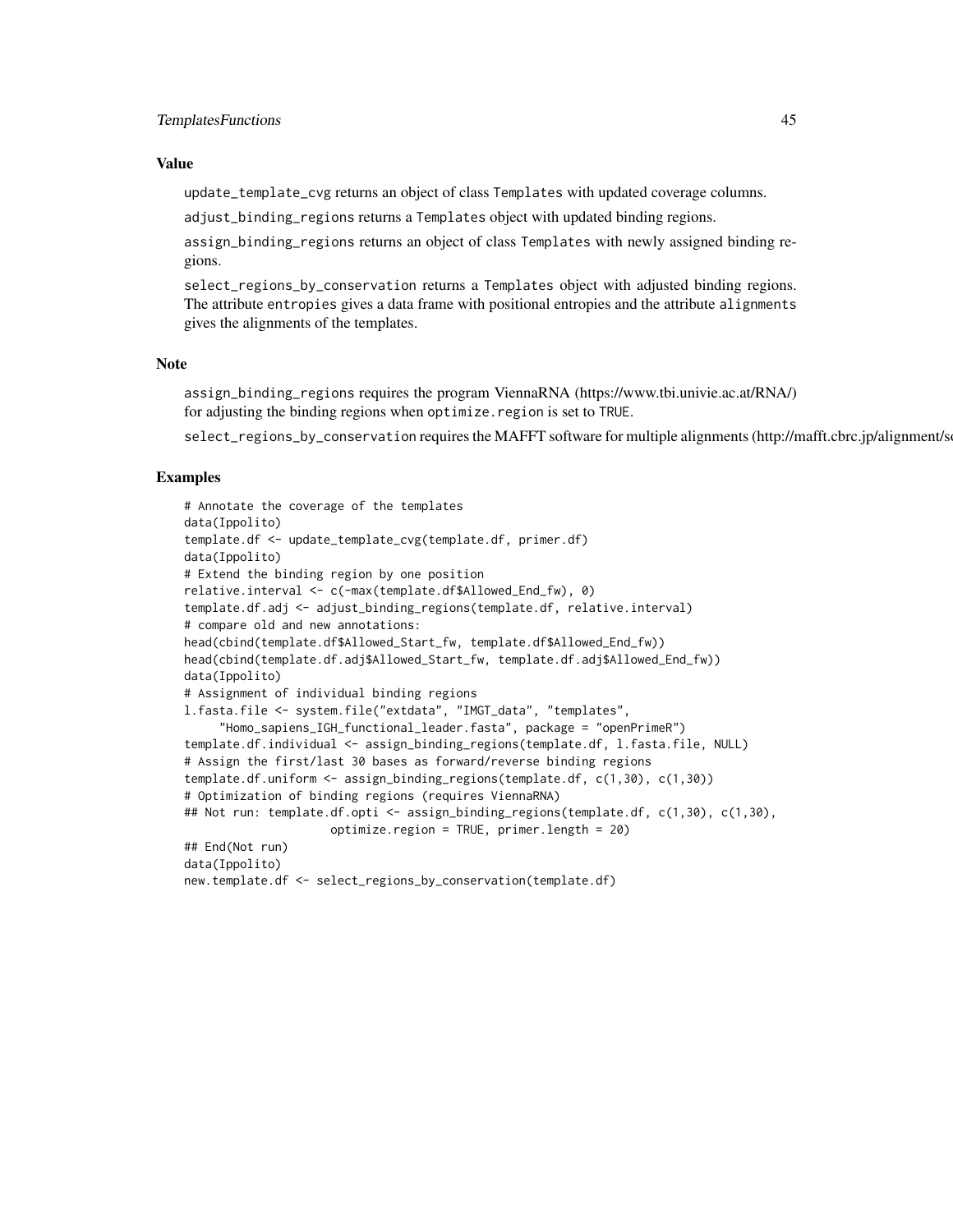# <span id="page-45-0"></span>**Index**

∗ Settings Settings, [33](#page-32-0) ∗ datasets Data<sub>.</sub>[6](#page-5-0) ∗ settings functions Settings, [33](#page-32-0) ∗ templates Plots, [16](#page-15-0) adjust\_binding\_regions *(*TemplatesFunctions*)*, [43](#page-42-0) AnalysisStats, [4](#page-3-0) assign\_binding\_regions, *[11](#page-10-0)* assign\_binding\_regions *(*TemplatesFunctions*)*, [43](#page-42-0) check\_constraints, *[3](#page-2-0)*, *[12](#page-11-0)* check\_constraints *(*PrimerEval*)*, [27](#page-26-0) check\_restriction\_sites *(*PrimerEval*)*, [27](#page-26-0) classify\_design\_problem *(*PrimerDesign*)*, [22](#page-21-0) conOptions, *[3](#page-2-0)*, *[41](#page-40-0)* conOptions *(*Settings*)*, [33](#page-32-0) conOptions,DesignSettings-method *(*Settings*)*, [33](#page-32-0) conOptions<- *(*Settings*)*, [33](#page-32-0) conOptions<-,DesignSettings-method *(*Settings*)*, [33](#page-32-0) constraintLimits, *[3](#page-2-0)*, *[41](#page-40-0)* constraintLimits *(*Settings*)*, [33](#page-32-0) constraintLimits,DesignSettings-method *(*Settings*)*, [33](#page-32-0) constraintLimits<- *(*Settings*)*, [33](#page-32-0) constraintLimits<-,DesignSettings-method *(*Settings*)*, [33](#page-32-0) ConstraintOptions, *[36](#page-35-0)*, *[39](#page-38-0)* ConstraintOptions *(*Settings*)*, [33](#page-32-0) ConstraintOptions-class *(*Settings*)*, [33](#page-32-0) constraints, *[3](#page-2-0)*, *[41](#page-40-0)* constraints *(*Settings*)*, [33](#page-32-0)

constraints,AbstractConstraintSettings-method *(*Settings*)*, [33](#page-32-0) constraints,DesignSettings-method *(*Settings*)*, [33](#page-32-0) constraints<- *(*Settings*)*, [33](#page-32-0) constraints<-,AbstractConstraintSettings,list-method *(*Settings*)*, [33](#page-32-0) constraints<-,DesignSettings,list-method *(*Settings*)*, [33](#page-32-0) ConstraintSettings, *[29](#page-28-0)*, *[36,](#page-35-0) [37](#page-36-0)* ConstraintSettings *(*Settings*)*, [33](#page-32-0) ConstraintSettings-class *(*Settings*)*, [33](#page-32-0) CoverageConstraints, *[14](#page-13-0)*, *[36,](#page-35-0) [37](#page-36-0)*, *[39](#page-38-0)* CoverageConstraints *(*Settings*)*, [33](#page-32-0) CoverageConstraints-class *(*Settings*)*, [33](#page-32-0) create\_coverage\_xls *(*Output*)*, [14](#page-13-0) create\_report, *[3](#page-2-0)* create\_report *(*Output*)*, [14](#page-13-0) cvg\_constraints, *[3](#page-2-0)*, *[41](#page-40-0)* cvg\_constraints *(*Settings*)*, [33](#page-32-0) cvg\_constraints,DesignSettings-method *(*Settings*)*, [33](#page-32-0) cvg\_constraints<- *(*Settings*)*, [33](#page-32-0) cvg\_constraints<-,DesignSettings-method *(*Settings*)*, [33](#page-32-0)

Data, [6](#page-5-0) design\_primers, *[3](#page-2-0)*, *[34](#page-33-0)* design\_primers *(*PrimerDesign*)*, [22](#page-21-0) DesignSettings, *[3](#page-2-0)*, *[26](#page-25-0)*, *[30](#page-29-0)* DesignSettings *(*Settings*)*, [33](#page-32-0) DesignSettings-class *(*Settings*)*, [33](#page-32-0)

feature.matrix *(*Data*)*, [6](#page-5-0) filter\_primers, *[34](#page-33-0)* filter\_primers *(*PrimerEval*)*, [27](#page-26-0)

```
get_comparison_table (AnalysisStats), 4
get_cvg_ratio (AnalysisStats), 4
get_cvg_stats, 3
```